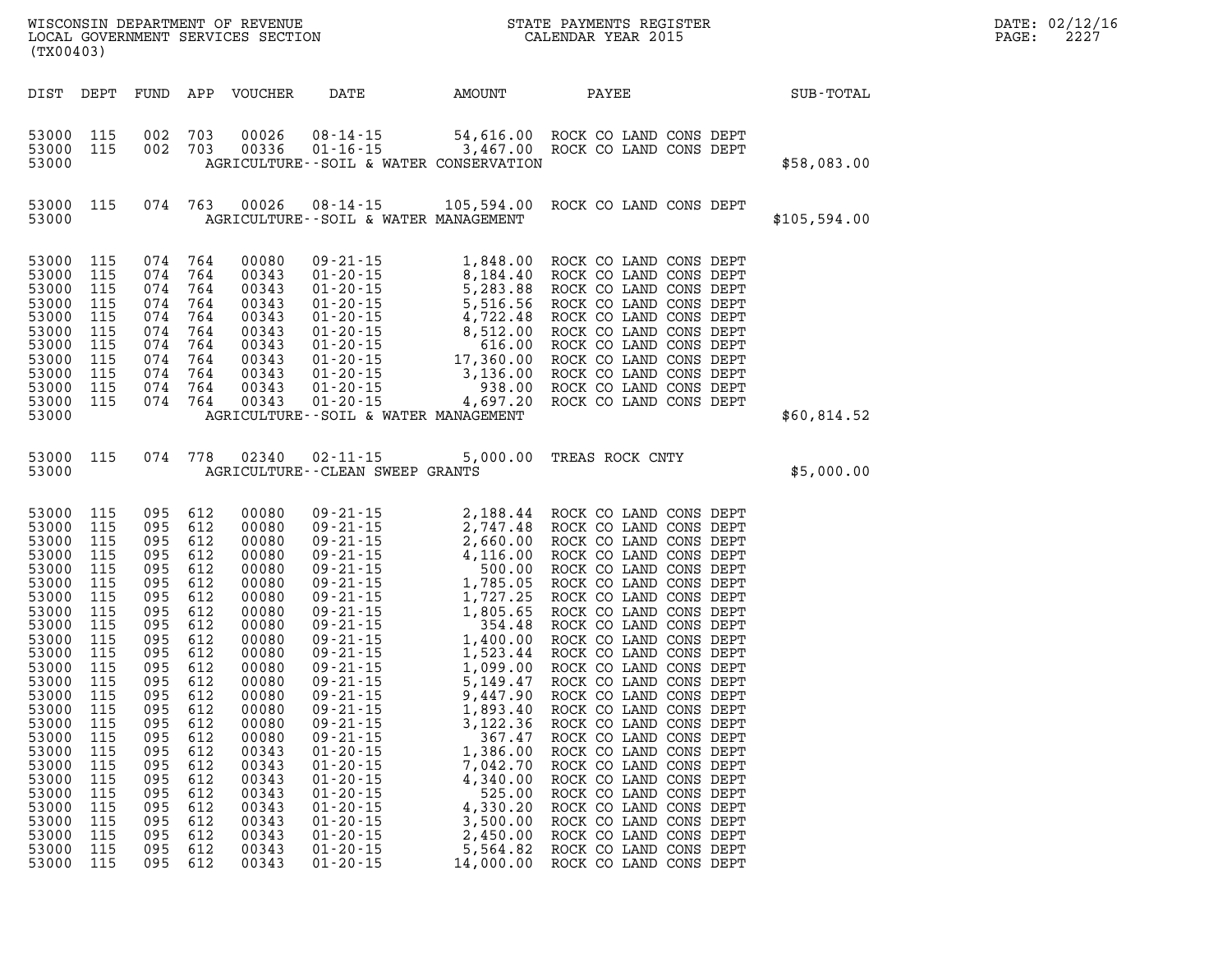| DIST                                                                                   | DEPT                                                        | FUND                                                        | APP                                                         | <b>VOUCHER</b>                                                                | DATE                                                                                                                                                           | <b>AMOUNT</b>                                                                                                                                         | PAYEE                                                                                                                                                                                                                                  | SUB-TOTAL    |
|----------------------------------------------------------------------------------------|-------------------------------------------------------------|-------------------------------------------------------------|-------------------------------------------------------------|-------------------------------------------------------------------------------|----------------------------------------------------------------------------------------------------------------------------------------------------------------|-------------------------------------------------------------------------------------------------------------------------------------------------------|----------------------------------------------------------------------------------------------------------------------------------------------------------------------------------------------------------------------------------------|--------------|
| 53000<br>53000<br>53000<br>53000<br>53000<br>53000<br>53000<br>53000<br>53000<br>53000 | 115<br>115<br>115<br>115<br>115<br>115<br>115<br>115<br>115 | 095<br>095<br>095<br>095<br>095<br>095<br>095<br>095<br>095 | 612<br>612<br>612<br>612<br>612<br>612<br>612<br>612<br>612 | 00343<br>00343<br>00343<br>00343<br>00343<br>00343<br>00343<br>00343<br>00392 | $01 - 20 - 15$<br>$01 - 20 - 15$<br>$01 - 20 - 15$<br>$01 - 20 - 15$<br>$01 - 20 - 15$<br>$01 - 20 - 15$<br>$01 - 20 - 15$<br>$01 - 20 - 15$<br>$02 - 11 - 15$ | 327.89<br>327.89<br>1,988.00<br>1,310.85<br>171.71<br>1,540.00<br>633.12<br>3,920.00<br>2,910.00<br>228.88<br>AGRICULTURE--SOIL & WATER RESOURCE MGMT | ROCK CO LAND CONS DEPT<br>ROCK CO LAND CONS DEPT<br>ROCK CO LAND CONS DEPT<br>ROCK CO LAND CONS DEPT<br>ROCK CO LAND CONS DEPT<br>ROCK CO LAND CONS DEPT<br>ROCK CO LAND CONS DEPT<br>ROCK CO LAND CONS DEPT<br>ROCK CO LAND CONS DEPT | \$98,056.56  |
| 53000<br>53000                                                                         | 370                                                         | 012                                                         | 381                                                         | 00642                                                                         | 04 - 03 - 15<br>NAT RESOURCES - - BOAT PATROL                                                                                                                  | 5,572.97                                                                                                                                              | TREAS ROCK CNTY                                                                                                                                                                                                                        | \$5,572.97   |
| 53000<br>53000                                                                         | 370                                                         | 012                                                         | 550                                                         | 00642                                                                         |                                                                                                                                                                | NAT RESOURCES - - BOATING ENFORCEMENT AIDS                                                                                                            | 04-03-15 19,310.35 TREAS ROCK CNTY                                                                                                                                                                                                     | \$19,310.35  |
| 53000<br>53000                                                                         | 370                                                         | 012                                                         | 552                                                         | 00144                                                                         |                                                                                                                                                                | $09 - 22 - 15$ 10,810.59<br>NAT RESOURCES - - SNOWMOBILE ENFORCEMENT                                                                                  | TREAS ROCK CNTY                                                                                                                                                                                                                        | \$10,810.59  |
| 53000<br>53000<br>53000                                                                | 370<br>370                                                  | 012<br>012                                                  | 553<br>553                                                  | 00128<br>00128                                                                | $03 - 03 - 15$<br>$03 - 03 - 15$                                                                                                                               | 225.42<br>6,433.73<br>NAT RESOURCES--WILDLIFE DAMAGE CLAIMS                                                                                           | ROCK CO LAND CONS DEPT<br>ROCK CO LAND CONS DEPT                                                                                                                                                                                       | \$6,659.15   |
| 53000<br>53000                                                                         | 370                                                         | 012                                                         | 574                                                         | 03003                                                                         | $06 - 23 - 15$                                                                                                                                                 | 1,984.07<br>NAT RESOURCES - - SNOWMOBILE TRAIL AIDS                                                                                                   | TREAS ROCK CNTY                                                                                                                                                                                                                        | \$1,984.07   |
| 53000<br>53000<br>53000<br>53000<br>53000                                              | 395<br>395<br>395<br>395                                    | 011<br>011<br>011<br>011                                    | 167<br>167<br>167<br>167                                    | 38722<br>51895<br>55967<br>63862                                              | $02 - 10 - 15$<br>$06 - 29 - 15$<br>$08 - 06 - 15$<br>$10 - 26 - 15$                                                                                           | 1,936.00<br>11,971.20<br>11,949.54<br>17,999.50<br>TRANSPORTATION - - ELDERLY/DISABLED CAPITAL                                                        | TREAS ROCK CO<br>ROCK CO<br>ROCK CO<br>ROCK CO                                                                                                                                                                                         | \$43,856.24  |
| 53000<br>53000                                                                         | 395                                                         | 011                                                         | 168                                                         | 50053                                                                         | $06 - 09 - 15$<br>TRANSPORTATION--ELDERLY & DISABLED                                                                                                           | 402,872.00                                                                                                                                            | COUNTY OF ROCK                                                                                                                                                                                                                         | \$402,872.00 |
| 53000<br>53000<br>53000<br>53000<br>53000<br>53000<br>53000<br>53000                   | 395<br>395<br>395<br>395<br>395<br>395<br>395<br>395        | 011<br>011<br>011<br>011<br>011<br>011<br>011<br>011        | 185<br>185<br>185<br>185<br>185<br>185<br>185<br>185        | 35377<br>35378<br>40397<br>41148<br>44181<br>44181<br>49620<br>49620          | $01 - 02 - 15$<br>$01 - 02 - 15$<br>$02 - 23 - 15$<br>$03 - 02 - 15$<br>$04 - 06 - 15$<br>$04 - 06 - 15$<br>$06 - 05 - 15$<br>$06 - 05 - 15$                   | 611.50<br>3,763.45<br>1,994.63<br>562.60<br>1,570.98<br>1,903.78<br>4,502.75<br>3,181.30                                                              | TREAS ROCK CO<br>TREAS ROCK CO<br>ROCK CO<br>SHERIFF<br>ROCK CO<br>ROCK CO<br>ROCK CO<br>ROCK CO<br>SHERIFF'S DEP<br>ROCK CO<br>SHERIFF'S DEP                                                                                          |              |

**53000 395 011 185 49620 06-05-15 3,088.94 ROCK CO SHERIFF'S DEP**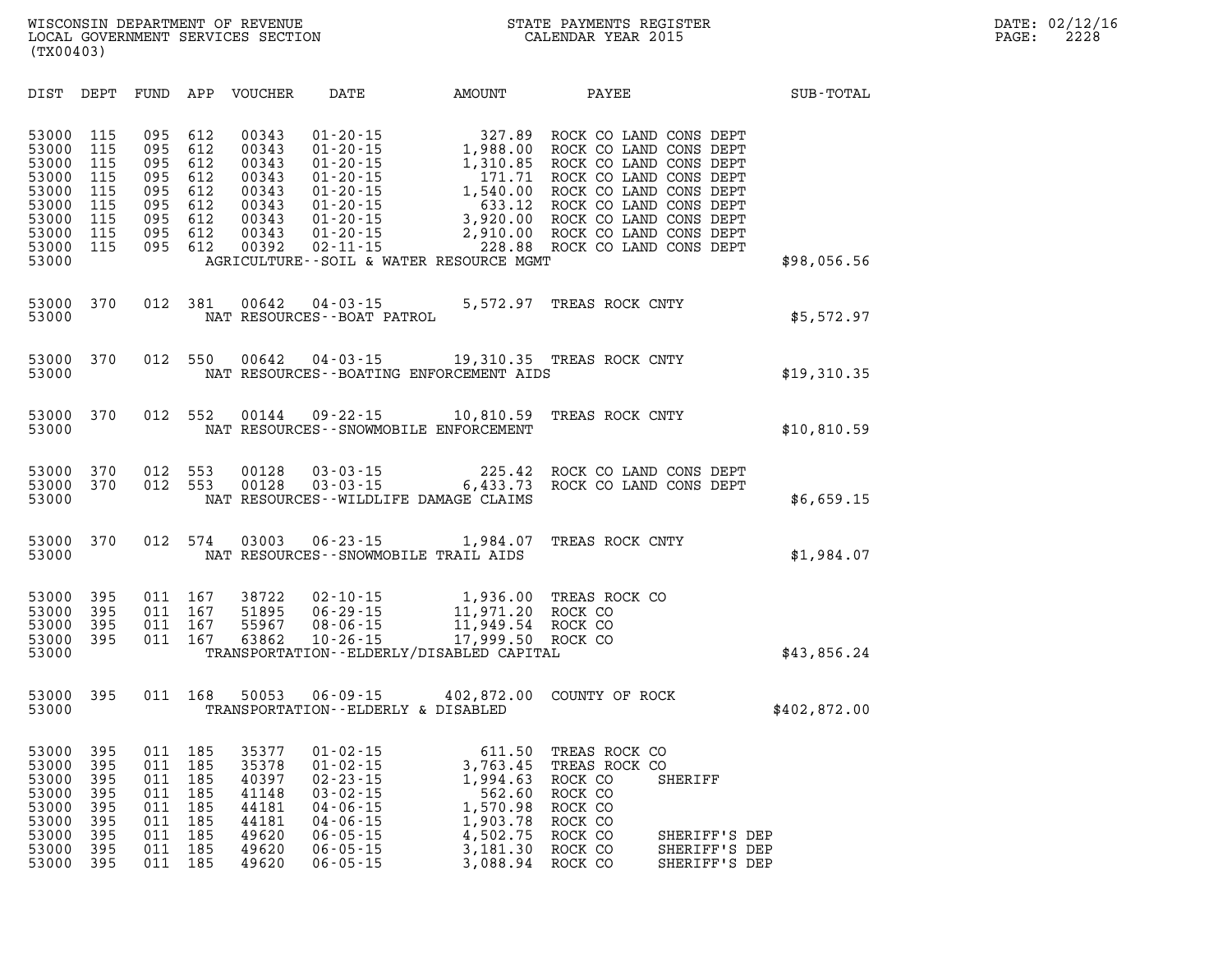| DIST                                                                                                                                                                                                                                   | DEPT                                                                                                                                                                        | FUND                                                                                                                                                                        | APP                                                                                                                                                                         | <b>VOUCHER</b>                                                                                                                                                                                                                | DATE                                                                                                                                                                                                                                                                                                                                                                                                                                                           | AMOUNT                                                                                                                                                                                                                                                                                                                                             | PAYEE                                                                                                                                                                                                                                                                           | SUB-TOTAL                                                                                                                                                                                                                                                                                                                                                                                                                             |
|----------------------------------------------------------------------------------------------------------------------------------------------------------------------------------------------------------------------------------------|-----------------------------------------------------------------------------------------------------------------------------------------------------------------------------|-----------------------------------------------------------------------------------------------------------------------------------------------------------------------------|-----------------------------------------------------------------------------------------------------------------------------------------------------------------------------|-------------------------------------------------------------------------------------------------------------------------------------------------------------------------------------------------------------------------------|----------------------------------------------------------------------------------------------------------------------------------------------------------------------------------------------------------------------------------------------------------------------------------------------------------------------------------------------------------------------------------------------------------------------------------------------------------------|----------------------------------------------------------------------------------------------------------------------------------------------------------------------------------------------------------------------------------------------------------------------------------------------------------------------------------------------------|---------------------------------------------------------------------------------------------------------------------------------------------------------------------------------------------------------------------------------------------------------------------------------|---------------------------------------------------------------------------------------------------------------------------------------------------------------------------------------------------------------------------------------------------------------------------------------------------------------------------------------------------------------------------------------------------------------------------------------|
| 53000<br>53000<br>53000<br>53000<br>53000<br>53000<br>53000<br>53000<br>53000<br>53000<br>53000<br>53000<br>53000<br>53000<br>53000<br>53000<br>53000<br>53000<br>53000<br>53000<br>53000<br>53000<br>53000<br>53000<br>53000<br>53000 | 395<br>395<br>395<br>395<br>395<br>395<br>395<br>395<br>395<br>395<br>395<br>395<br>395<br>395<br>395<br>395<br>395<br>395<br>395<br>395<br>395<br>395<br>395<br>395<br>395 | 011<br>011<br>011<br>011<br>011<br>011<br>011<br>011<br>011<br>011<br>011<br>011<br>011<br>011<br>011<br>011<br>011<br>011<br>011<br>011<br>011<br>011<br>011<br>011<br>011 | 185<br>185<br>185<br>185<br>185<br>185<br>185<br>185<br>185<br>185<br>185<br>185<br>185<br>185<br>185<br>185<br>185<br>185<br>185<br>185<br>185<br>185<br>185<br>185<br>185 | 49620<br>49620<br>49620<br>50157<br>50157<br>52188<br>52417<br>52417<br>53161<br>53161<br>53782<br>57639<br>61789<br>61789<br>63399<br>63399<br>63399<br>63399<br>63399<br>63399<br>65629<br>66268<br>67646<br>67646<br>69244 | $06 - 05 - 15$<br>$06 - 05 - 15$<br>$06 - 05 - 15$<br>$06 - 11 - 15$<br>$06 - 11 - 15$<br>$07 - 01 - 15$<br>$07 - 03 - 15$<br>$07 - 03 - 15$<br>$07 - 10 - 15$<br>$07 - 10 - 15$<br>$07 - 16 - 15$<br>$08 - 21 - 15$<br>$10 - 05 - 15$<br>$10 - 05 - 15$<br>$10 - 20 - 15$<br>$10 - 20 - 15$<br>$10 - 20 - 15$<br>$10 - 20 - 15$<br>$10 - 20 - 15$<br>$10 - 20 - 15$<br>$11 - 12 - 15$<br>$11 - 17 - 15$<br>$12 - 03 - 15$<br>$12 - 03 - 15$<br>$12 - 18 - 15$ | 3,039.11<br>3,334.92<br>998.27<br>2,577.02<br>2,225.19<br>1,640.59<br>2,104.92<br>2,332.46<br>6,487.63<br>4,861.59<br>3,833.44<br>1,985.57<br>6,447.76<br>4,429.14<br>4,766.86<br>4,766.86<br>2,666.43<br>753.51<br>7,239.70<br>7,995.87<br>10,766.09<br>4,359.41<br>954.70<br>7,510.85<br>4,999.00<br>TRANSPORTATION - - HIGHWAY SAFETY - FEDERAL | ROCK CO<br>ROCK CO<br>ROCK CO<br>ROCK CO<br>ROCK CO<br>ROCK CO<br>ROCK CO<br>ROCK CO<br>ROCK CO<br>ROCK CO<br>ROCK CO<br>ROCK CO<br>ROCK CO<br>ROCK CO<br>ROCK CO<br>ROCK CO<br>ROCK CO<br>ROCK CO<br>ROCK CO<br>ROCK CO<br>ROCK CO<br>ROCK CO<br>ROCK CO<br>ROCK CO<br>ROCK CO | SHERIFF'S DEP<br>SHERIFF'S DEP<br>SHERIFF'S DEP<br>SHERIFF'S DEP<br>SHERIFF'S DEP<br>SHERIFF'S DEP<br>SHERIFF'S DEP<br>SHERIFF'S DEP<br>SHERIFF'S DEP<br>SHERIFF'S DEP<br>SHERIFF'S DEP<br>SHERIFF'S DEP<br>SHERIFF'S DEP<br>SHERIFF'S DEP<br>SHERIFF'S DEP<br>SHERIFF'S DEP<br>SHERIFF'S DEP<br>SHERIFF'S DEP<br>SHERIFF'S DEP<br>SHERIFF'S DEP<br>SHERIFF'S DEP<br>SHERIFF'S DEP<br>SHERIFF'S DEP<br>SHERIFF'S DEP<br>\$124, 256.82 |
| 53000<br>53000<br>53000<br>53000                                                                                                                                                                                                       | 395<br>395<br>395                                                                                                                                                           | 011<br>011<br>011                                                                                                                                                           | 190<br>190<br>190                                                                                                                                                           | 36053<br>52053<br>64053                                                                                                                                                                                                       | $01 - 05 - 15$<br>$07 - 06 - 15$<br>$10 - 05 - 15$                                                                                                                                                                                                                                                                                                                                                                                                             | 493,499.56<br>986,999.12<br>493,499.57<br>TRANSPORTATION--GENERAL TRANSP AIDS-GTA                                                                                                                                                                                                                                                                  | COUNTY OF ROCK<br>COUNTY OF ROCK<br>COUNTY OF ROCK                                                                                                                                                                                                                              | \$1,973,998.25                                                                                                                                                                                                                                                                                                                                                                                                                        |
| 53000<br>53000<br>53000<br>53000<br>53000                                                                                                                                                                                              | 395<br>395<br>395<br>395                                                                                                                                                    | 011<br>011<br>011<br>011                                                                                                                                                    | 278<br>278<br>278<br>278                                                                                                                                                    | 45893<br>67716<br>67716<br>68915                                                                                                                                                                                              | $04 - 21 - 15$<br>$12 - 01 - 15$<br>$12 - 01 - 15$<br>$12 - 14 - 15$                                                                                                                                                                                                                                                                                                                                                                                           | 290,000.00<br>411,600.00<br>293,068.72<br>5,024.67<br>TRANSPORTATION - - LRIP/TRIP/MSIP GRANTS                                                                                                                                                                                                                                                     | TREAS ROCK CO<br>TREAS ROCK CO<br>TREAS ROCK CO<br>TREAS ROCK CO                                                                                                                                                                                                                | \$999,693.39                                                                                                                                                                                                                                                                                                                                                                                                                          |
| 53000<br>53000<br>53000<br>53000<br>53000<br>53000<br>53000<br>53000<br>53000<br>53000                                                                                                                                                 | 435<br>435<br>435<br>435<br>435<br>435<br>435<br>435<br>435<br>435                                                                                                          | 005<br>005<br>005<br>005<br>005<br>005<br>005<br>005<br>005<br>005                                                                                                          | 000<br>000<br>000<br>000<br>000<br>000<br>000<br>000<br>000<br>000                                                                                                          | 90511<br>90514<br>90515<br>90517<br>90518<br>90519<br>90521<br>90600<br>90601<br>90604                                                                                                                                        | $01 - 01 - 15$<br>$02 - 01 - 15$<br>$03 - 01 - 15$<br>$04 - 01 - 15$<br>$05 - 01 - 15$<br>$06 - 01 - 15$<br>$06 - 29 - 15$<br>$07 - 01 - 15$<br>$08 - 01 - 15$<br>$09 - 01 - 15$                                                                                                                                                                                                                                                                               | 2,844,727.00<br>2,130,667.00<br>3,332,846.00<br>682,288.00<br>2,378,724.00<br>2,739,455.00<br>132,598.00<br>3,825,910.00<br>6,760,297.00<br>7,521,136.00                                                                                                                                                                                           | ROCK CO<br>ROCK CO<br>ROCK CO<br>ROCK CO<br>ROCK CO<br>ROCK CO<br>ROCK CO<br>ROCK CO<br>ROCK CO<br>ROCK CO                                                                                                                                                                      |                                                                                                                                                                                                                                                                                                                                                                                                                                       |

**53000 435 005 000 90606 09-11-15 770,877.00 ROCK CO 53000 435 005 000 90607 10-01-15 2,679,540.00 ROCK CO**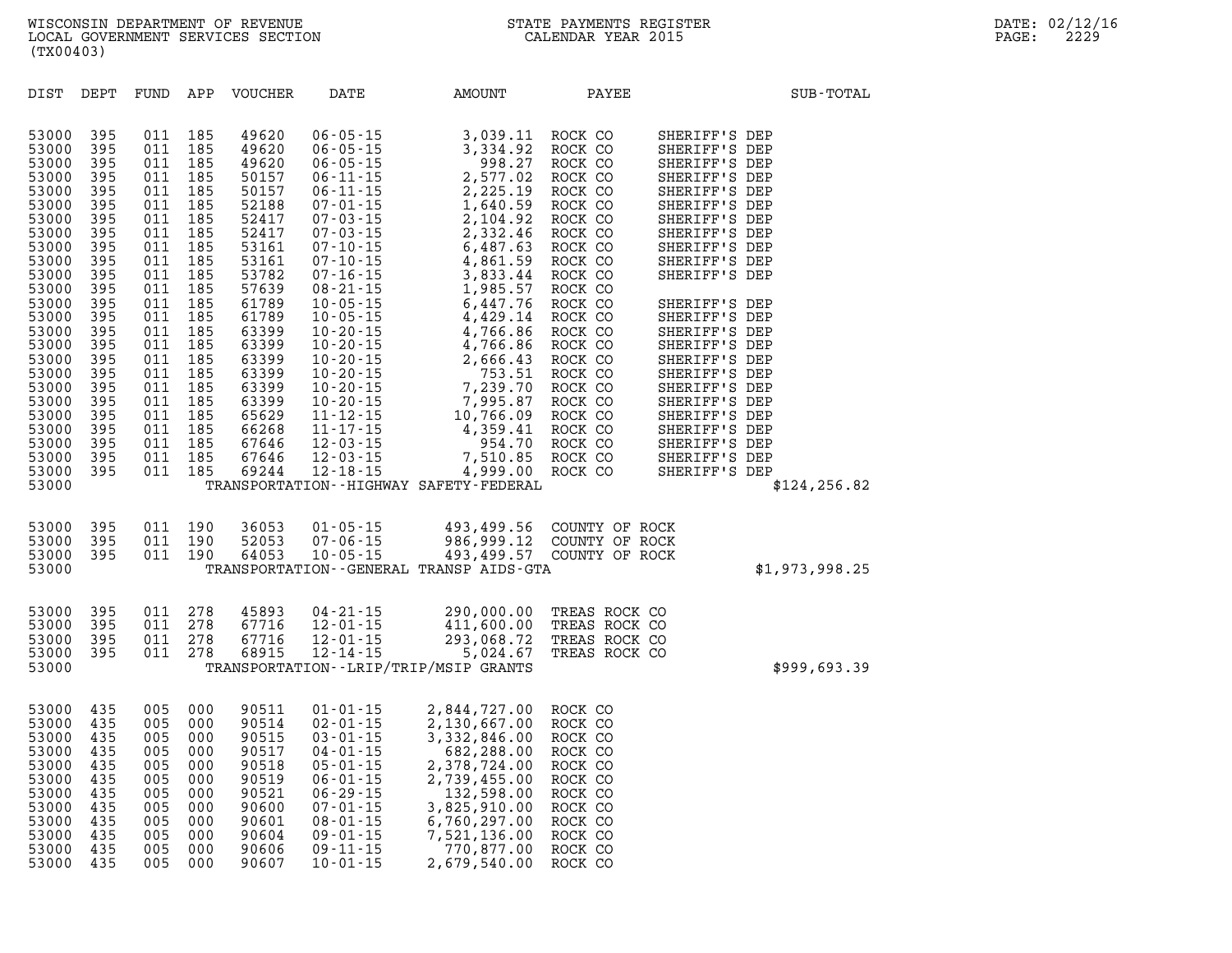| (TX00403)      |            |            |            | WISCONSIN DEPARTMENT OF REVENUE<br>LOCAL GOVERNMENT SERVICES SECTION |                                                        |                                                                                                                                                                                                                                                                      | STATE PAYMENTS REGISTER<br>CALENDAR YEAR 2015 |                                  |                 |
|----------------|------------|------------|------------|----------------------------------------------------------------------|--------------------------------------------------------|----------------------------------------------------------------------------------------------------------------------------------------------------------------------------------------------------------------------------------------------------------------------|-----------------------------------------------|----------------------------------|-----------------|
| DIST           | DEPT       | FUND       | APP        | VOUCHER                                                              | DATE                                                   | AMOUNT                                                                                                                                                                                                                                                               | PAYEE                                         |                                  | SUB-TOTAL       |
| 53000          | 435<br>435 | 005<br>005 | 000<br>000 | 90609<br>90611                                                       | $11 - 02 - 15$                                         | 2,311,393.00<br>2,962,915.00                                                                                                                                                                                                                                         | ROCK CO<br>ROCK CO                            |                                  |                 |
| 53000<br>53000 |            |            |            |                                                                      | $12 - 01 - 15$<br>HEALTH SERVICES - - STATE/FED AIDS   |                                                                                                                                                                                                                                                                      |                                               |                                  | \$41,073,373.00 |
| 53000          | 437        | 005        | 000        | 00000                                                                | $01 - 05 - 15$                                         | 7,884.89                                                                                                                                                                                                                                                             | <b>ROCK</b>                                   | $\star$                          |                 |
| 53000          | 437        | 005        | 000        | 00000                                                                | $01 - 30 - 15$                                         | 546,097.08                                                                                                                                                                                                                                                           | ROCK CHILD SUPPORT                            | $\star$<br>$\star$               |                 |
| 53000<br>53000 | 437<br>437 | 005<br>005 | 000<br>000 | 00000<br>00000                                                       | $02 - 05 - 15$<br>$02 - 09 - 15$                       |                                                                                                                                                                                                                                                                      | <b>ROCK</b><br>ROCK CO                        | HSD<br>$\star$                   |                 |
| 53000          | 437        | 005        | 000        | 00000                                                                | $03 - 05 - 15$                                         |                                                                                                                                                                                                                                                                      | ROCK                                          | $\star$                          |                 |
| 53000          | 437        | 005        | 000        | 00000                                                                | $03 - 06 - 15$                                         |                                                                                                                                                                                                                                                                      | ROCK CO                                       | $\star$<br>HSD                   |                 |
| 53000          | 437        | 005        | 000        | 00000                                                                | $04 - 03 - 15$                                         |                                                                                                                                                                                                                                                                      | ROCK CO                                       | HSD<br>$\star$                   |                 |
| 53000<br>53000 | 437<br>437 | 005<br>005 | 000<br>000 | 00000<br>00000                                                       | $04 - 06 - 15$                                         |                                                                                                                                                                                                                                                                      | ROCK                                          | $\star$                          |                 |
| 53000          | 437        | 005        | 000        | 00000                                                                | $04 - 06 - 15$<br>$04 - 07 - 15$                       | 7,884.89<br>546,097.08<br>187,647.74<br>89,056.00<br>649,862.11<br>45,190.00<br>18,147.00<br>420,781.29<br>9,685.00<br>67,688.00<br>67,688.00<br>67,688.00<br>67,688.00<br>67,688.00<br>67,688.00<br>67,882.00<br>67,882.00<br>67,882.00<br>618,096.57<br>102,802.38 | ROCK CO<br>ROCK CHILD SUPPORT                 | DEV DISABILIT*<br>$\star$        |                 |
| 53000          | 437        | 005        | 000        | 00000                                                                | $04 - 17 - 15$                                         |                                                                                                                                                                                                                                                                      | <b>ROCK</b>                                   | $\star$                          |                 |
| 53000          | 437        | 005        | 000        | 00000                                                                | $04 - 30 - 15$                                         |                                                                                                                                                                                                                                                                      | ROCK CHILD SUPPORT                            | $\star$                          |                 |
| 53000          | 437        | 005        | 000        | 00000                                                                | $05 - 05 - 15$                                         |                                                                                                                                                                                                                                                                      | ROCK                                          | $\star$                          |                 |
| 53000<br>53000 | 437<br>437 | 005<br>005 | 000<br>000 | 00000<br>00000                                                       | $05 - 05 - 15$<br>$05 - 06 - 15$                       |                                                                                                                                                                                                                                                                      | ROCK CO<br>ROCK CO                            | DEV DISABILIT*<br>$\star$<br>HSD |                 |
| 53000          | 437        | 005        | 000        | 00000                                                                | $05 - 22 - 15$                                         |                                                                                                                                                                                                                                                                      | <b>ROCK</b>                                   | $\star$                          |                 |
| 53000          | 437        | 005        | 000        | 00000                                                                | $06 - 03 - 15$                                         |                                                                                                                                                                                                                                                                      | ROCK CO                                       | HSD<br>$\star$                   |                 |
| 53000          | 437        | 005        | 000        | 00000                                                                | $06 - 05 - 15$                                         |                                                                                                                                                                                                                                                                      | ROCK                                          | $^\star$                         |                 |
| 53000          | 437        | 005        | 000        | 00000                                                                | $06 - 05 - 15$                                         |                                                                                                                                                                                                                                                                      | ROCK CO                                       | DEV DISABILIT*<br>$\star$        |                 |
| 53000<br>53000 | 437<br>437 | 005<br>005 | 000<br>000 | 00000<br>00000                                                       | $06 - 26 - 15$<br>$06 - 30 - 15$                       |                                                                                                                                                                                                                                                                      | ROCK<br>ROCK                                  | $\star$                          |                 |
| 53000          | 437        | 005        | 000        | 00000                                                                | $07 - 06 - 15$                                         |                                                                                                                                                                                                                                                                      | ROCK                                          | $\star$                          |                 |
| 53000          | 437        | 005        | 000        | 00000                                                                | $07 - 06 - 15$                                         |                                                                                                                                                                                                                                                                      | ROCK CO                                       | HSD<br>$\star$                   |                 |
| 53000          | 437        | 005        | 000        | 00000                                                                | $07 - 30 - 15$                                         |                                                                                                                                                                                                                                                                      | ROCK CHILD SUPPORT                            | $\star$                          |                 |
| 53000          | 437<br>437 | 005<br>005 | 000<br>000 | 00000<br>00000                                                       | $08 - 03 - 15$                                         |                                                                                                                                                                                                                                                                      | ROCK CO                                       | HSD<br>$\star$<br>$\star$        |                 |
| 53000<br>53000 | 437        | 005        | 000        | 00000                                                                | $08 - 05 - 15$<br>$08 - 05 - 15$                       |                                                                                                                                                                                                                                                                      | ROCK<br>ROCK CO                               | DEV DISABILIT*                   |                 |
| 53000          | 437        | 005        | 000        | 00000                                                                | $08 - 21 - 15$                                         |                                                                                                                                                                                                                                                                      | ROCK CHILD SUPPORT                            | $\star$                          |                 |
| 53000          | 437        | 005        | 000        | 00000                                                                | $09 - 08 - 15$                                         |                                                                                                                                                                                                                                                                      | ROCK                                          | $\star$                          |                 |
| 53000          | 437        | 005        | 000        | 00000                                                                | $09 - 08 - 15$                                         |                                                                                                                                                                                                                                                                      | ROCK CO                                       | $\star$<br>HSD<br>$\star$        |                 |
| 53000<br>53000 | 437<br>437 | 005<br>005 | 000<br>000 | 00000<br>00000                                                       | $09 - 29 - 15$<br>$10 - 05 - 15$                       | 112,099.27                                                                                                                                                                                                                                                           | ROCK<br>ROCK                                  | $\star$                          |                 |
| 53000          |            |            |            |                                                                      |                                                        | CHILDREN & FAMILIES - - STATE/FEDERAL AIDS                                                                                                                                                                                                                           |                                               |                                  | \$6,902,186.65  |
| 53000          | 455        | 002        | 221        | 14                                                                   | $07 - 21 - 15$                                         | 2,260.00                                                                                                                                                                                                                                                             | TREAS ROCK CNTY                               |                                  |                 |
| 53000          |            |            |            |                                                                      |                                                        | JUSTICE -- LAW ENFORCEMENT SERVICES AID                                                                                                                                                                                                                              |                                               |                                  | \$2,260.00      |
| 53000          | 455        |            | 002 231    | 18                                                                   | $04 - 20 - 15$                                         | 27,040.00                                                                                                                                                                                                                                                            | TREAS ROCK CNTY                               |                                  |                 |
| 53000<br>53000 | 455        | 002        | 231        | 18                                                                   | $04 - 20 - 15$                                         | 160.00                                                                                                                                                                                                                                                               | TREAS ROCK CNTY                               |                                  |                 |
| 53000          | 455        | 002        | 231        | 18                                                                   | $04 - 20 - 15$<br>JUSTICE - - LAW ENFORCEMENT TRAINING | 2,080.00                                                                                                                                                                                                                                                             | TREAS ROCK CNTY                               |                                  | \$29, 280.00    |
| 53000          | 455        | 002        | 251        | 00176                                                                | $07 - 28 - 15$                                         |                                                                                                                                                                                                                                                                      | 28, 221.49 TREAS ROCK CNTY                    |                                  |                 |
| 53000          |            |            |            |                                                                      | JUSTICE - - TRUANCY PROGRAM - GRANT FUNDS              |                                                                                                                                                                                                                                                                      |                                               |                                  | \$28, 221.49    |
|                | 53000 455  |            | 002 279    | 00484                                                                | $08 - 17 - 15$                                         |                                                                                                                                                                                                                                                                      | 62,948.20 TREAS ROCK CNTY                     |                                  |                 |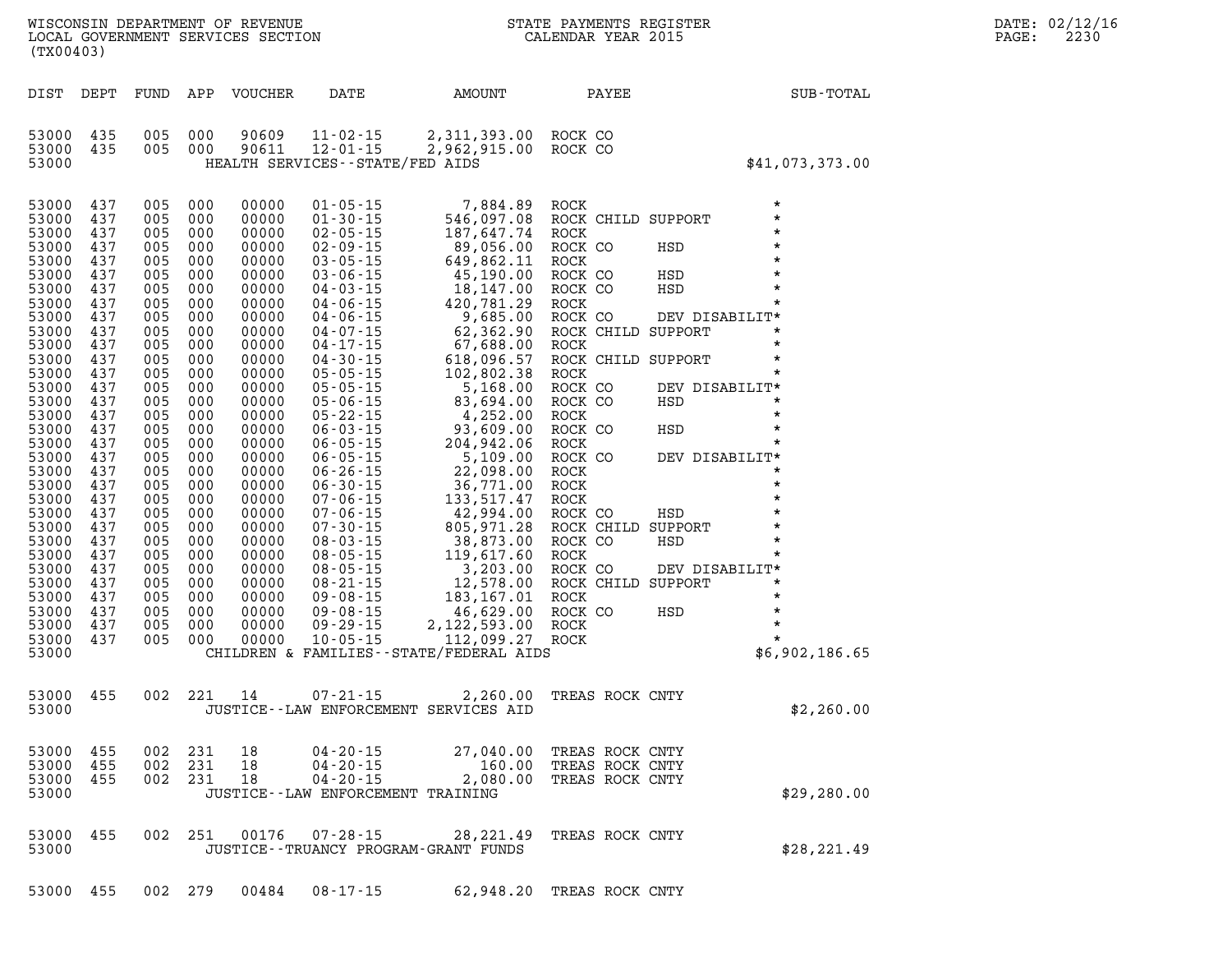| DATE: | 02/12/16 |
|-------|----------|
| PAGE: | 2231     |

| (TX00403)                                                                                                                                                                                       |                                                                                                                                                                                                                                                                                                                                                                                                                                         | STATE PAYMENTS REGISTER                                                                                                                                                                                                                                                                                                                                                                                                                                                             |               | DATE: 02/12/1<br>2231<br>PAGE: |
|-------------------------------------------------------------------------------------------------------------------------------------------------------------------------------------------------|-----------------------------------------------------------------------------------------------------------------------------------------------------------------------------------------------------------------------------------------------------------------------------------------------------------------------------------------------------------------------------------------------------------------------------------------|-------------------------------------------------------------------------------------------------------------------------------------------------------------------------------------------------------------------------------------------------------------------------------------------------------------------------------------------------------------------------------------------------------------------------------------------------------------------------------------|---------------|--------------------------------|
|                                                                                                                                                                                                 | DIST DEPT FUND APP VOUCHER<br><b>DATE</b>                                                                                                                                                                                                                                                                                                                                                                                               |                                                                                                                                                                                                                                                                                                                                                                                                                                                                                     |               |                                |
| 53000 455<br>53000                                                                                                                                                                              | JUSTICE - - TREAT ALTERN TO DETENTION - GRANT                                                                                                                                                                                                                                                                                                                                                                                           | 002 279 05720 04-22-15 47,982.80 TREAS ROCK CNTY                                                                                                                                                                                                                                                                                                                                                                                                                                    | \$110,931.00  |                                |
| 53000 455<br>53000 455<br>53000                                                                                                                                                                 | 002 532 04<br>JUSTICE - - VICTIM/WITNESS ASSISTANCE SERV                                                                                                                                                                                                                                                                                                                                                                                | 002 532 04 03-09-15 129,920.14 TREAS ROCK CNTY<br>002 532 12 07-27-15 80,253.75 TREAS ROCK CNTY                                                                                                                                                                                                                                                                                                                                                                                     | \$210, 173.89 |                                |
| 53000 465<br>53000 465<br>53000 465<br>53000                                                                                                                                                    | 002 306<br>002 306<br>002 306<br>MILITARY AFFAIRS-EMER MGMT--HAZMAT AIDS                                                                                                                                                                                                                                                                                                                                                                | 01069  02-02-15  4,128.61 TREAS ROCK CNTY<br>01180  04-27-15  3,777.86 TREAS ROCK CNTY<br>01226  05-28-15  3,777.86 TREAS ROCK CNTY                                                                                                                                                                                                                                                                                                                                                 | \$11,684.33   |                                |
| 53000 465<br>53000 465<br>53000                                                                                                                                                                 | 002 337<br>01018<br>002 337<br>01371   06-24-15<br>MILITARY AFFAIRS-EMERGENCY MGMT PLANNING                                                                                                                                                                                                                                                                                                                                             | 01-20-15 21,304.00 TREAS ROCK CNTY<br>20,188.50 TREAS ROCK CNTY                                                                                                                                                                                                                                                                                                                                                                                                                     | \$41,492.50   |                                |
| 53000 465<br>53000 465<br>53000                                                                                                                                                                 | 002 342<br>002 342 01441<br>MILITARY AFFAIRS-EMERGENCY MGMT-FED FUND                                                                                                                                                                                                                                                                                                                                                                    | 00935 01-15-15 45,769.17 TREAS ROCK CNTY<br>06-25-15 40,250.36 TREAS ROCK CNTY                                                                                                                                                                                                                                                                                                                                                                                                      | \$86,019.53   |                                |
| 53000 485<br>53000                                                                                                                                                                              | VETERANS AFFAIRS GRANTS                                                                                                                                                                                                                                                                                                                                                                                                                 | 002 127 06054 06-12-15 1,300.00 TREAS ROCK CNTY                                                                                                                                                                                                                                                                                                                                                                                                                                     | \$1,300.00    |                                |
| 53000 485<br>53000                                                                                                                                                                              | VETERANS AFFAIRS -- GRANTS TO COUNTIES                                                                                                                                                                                                                                                                                                                                                                                                  | 082  267  06054  06-12-15  5,850.00  TREAS ROCK CNTY                                                                                                                                                                                                                                                                                                                                                                                                                                | \$5,850.00    |                                |
| 53000 485<br>53000                                                                                                                                                                              | VETERANS AFFAIRS -- GRANTS TO COUNTIES                                                                                                                                                                                                                                                                                                                                                                                                  | 083 370 06054 06-12-15 5,850.00 TREAS ROCK CNTY                                                                                                                                                                                                                                                                                                                                                                                                                                     | \$5,850.00    |                                |
| 53000 505<br>53000<br>505<br>53000<br>505<br>53000<br>505<br>53000 505<br>505<br>53000<br>53000<br>505<br>53000<br>505<br>53000<br>505<br>53000<br>505<br>53000<br>505<br>53000<br>505<br>53000 | 002 155<br>60082<br>002 155<br>60082<br>002 155<br>60442<br>002 155<br>60442<br>002 155<br>60549<br>002<br>155<br>60549<br>$02 - 25 - 15$<br>002<br>155<br>60727<br>$05 - 22 - 15$<br>$05 - 22 - 15$<br>002<br>155<br>60727<br>002<br>155<br>60766<br>$05 - 22 - 15$<br>$05 - 22 - 15$<br>002<br>155<br>60766<br>$06 - 24 - 15$<br>002<br>155<br>60847<br>002<br>155<br>60847<br>$06 - 24 - 15$<br>DOA-HOUSING ASSISTANCE-FEDERAL FUNDS | 08-26-15<br>08-26-15<br>08-26-15<br>01-26-15<br>01-26-15<br>02-25-15<br>02-25-15<br>02-25-15<br>02-25-15<br>02-25-15<br>02-25-15<br>03.962.05<br>03.002.07<br>02-25-15<br>02-25-15<br>02-25-15<br>03.962.05<br>03.002.07<br>02-25-15<br>02.05<br>0<br>9,312.94<br>TREAS ROCK CNTY<br>12, 125. 22<br>TREAS ROCK CNTY<br>10,804.95<br>TREAS ROCK CNTY<br>13,913.76<br>TREAS ROCK CNTY<br>13,790.78<br>TREAS ROCK CNTY<br>22,453.51<br>TREAS ROCK CNTY<br>21,805.94<br>TREAS ROCK CNTY | \$161,507.71  |                                |
| 53000<br>505                                                                                                                                                                                    | 002 743<br>04488<br>$01 - 12 - 15$                                                                                                                                                                                                                                                                                                                                                                                                      | 30,904.00<br>TREAS ROCK CNTY                                                                                                                                                                                                                                                                                                                                                                                                                                                        |               |                                |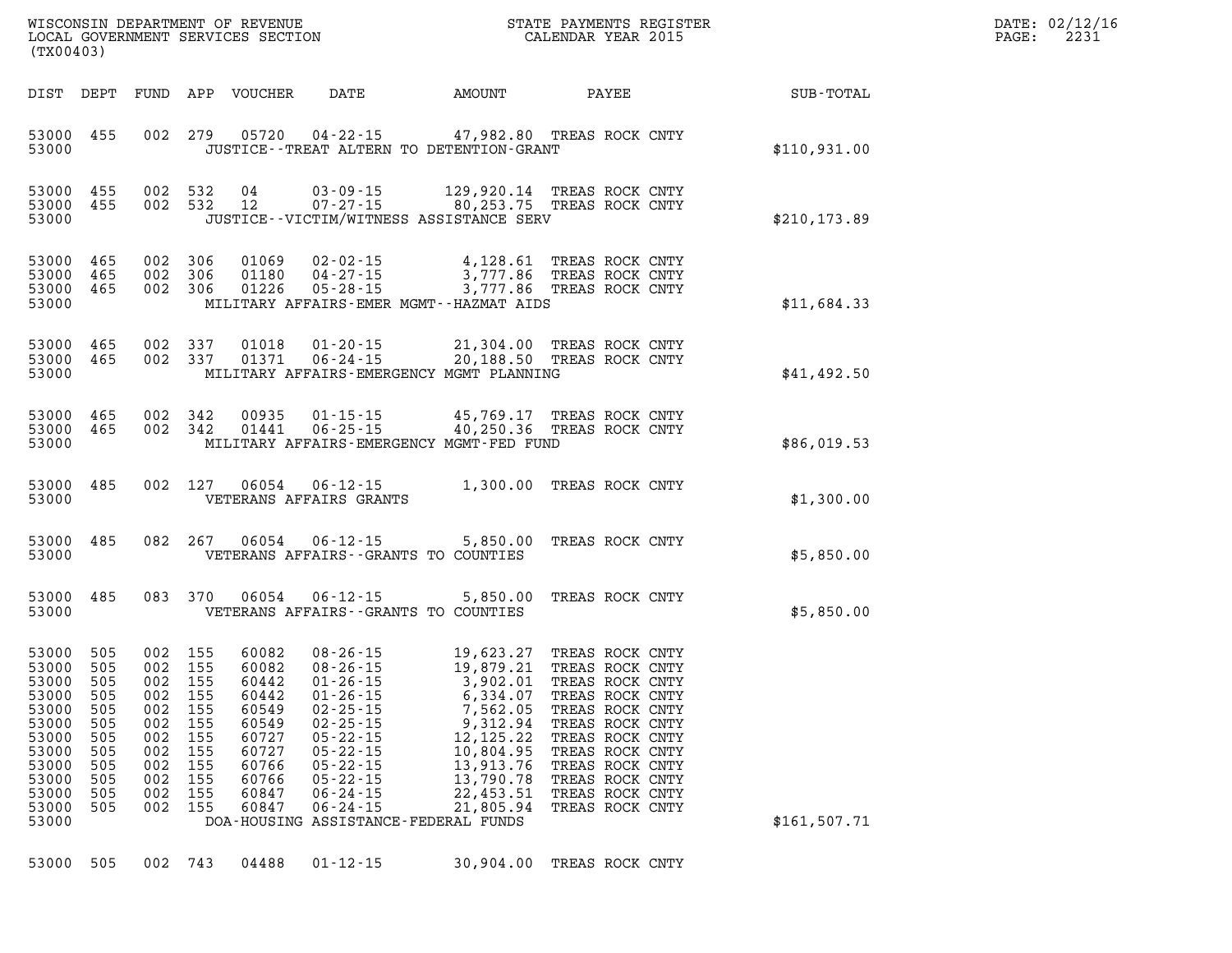| (TX00403)                                                                                                                                                               |                                                                                                                            |                                                                                                                            |                                                                                                                            | WISCONSIN DEPARTMENT OF REVENUE<br>LOCAL GOVERNMENT SERVICES SECTION                                                                                           |                                                                                                                                                                                                                                                                                                                                       | $\mathbf{S}^{\prime}$                                                                                                                                                                                      | STATE PAYMENTS REGISTER<br>CALENDAR YEAR 2015                                                                                                                                                                                                                                                                                                                |                | DATE: 02/12/16<br>PAGE:<br>2232 |
|-------------------------------------------------------------------------------------------------------------------------------------------------------------------------|----------------------------------------------------------------------------------------------------------------------------|----------------------------------------------------------------------------------------------------------------------------|----------------------------------------------------------------------------------------------------------------------------|----------------------------------------------------------------------------------------------------------------------------------------------------------------|---------------------------------------------------------------------------------------------------------------------------------------------------------------------------------------------------------------------------------------------------------------------------------------------------------------------------------------|------------------------------------------------------------------------------------------------------------------------------------------------------------------------------------------------------------|--------------------------------------------------------------------------------------------------------------------------------------------------------------------------------------------------------------------------------------------------------------------------------------------------------------------------------------------------------------|----------------|---------------------------------|
| DIST DEPT                                                                                                                                                               |                                                                                                                            |                                                                                                                            |                                                                                                                            | FUND APP VOUCHER                                                                                                                                               | DATE                                                                                                                                                                                                                                                                                                                                  | AMOUNT                                                                                                                                                                                                     | PAYEE                                                                                                                                                                                                                                                                                                                                                        | SUB-TOTAL      |                                 |
| 53000                                                                                                                                                                   |                                                                                                                            |                                                                                                                            |                                                                                                                            |                                                                                                                                                                | DOA--HOUSING ASSISTANCE GRANTS                                                                                                                                                                                                                                                                                                        |                                                                                                                                                                                                            |                                                                                                                                                                                                                                                                                                                                                              | \$30,904.00    |                                 |
| 53000<br>53000<br>53000<br>53000<br>53000<br>53000<br>53000<br>53000<br>53000                                                                                           | 505<br>505<br>505<br>505<br>505<br>505<br>505<br>505                                                                       | 002<br>002<br>002<br>002<br>002<br>002<br>002<br>002                                                                       | 745<br>745<br>745<br>745<br>745<br>745<br>745<br>745                                                                       | 00676<br>00676<br>05305<br>05305<br>06294<br>06498<br>07215<br>08968                                                                                           | $08 - 21 - 15$<br>$08 - 21 - 15$<br>$02 - 02 - 15$<br>$02 - 02 - 15$<br>$03 - 09 - 15$<br>$03 - 13 - 15$<br>$04 - 13 - 15$<br>$06 - 17 - 15$<br>DOA--HOUSING ASSISTANCE GRANTS                                                                                                                                                        | 18,822.00<br>10,612.00<br>8,230.00<br>$9,351.00$<br>8,056.00<br>11,908.00<br>8,186.00<br>19,283.00                                                                                                         | TREAS ROCK CNTY<br>TREAS ROCK CNTY<br>TREAS ROCK CNTY<br>TREAS ROCK CNTY<br>TREAS ROCK CNTY<br>TREAS ROCK CNTY<br>TREAS ROCK CNTY<br>TREAS ROCK CNTY                                                                                                                                                                                                         | \$94,448.00    |                                 |
| 53000<br>53000<br>53000<br>53000<br>53000<br>53000<br>53000<br>53000<br>53000<br>53000<br>53000<br>53000<br>53000<br>53000<br>53000<br>53000<br>53000<br>53000<br>53000 | 505<br>505<br>505<br>505<br>505<br>505<br>505<br>505<br>505<br>505<br>505<br>505<br>505<br>505<br>505<br>505<br>505<br>505 | 035<br>035<br>035<br>035<br>035<br>035<br>035<br>035<br>035<br>035<br>035<br>035<br>035<br>035<br>035<br>035<br>035<br>035 | 371<br>371<br>371<br>371<br>371<br>371<br>371<br>371<br>371<br>371<br>371<br>371<br>371<br>371<br>371<br>371<br>371<br>371 | 60082<br>60082<br>60082<br>60442<br>60442<br>60442<br>60549<br>60549<br>60549<br>60727<br>60727<br>60727<br>60766<br>60766<br>60766<br>60847<br>60847<br>60847 | $08 - 26 - 15$<br>$08 - 26 - 15$<br>$08 - 26 - 15$<br>$01 - 26 - 15$<br>$01 - 26 - 15$<br>$01 - 26 - 15$<br>$02 - 25 - 15$<br>$02 - 25 - 15$<br>$02 - 25 - 15$<br>05-22-15<br>$05 - 22 - 15$<br>$05 - 22 - 15$<br>05-22-15<br>05-22-15<br>$05 - 22 - 15$<br>06-24-15<br>$06 - 24 - 15$<br>$06 - 24 - 15$<br>DOA--PUBLIC BENEFITS FUND | 7,926.25<br>5,971.17<br>8,020.60<br>3,154.46<br>2,480.37<br>4,208.56<br>7,081.79<br>5,286.21<br>3,020.14<br>8,143.08<br>2,184.16<br>5,584.42<br>5,378.87<br>5,225.76<br>8,973.09<br>19,428.28<br>11,270.95 | TREAS ROCK CNTY<br>TREAS ROCK CNTY<br>TREAS ROCK CNTY<br>TREAS ROCK CNTY<br>TREAS ROCK CNTY<br>TREAS ROCK CNTY<br>TREAS ROCK CNTY<br>TREAS ROCK CNTY<br>TREAS ROCK CNTY<br>TREAS ROCK CNTY<br>TREAS ROCK CNTY<br>TREAS ROCK CNTY<br>TREAS ROCK CNTY<br>TREAS ROCK CNTY<br>TREAS ROCK CNTY<br>TREAS ROCK CNTY<br>TREAS ROCK CNTY<br>11,699.46 TREAS ROCK CNTY | \$125,037.62   |                                 |
| 53000<br>53000                                                                                                                                                          | 505                                                                                                                        | 089                                                                                                                        | 166                                                                                                                        | 04947                                                                                                                                                          | $01 - 21 - 15$<br>DOA--LAND INFORMATION FUND                                                                                                                                                                                                                                                                                          |                                                                                                                                                                                                            | 1,000.00 TREAS ROCK CNTY                                                                                                                                                                                                                                                                                                                                     | \$1,000.00     |                                 |
| 53000<br>53000                                                                                                                                                          | 835                                                                                                                        | 002                                                                                                                        | 105                                                                                                                        | 44283                                                                                                                                                          | $07 - 27 - 15$<br>REVENUE--STATE SHARED REVENUES                                                                                                                                                                                                                                                                                      |                                                                                                                                                                                                            | 858,686.21 TREAS ROCK CNTY                                                                                                                                                                                                                                                                                                                                   | \$858,686.21   |                                 |
| 53000 835<br>53000                                                                                                                                                      |                                                                                                                            |                                                                                                                            | 002 109                                                                                                                    | 01053                                                                                                                                                          | 07-27-15<br>REVENUE--EXEMPT COMPUTER AID                                                                                                                                                                                                                                                                                              |                                                                                                                                                                                                            | 184,084.00 TREAS ROCK CNTY                                                                                                                                                                                                                                                                                                                                   | \$184,084.00   |                                 |
| 53000<br>53000<br>53000                                                                                                                                                 | 835<br>835                                                                                                                 |                                                                                                                            | 002 302<br>002 302                                                                                                         | 10108<br>11108                                                                                                                                                 | $07 - 27 - 15$<br>$07 - 27 - 15$                                                                                                                                                                                                                                                                                                      | REVENUE-FIRST DOLLAR/SCHOOL LEVY CREDITS                                                                                                                                                                   | 6,994,538.84 TREAS ROCK CNTY<br>1,732,482.98 TREAS ROCK CNTY                                                                                                                                                                                                                                                                                                 | \$8,727,021.82 |                                 |
| 53000 835                                                                                                                                                               |                                                                                                                            |                                                                                                                            | 021 363                                                                                                                    | 37247                                                                                                                                                          | $03 - 23 - 15$                                                                                                                                                                                                                                                                                                                        |                                                                                                                                                                                                            | 2, 111, 376.13 TREAS ROCK CNTY                                                                                                                                                                                                                                                                                                                               |                |                                 |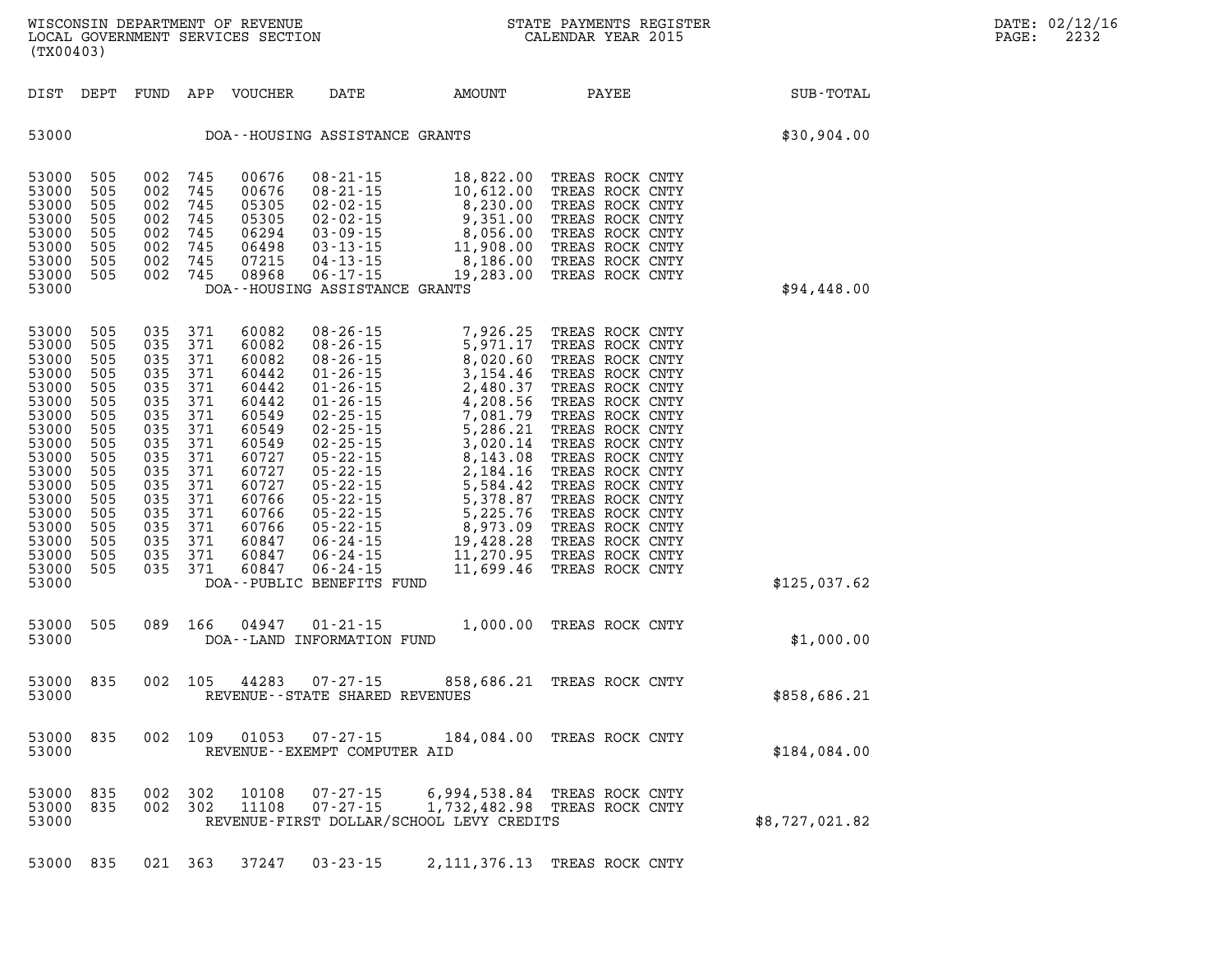| (TX00403) |      |      |     | WISCONSIN DEPARTMENT OF REVENUE<br>LOCAL GOVERNMENT SERVICES SECTION |      |        | STATE PAYMENTS REGISTER<br>CALENDAR YEAR 2015 | DATE: 02/12/16<br>2233<br>PAGE: |  |
|-----------|------|------|-----|----------------------------------------------------------------------|------|--------|-----------------------------------------------|---------------------------------|--|
| DIST      | DEPT | FUND | APP | VOUCHER                                                              | DATE | AMOUNT | PAYEE                                         | SUB-TOTAL                       |  |
| 53000     |      |      |     | REVENUE - - LOTTERY CREDIT -                                         |      |        |                                               | \$2,111,376.13                  |  |
| 53000     |      |      |     | DISTRICT TOTAL APPROPRIATIONS                                        |      |        |                                               | \$64,719,249.79                 |  |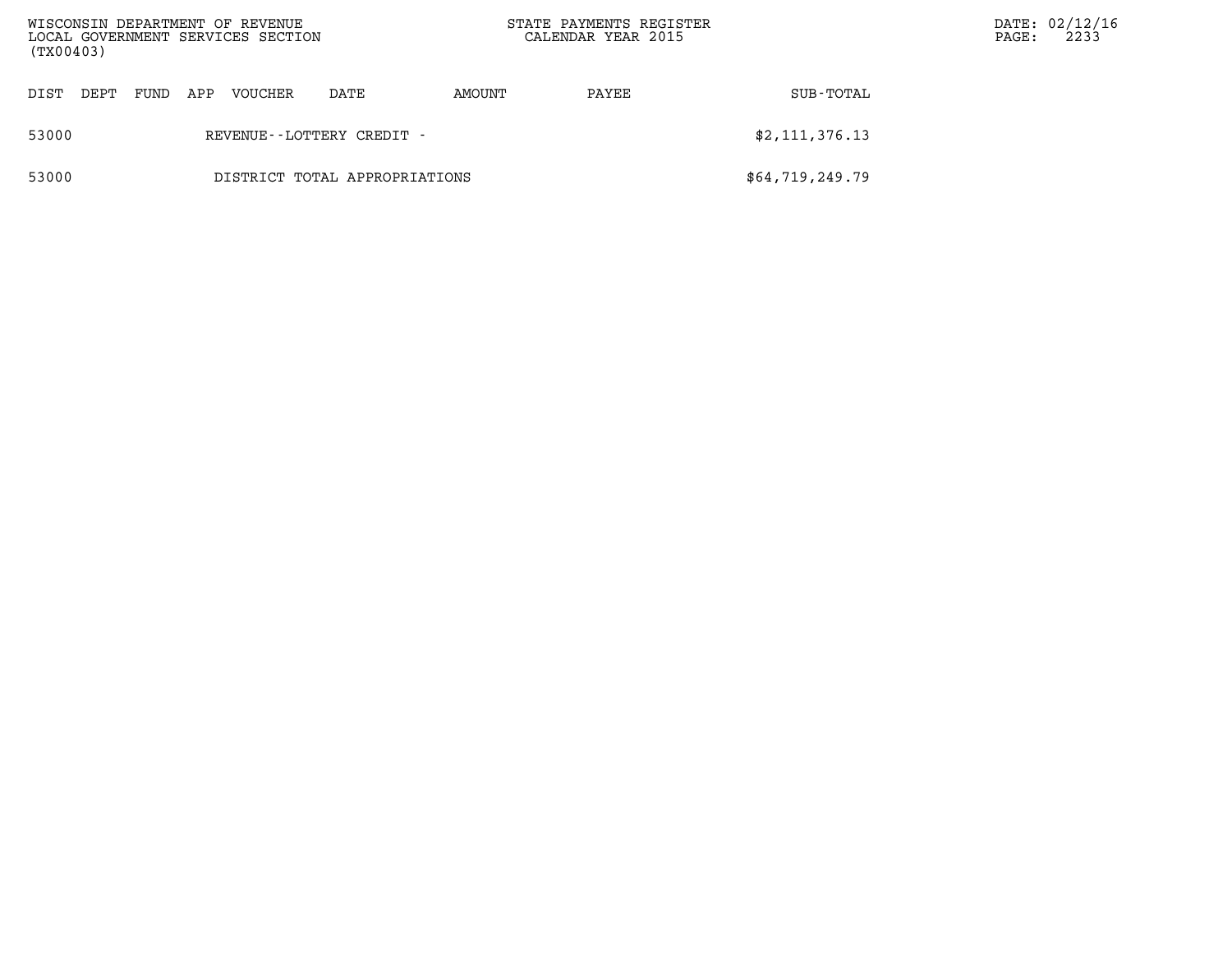|                    |     |                    |                            | UNDEXIGATIVE DE REVENUE<br>LOCAL GOVERNMENT SERVICES SECTION<br>(TX00403) |                                                                                           | STATE PAYMENTS REGISTER<br>CALENDAR YEAR 2015 |               | DATE: 02/12/16<br>$\mathtt{PAGE:}$<br>2234 |
|--------------------|-----|--------------------|----------------------------|---------------------------------------------------------------------------|-------------------------------------------------------------------------------------------|-----------------------------------------------|---------------|--------------------------------------------|
|                    |     |                    | DIST DEPT FUND APP VOUCHER |                                                                           | DATE AMOUNT                                                                               | <b>PAYEE</b>                                  | SUB-TOTAL     |                                            |
| 53002 165<br>53002 |     |                    |                            |                                                                           | 002 225 01309 06-25-15 1,603.08 TREAS TN AVON<br>SAFETY/PROF SERV--FIRE INSURANCE DUES    |                                               | \$1,603.08    |                                            |
| 53002              | 370 |                    | 002 503 18015              |                                                                           | 01-30-15 48,180.37 TREAS TN AVON                                                          | 7475.37 TOWN SHARE                            |               |                                            |
| 53002              |     |                    |                            |                                                                           | NAT RESOURCES--AIDS IN LIEU OF TAXES                                                      |                                               | \$48,180.37   |                                            |
| 53002<br>53002     | 370 |                    |                            |                                                                           | 012 571 39450 06-02-15 20.80 TREAS TN AVON<br>NAT RESOURCES--FOREST CROP/MFL/CO FOREST    |                                               | \$20.80       |                                            |
| 53002<br>53002 370 | 370 |                    |                            |                                                                           | 012 579 20599 04-03-15 467.54 TREAS TN AVON 012 579 20599 04-03-15 1,300.66 TREAS TN AVON |                                               |               |                                            |
| 53002              |     |                    |                            |                                                                           | NAT RESOURCES -- AIDS IN LIEU OF TAXES                                                    |                                               | \$1,768.20    |                                            |
| 53002<br>53002     | 370 | 074 670            | 42972                      | NAT RESOURCES - - RU RECYCLING GRANT                                      |                                                                                           |                                               | \$1,563.01    |                                            |
| 53002 395<br>53002 | 395 | 011 191<br>011 191 | 39312<br>47312             |                                                                           | 01-05-15 24, 238.51 TOWN OF AVON                                                          |                                               |               |                                            |
| 53002<br>53002 395 | 395 | 011 191<br>011 191 | 55312<br>67312             |                                                                           | 04-06-15<br>07-06-15 24,238.51 TOWN OF AVON<br>10-05-15 24,238.53 TOWN OF AVON            |                                               |               |                                            |
| 53002              |     |                    |                            |                                                                           | TRANSPORTATION--GENERAL TRANSP AIDS-GTA                                                   |                                               | \$96,954.06   |                                            |
| 53002<br>53002     | 835 |                    |                            | REVENUE - - STATE SHARED REVENUES                                         | 002 105 44255 07-27-15 2,535.92 TREAS TN AVON                                             |                                               | \$2,535.92    |                                            |
| 53002<br>53002     | 835 |                    | 002 109 03227              | REVENUE--EXEMPT COMPUTER AID                                              | 07-27-15 710.00 TREAS TN AVON                                                             |                                               | \$710.00      |                                            |
| 53002              |     |                    |                            | DISTRICT TOTAL APPROPRIATIONS                                             |                                                                                           |                                               | \$153, 335.44 |                                            |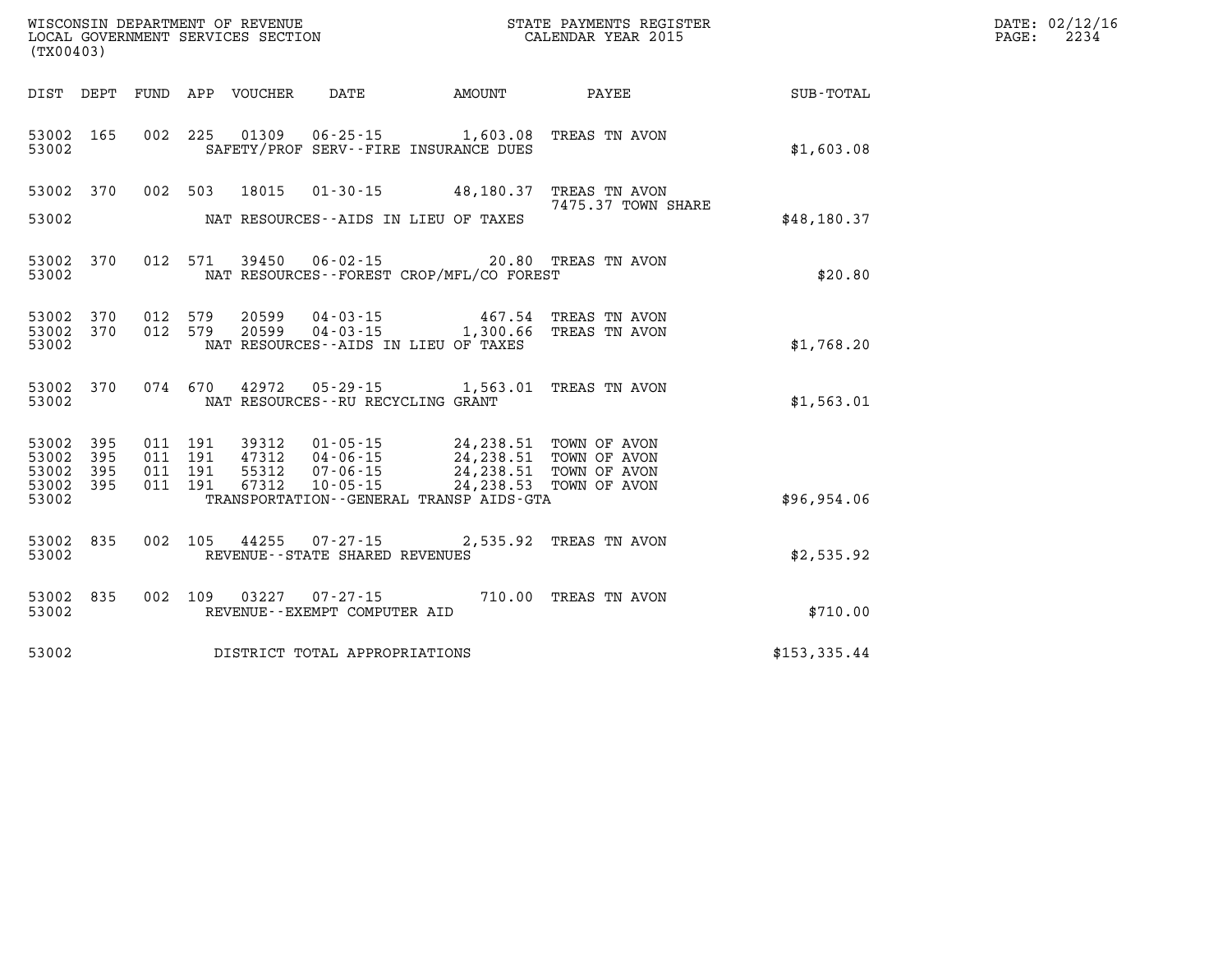| (TX00403) |                        |                    |                                         |                                             | WISCONSIN DEPARTMENT OF REVENUE<br>LOCAL GOVERNMENT SERVICES SECTION FOR THE STATE PAYMENTS REGISTER<br>CALENDAR YEAR 2015                                                           |               | DATE: 02/12/16<br>2235<br>$\mathtt{PAGE:}$ |
|-----------|------------------------|--------------------|-----------------------------------------|---------------------------------------------|--------------------------------------------------------------------------------------------------------------------------------------------------------------------------------------|---------------|--------------------------------------------|
|           |                        |                    |                                         |                                             |                                                                                                                                                                                      |               |                                            |
|           | 53004 165<br>53004     |                    |                                         | SAFETY/PROF SERV--FIRE INSURANCE DUES       | 002 225 01310 06-25-15 15,443.75 TREAS TN BELOIT                                                                                                                                     | \$15,443.75   |                                            |
|           |                        |                    |                                         |                                             | 53004 370 002 503 17749 01-12-15 7,854.47 TREAS TN BELOIT 1961.36 TOWN SHA<br>1961.36 TOWN SHARE                                                                                     |               |                                            |
|           | 53004                  |                    |                                         | NAT RESOURCES--AIDS IN LIEU OF TAXES        |                                                                                                                                                                                      | \$7,854.47    |                                            |
|           | 53004 370<br>53004     |                    |                                         |                                             | 012 381 00573 03-31-15 3,748.59 TREAS TN BELOIT NAT RESOURCES--BOAT PATROL                                                                                                           | \$3,748.59    |                                            |
|           | 53004                  |                    |                                         | NAT RESOURCES--BOATING ENFORCEMENT AIDS     | 53004 370 012 550 00573 03-31-15 12,988.86 TREAS TN BELOIT                                                                                                                           | \$12,988.86   |                                            |
|           | 53004 370<br>53004     |                    |                                         | NAT RESOURCES--FOREST CROP/MFL/CO FOREST    | 012 571 39451 06-02-15 6.20 TREAS TN BELOIT<br>NAT RESOURCES--FOREST CROP/MFL/CO FOREST                                                                                              | \$6.20        |                                            |
|           | 53004 370              |                    | 53004 NAT RESOURCES--RU RECYCLING GRANT |                                             | 074 670 42973 05-29-15 7,782.92 TREAS TN BELOIT                                                                                                                                      | \$7,782.92    |                                            |
|           |                        |                    |                                         | 53004 NAT RESOURCES--RU CONSOLIDATED GRANT  | 53004 370 074 673 42973 05-29-15 1,989.53 TREAS TN BELOIT                                                                                                                            | \$1,989.53    |                                            |
| 53004     | 53004 395<br>53004 395 |                    |                                         | TRANSPORTATION - - HIGHWAY SAFETY - FEDERAL | 011 185 37815 01-30-15 326.48 TREAS TN BELOIT<br>011 185 65966 11-13-15 600.00 TREAS TN BELOIT                                                                                       | \$926.48      |                                            |
|           | 53004 395<br>53004 395 | 011 191<br>011 191 |                                         |                                             | 39313  01-05-15  49,566.45  TOWN OF BELOIT<br>47313  04-06-15  49,566.45  TOWN OF BELOIT<br>55313  07-06-15  49,566.45  TOWN OF BELOIT<br>67313  10-05-15  49,566.47  TOWN OF BELOIT |               |                                            |
|           | 53004 395<br>53004 395 | 011 191<br>011 191 |                                         |                                             | 53004 TRANSPORTATION - GENERAL TRANSP AIDS - GTA                                                                                                                                     | \$198, 265.82 |                                            |
| 53004     | 53004 435              |                    |                                         | HS--AMBULANCE FUNDING ASSISTANCE GRANTS     | 005 162 01DHS 09-11-15 5,420.54 TOWN OF BELOIT FIRE DEPT                                                                                                                             | \$5,420.54    |                                            |
| 53004     | 53004 435              |                    |                                         | HS--PREPAID MEDICAL TRANSPORT REIMBURSE     | 005 163 01LGS 11-16-15 11,765.54 DHS PREPAID MEDICAL TRANSPORT                                                                                                                       | \$11,765.54   |                                            |
| 53004     | 53004 455              |                    | JUSTICE -- LAW ENFORCEMENT TRAINING     |                                             | 002 231 04866 03-09-15 1,920.00 TREAS TN BELOIT                                                                                                                                      | \$1,920.00    |                                            |
|           | 53004 505              |                    | 002 174 58220 04-30-15                  |                                             | 31,644.00 TREAS TN BELOIT                                                                                                                                                            |               |                                            |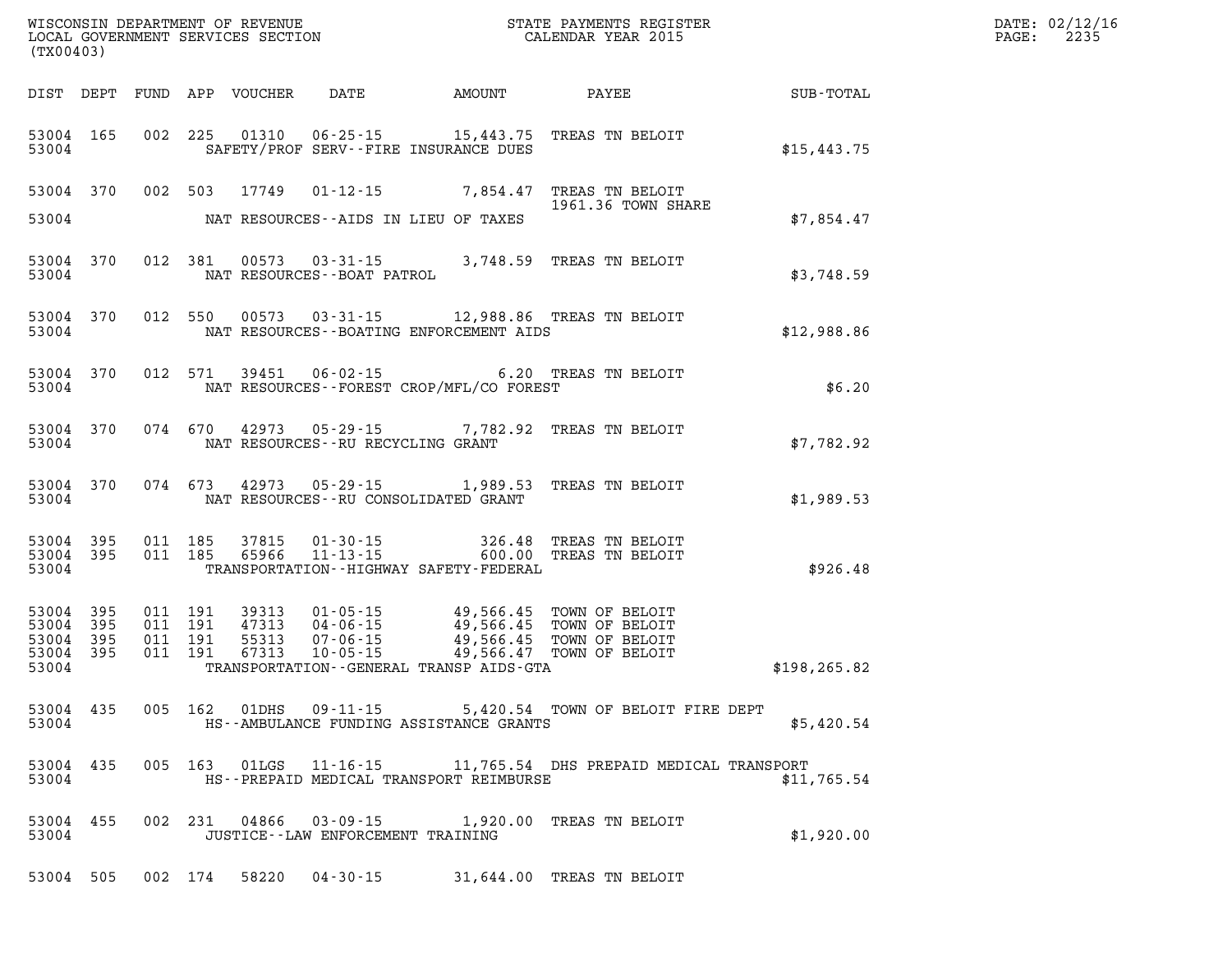| (TX00403)      |      |      |     | WISCONSIN DEPARTMENT OF REVENUE<br>LOCAL GOVERNMENT SERVICES SECTION |                                                |                                                                     | STATE PAYMENTS REGISTER<br>CALENDAR YEAR 2015 |                 | DATE: 02/12/16<br>PAGE: | 2236 |  |
|----------------|------|------|-----|----------------------------------------------------------------------|------------------------------------------------|---------------------------------------------------------------------|-----------------------------------------------|-----------------|-------------------------|------|--|
| DIST           | DEPT | FUND | APP | VOUCHER                                                              | DATE                                           | AMOUNT                                                              |                                               | PAYEE           | SUB-TOTAL               |      |  |
| 53004<br>53004 | 505  | 002  | 174 | 58240                                                                | 04-30-15                                       | 3,111.00 TREAS TN BELOIT<br>DOA--TRANSMISSION LINE FEE DISTRIBUTION |                                               |                 | \$34,755.00             |      |  |
| 53004<br>53004 | 835  | 002  | 105 | 44256                                                                | 07-27-15<br>REVENUE - - STATE SHARED REVENUES  | 189,716.24                                                          |                                               | TREAS TN BELOIT | \$189,716.24            |      |  |
| 53004<br>53004 | 835  | 002  | 109 | 03228                                                                | 07-27-15<br>REVENUE--EXEMPT COMPUTER AID       | 5,694.00                                                            |                                               | TREAS TN BELOIT | \$5,694.00              |      |  |
| 53004<br>53004 | 835  | 021  | 363 | 35834                                                                | $03 - 23 - 15$<br>REVENUE - - LOTTERY CREDIT - | 8,897.07                                                            |                                               | TREAS TN BELOIT | \$8,897.07              |      |  |
| 53004          |      |      |     |                                                                      | DISTRICT TOTAL APPROPRIATIONS                  |                                                                     |                                               |                 | \$507,175.01            |      |  |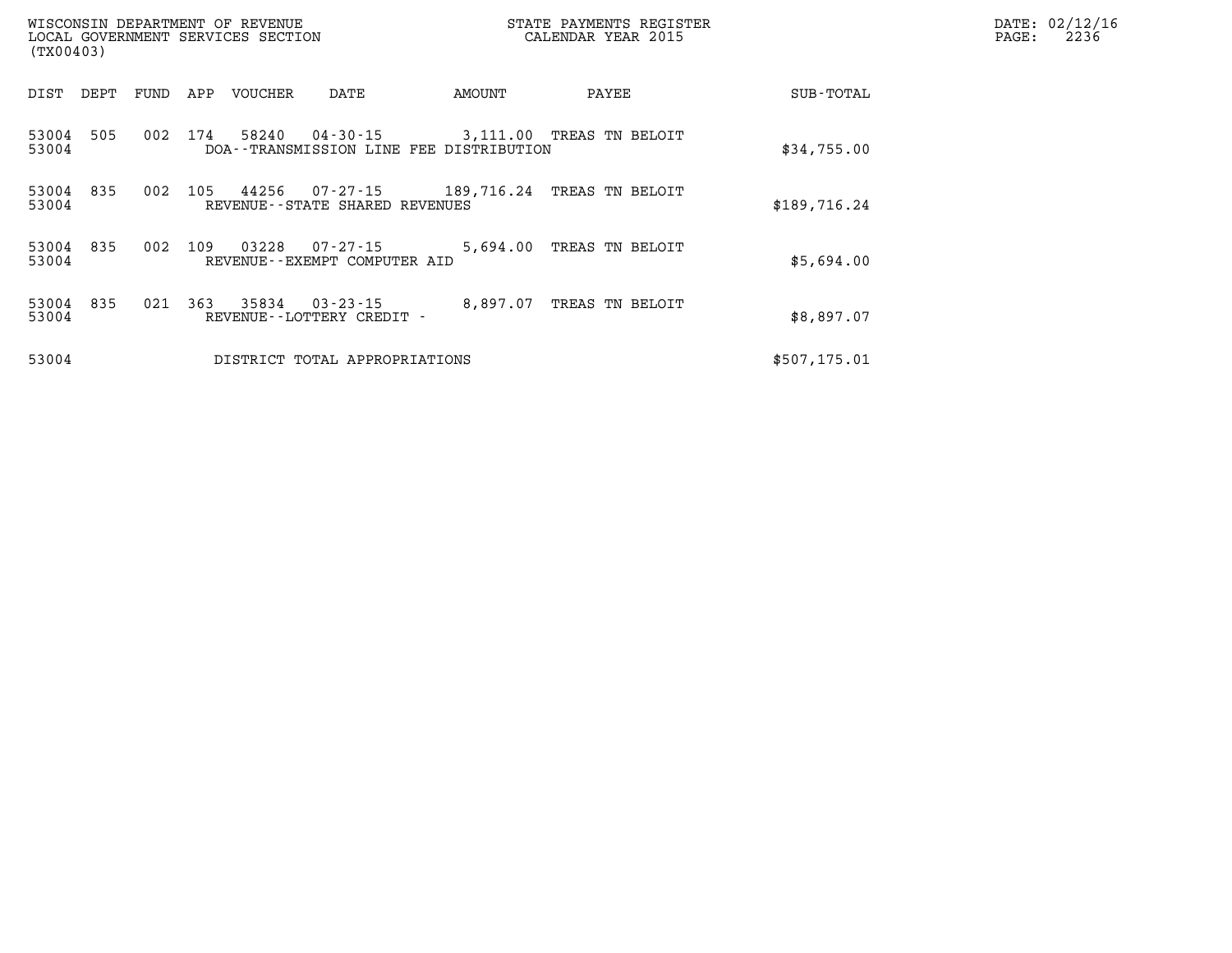| WISCONSIN DEPARTMENT OF REVENUE   | PAYMENTS REGISTER<br>3TATE | DATE: | 02/12/16       |
|-----------------------------------|----------------------------|-------|----------------|
| LOCAL GOVERNMENT SERVICES SECTION | CALENDAR YEAR 2015         | PAGE  | $\cap$<br>-445 |

|                                               | LOCAL GOVERNMENT SERVICES SECTION<br>(TX00403) |  |                                          |                                  |                                   |                                              | CALENDAR YEAR 2015                                                                                                                                       |               | PAGE: | 2237 |
|-----------------------------------------------|------------------------------------------------|--|------------------------------------------|----------------------------------|-----------------------------------|----------------------------------------------|----------------------------------------------------------------------------------------------------------------------------------------------------------|---------------|-------|------|
|                                               |                                                |  |                                          |                                  |                                   | DIST DEPT FUND APP VOUCHER DATE AMOUNT PAYEE |                                                                                                                                                          | SUB-TOTAL     |       |      |
| 53006 165<br>53006                            |                                                |  |                                          |                                  |                                   | SAFETY/PROF SERV--FIRE INSURANCE DUES        | 002 225 01311 06-25-15 3,422.10 TREAS TN BRADFORD                                                                                                        | \$3,422.10    |       |      |
| 53006                                         |                                                |  |                                          | 53006 370 002 503 18177          |                                   | NAT RESOURCES--AIDS IN LIEU OF TAXES         | 02-20-15 1,076.40 TREAS TN BRADFORD<br>159.43 TOWN SHARE                                                                                                 | \$1,076.40    |       |      |
|                                               |                                                |  |                                          |                                  |                                   |                                              |                                                                                                                                                          |               |       |      |
| 53006                                         |                                                |  |                                          | 53006 370 012 571 39452          |                                   | NAT RESOURCES--FOREST CROP/MFL/CO FOREST     | 06-02-15 26.80 TREAS TN BRADFORD                                                                                                                         | \$26.80       |       |      |
| 53006 370<br>53006                            | 53006 370                                      |  | 012 579<br>012 579                       | 20600<br>20600                   |                                   | NAT RESOURCES -- AIDS IN LIEU OF TAXES       | 04-03-15 204.78 TREAS TN BRADFORD<br>04-03-15 67.69 TREAS TN BRADFORD                                                                                    | \$272.47      |       |      |
| 53006                                         | 53006 370                                      |  |                                          |                                  | NAT RESOURCES--RU RECYCLING GRANT |                                              | 074 670 42974 05-29-15 842.58 TREAS TN BRADFORD                                                                                                          | \$842.58      |       |      |
| 53006<br>53006<br>53006<br>53006 395<br>53006 | 395<br>- 395<br>- 395                          |  | 011 191<br>011 191<br>011 191<br>011 191 | 39314<br>47314<br>55314<br>67314 |                                   | TRANSPORTATION--GENERAL TRANSP AIDS-GTA      | 01-05-15 29,242.56 TOWN OF BRADFORD<br>04-06-15 29,242.56 TOWN OF BRADFORD<br>07-06-15 29,242.56 TOWN OF BRADFORD<br>10-05-15 29,242.56 TOWN OF BRADFORD | \$116,970.24  |       |      |
| 53006 395<br>53006                            | 53006 395                                      |  | 011 278                                  | 011 278 50359<br>68111           | $12 - 04 - 15$                    | TRANSPORTATION - - LRIP/TRIP/MSIP GRANTS     | 06-10-15 151,975.68 TREAS TN BRADFORD<br>18,250.00 TREAS TN BRADFORD                                                                                     | \$170, 225.68 |       |      |
| 53006                                         | 53006 835                                      |  |                                          |                                  | REVENUE - - STATE SHARED REVENUES |                                              | 002 105 44257 07-27-15 2,158.89 TREAS TN BRADFORD                                                                                                        | \$2,158.89    |       |      |
| 53006 835<br>53006                            |                                                |  |                                          | 002 109 03229                    | REVENUE--EXEMPT COMPUTER AID      |                                              | 07-27-15 32.00 TREAS TN BRADFORD                                                                                                                         | \$32.00       |       |      |
| 53006                                         |                                                |  |                                          | 53006 835 021 363 35835          | REVENUE--LOTTERY CREDIT -         |                                              | 03-23-15 2,464.83 TREAS TN BRADFORD                                                                                                                      | \$2,464.83    |       |      |
| 53006                                         |                                                |  |                                          |                                  | DISTRICT TOTAL APPROPRIATIONS     |                                              |                                                                                                                                                          | \$297,491.99  |       |      |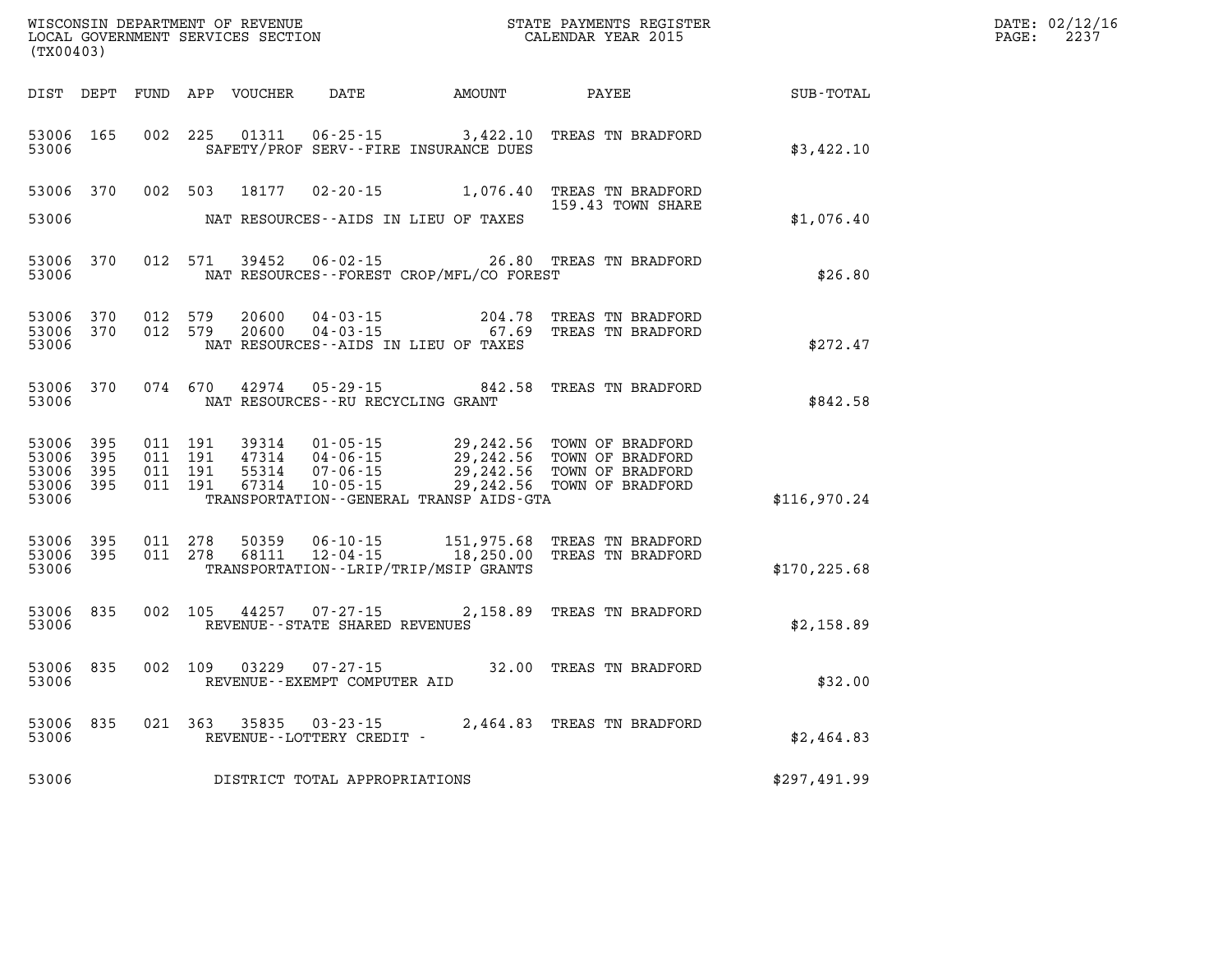| DATE: | 02/12/16 |
|-------|----------|
| PAGE: | 2238     |

| WISCONSIN DEPARTMENT OF REVENUE<br>(TX00403) | LOCAL GOVERNMENT SERVICES SECTION                                            | STATE PAYMENTS REGISTER<br>CALENDAR YEAR 2015               |               |
|----------------------------------------------|------------------------------------------------------------------------------|-------------------------------------------------------------|---------------|
| DIST<br>DEPT<br>FUND                         | APP<br><b>DATE</b><br>VOUCHER<br><b>AMOUNT</b>                               | PAYEE                                                       | SUB-TOTAL     |
| 002<br>53008<br>165<br>53008                 | 225<br>01312<br>$06 - 25 - 15$<br>SAFETY/PROF SERV--FIRE INSURANCE DUES      | 3,454.32<br>TREAS TN CENTER                                 | \$3,454.32    |
| 53008<br>370<br>002                          | 503<br>18178<br>$02 - 20 - 15$                                               | 1,486.82<br>TREAS TN CENTER<br>144.46 TOWN SHARE            |               |
| 53008                                        | NAT RESOURCES -- AIDS IN LIEU OF TAXES                                       |                                                             | \$1,486.82    |
| 012<br>53008<br>370<br>53008                 | 571<br>$06 - 02 - 15$<br>39453<br>NAT RESOURCES -- FOREST CROP/MFL/CO FOREST | 28.00<br>TREAS TN CENTER                                    | \$28.00       |
| 370<br>074<br>53008<br>53008                 | 670<br>42975<br>05 - 29 - 15<br>NAT RESOURCES - - RU RECYCLING GRANT         | 6,183.54<br>TREAS TN CENTER                                 | \$6,183.54    |
| 53008<br>395<br>011<br>395<br>53008<br>011   | 191<br>39315<br>$01 - 05 - 15$<br>191<br>47315<br>$04 - 06 - 15$             | 26,556.12<br>TOWN OF CENTER<br>26, 556.12<br>TOWN OF CENTER |               |
| 53008<br>395<br>011<br>53008<br>395<br>011   | 191<br>55315<br>$07 - 06 - 15$<br>67315<br>191<br>$10 - 05 - 15$             | 26,556.12<br>TOWN OF CENTER<br>26,556.12<br>TOWN OF CENTER  |               |
| 53008                                        | TRANSPORTATION--GENERAL TRANSP AIDS-GTA                                      |                                                             | \$106, 224.48 |
| 002<br>53008<br>835<br>53008                 | 105<br>44258<br>$07 - 27 - 15$<br>REVENUE - - STATE SHARED REVENUES          | 1,806.01<br>TREAS TN CENTER                                 | \$1,806.01    |
| 835<br>002<br>53008<br>53008                 | 109<br>03230<br>$07 - 27 - 15$<br>REVENUE--EXEMPT COMPUTER AID               | 7.00<br>TREAS TN CENTER                                     | \$7.00        |
| 53008                                        | DISTRICT TOTAL APPROPRIATIONS                                                |                                                             | \$119, 190.17 |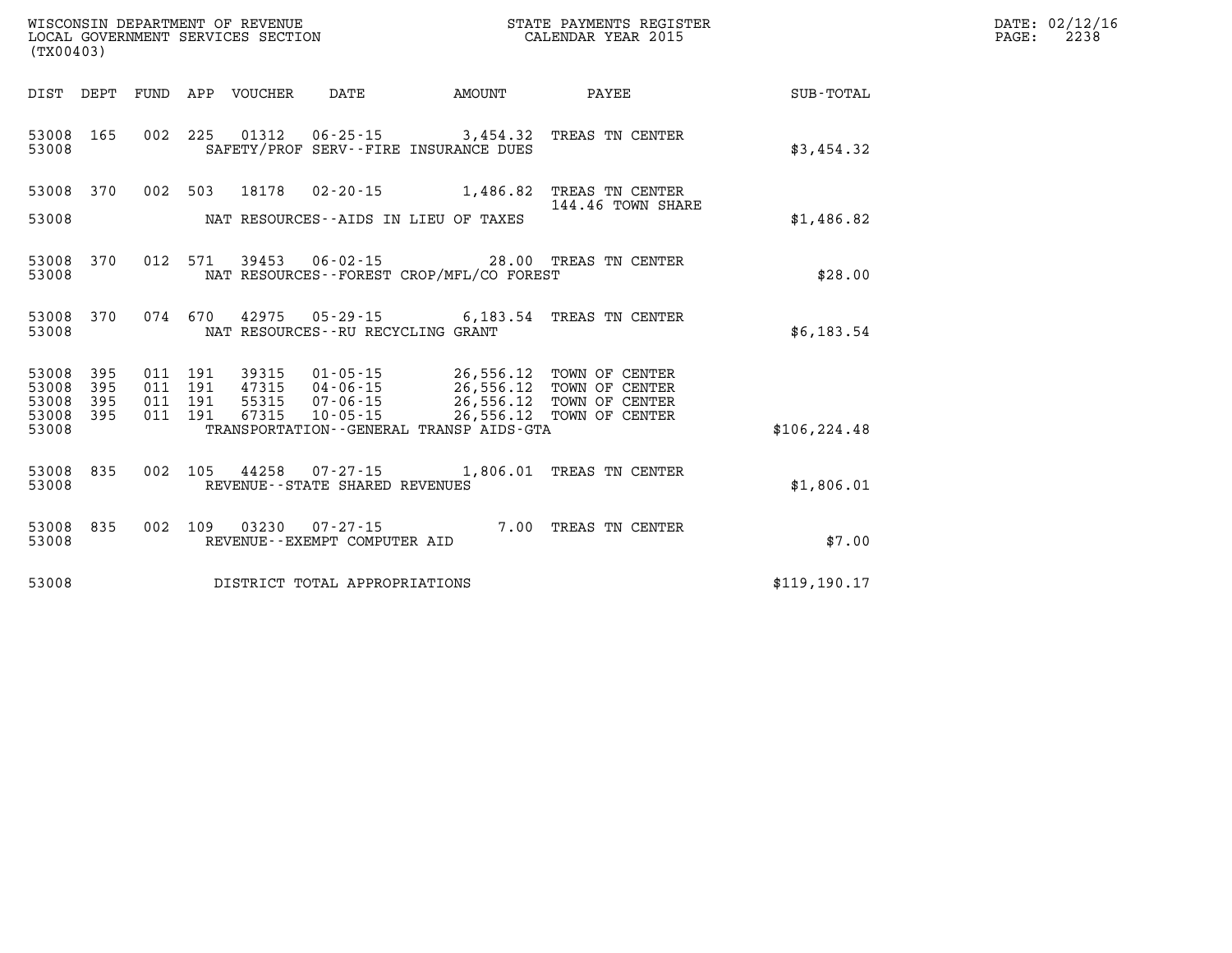| (TX00403)               |                   |  |         |                  |                                   |                                             | STATE PAYMENTS REGISTER                                                                                                                                       |             | DATE: 02/12/16<br>$\mathtt{PAGE}$ :<br>2239 |
|-------------------------|-------------------|--|---------|------------------|-----------------------------------|---------------------------------------------|---------------------------------------------------------------------------------------------------------------------------------------------------------------|-------------|---------------------------------------------|
| DIST DEPT               |                   |  |         | FUND APP VOUCHER | DATE                              | AMOUNT                                      | PAYEE                                                                                                                                                         | SUB-TOTAL   |                                             |
| 53010 165<br>53010      |                   |  |         |                  |                                   | SAFETY/PROF SERV--FIRE INSURANCE DUES       | 002 225 01313 06-25-15 2,272.12 TREAS TN CLINTON                                                                                                              | \$2,272.12  |                                             |
| 53010 370<br>53010      |                   |  |         |                  |                                   | NAT RESOURCES - - FOREST CROP/MFL/CO FOREST | 012 571 39454 06-02-15 13.12 TREAS TN CLINTON                                                                                                                 | \$13.12     |                                             |
| 53010 370<br>53010      |                   |  |         |                  | NAT RESOURCES--RU RECYCLING GRANT |                                             | 074 670 42976 05-29-15 579.62 TREAS TN CLINTON                                                                                                                | \$579.62    |                                             |
| 53010<br>53010<br>53010 | 395<br>395<br>395 |  |         |                  |                                   |                                             | 011  191  39316  01-05-15  21,298.84  TOWN OF CLINTON<br>011 191 47316 04-06-15 21,298.84 TOWN OF CLINTON<br>011 191 55316 07-06-15 21,298.84 TOWN OF CLINTON |             |                                             |
| 53010<br>53010          | 395               |  | 011 191 | 67316            | 10-05-15                          | TRANSPORTATION--GENERAL TRANSP AIDS-GTA     | 21,298.86 TOWN OF CLINTON                                                                                                                                     | \$85,195.38 |                                             |
| 53010 835<br>53010      |                   |  |         |                  | REVENUE--STATE SHARED REVENUES    |                                             | 002 105 44259 07-27-15 1,714.56 TREAS TN CLINTON                                                                                                              | \$1,714.56  |                                             |
| 53010 835<br>53010      |                   |  |         |                  | REVENUE--EXEMPT COMPUTER AID      |                                             | 002 109 03231 07-27-15 79.00 TREAS TN CLINTON                                                                                                                 | \$79.00     |                                             |
| 53010                   |                   |  |         |                  | DISTRICT TOTAL APPROPRIATIONS     |                                             |                                                                                                                                                               | \$89,853.80 |                                             |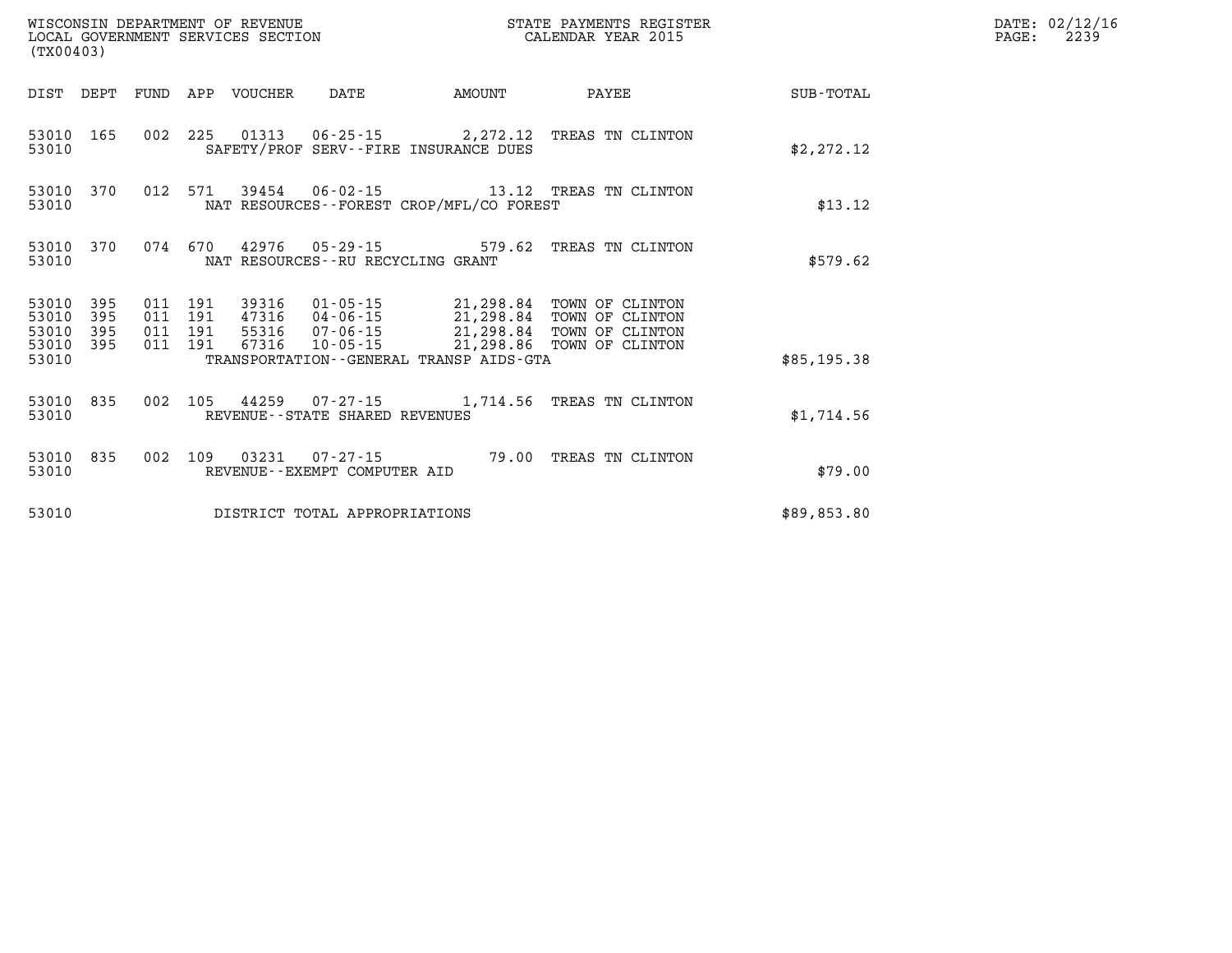| (TX00403)                                                 |                    |         |         |       |                                           |                                             | WISCONSIN DEPARTMENT OF REVENUE<br>LOCAL GOVERNMENT SERVICES SECTION<br>(TYO0403)                                                                           | DATE: 02/12/16<br>$\mathtt{PAGE}$ :<br>2240 |  |
|-----------------------------------------------------------|--------------------|---------|---------|-------|-------------------------------------------|---------------------------------------------|-------------------------------------------------------------------------------------------------------------------------------------------------------------|---------------------------------------------|--|
|                                                           |                    |         |         |       |                                           |                                             |                                                                                                                                                             |                                             |  |
| 53012 165<br>53012                                        |                    |         |         |       |                                           | SAFETY/PROF SERV--FIRE INSURANCE DUES       | 002 225 01314 06-25-15 12,078.82 TREAS TN FULTON                                                                                                            | \$12,078.82                                 |  |
| 53012                                                     | 53012 370          |         |         |       |                                           | NAT RESOURCES - - FOREST CROP/MFL/CO FOREST | 012 571 39455 06-02-15 70.99 TREAS TN FULTON                                                                                                                | \$70.99                                     |  |
| 53012 370<br>53012                                        | 53012 370 012 579  |         | 012 579 |       |                                           | NAT RESOURCES--AIDS IN LIEU OF TAXES        | $\begin{array}{cccc} 20601 & 04\cdot 03\cdot 15 & 5.87 & \text{TREAS TN FULTON} \\ 20601 & 04\cdot 03\cdot 15 & 12.50 & \text{TREAS TN FULTON} \end{array}$ | \$18.37                                     |  |
|                                                           | 53012 370          |         |         |       | 53012 NAT RESOURCES--RU RECYCLING GRANT   |                                             | 074 670 42977 05-29-15 10,863.12 TREAS TN FULTON                                                                                                            | \$10,863.12                                 |  |
| 53012 395<br>53012 395<br>53012 395<br>53012 395<br>53012 |                    |         |         |       |                                           | TRANSPORTATION--GENERAL TRANSP AIDS-GTA     |                                                                                                                                                             | \$138,373.68                                |  |
| 53012 395<br>53012 395                                    | 53012              | 011 278 |         |       |                                           | TRANSPORTATION - - LRIP/TRIP/MSIP GRANTS    | 011  278  52860  07-06-15  13,283.61  TREAS TN FULTON<br>011  278  64380  10-27-15  213,101.45  TREAS TN FULTON                                             | \$226,385.06                                |  |
|                                                           | 53012 455<br>53012 |         |         |       | JUSTICE -- LAW ENFORCEMENT TRAINING       |                                             | 002 231 11 03-19-15 160.00 TREAS TN FULTON                                                                                                                  | \$160.00                                    |  |
|                                                           | 53012 505<br>53012 |         | 002 174 |       |                                           | DOA--TRANSMISSION LINE FEE DISTRIBUTION     | 58240  04-30-15  51,080.00  TREAS TN FULTON                                                                                                                 | \$51,080.00                                 |  |
|                                                           | 53012 835<br>53012 |         |         |       | REVENUE--STATE SHARED REVENUES            |                                             | 002 105 44260 07-27-15 11,284.35 TREAS TN FULTON                                                                                                            | \$11, 284.35                                |  |
| 53012                                                     |                    |         |         |       | REVENUE - - EXEMPT COMPUTER AID           |                                             | 53012 835 002 109 03232 07-27-15 130.00 TREAS TN FULTON                                                                                                     | \$130.00                                    |  |
| 53012 835<br>53012                                        |                    |         | 002 501 | 00003 | $02 - 02 - 15$                            | DOA-PAYMENT FOR MUNICIPAL SERVICES AID      | 97.93 TREAS TN FULTON                                                                                                                                       | \$97.93                                     |  |
| 53012 835<br>53012                                        |                    |         | 021 363 | 35836 | 03 - 23 - 15<br>REVENUE--LOTTERY CREDIT - |                                             | 1,146.79 TREAS TN FULTON                                                                                                                                    | \$1,146.79                                  |  |
| 53012                                                     |                    |         |         |       | DISTRICT TOTAL APPROPRIATIONS             |                                             |                                                                                                                                                             | \$451,689.11                                |  |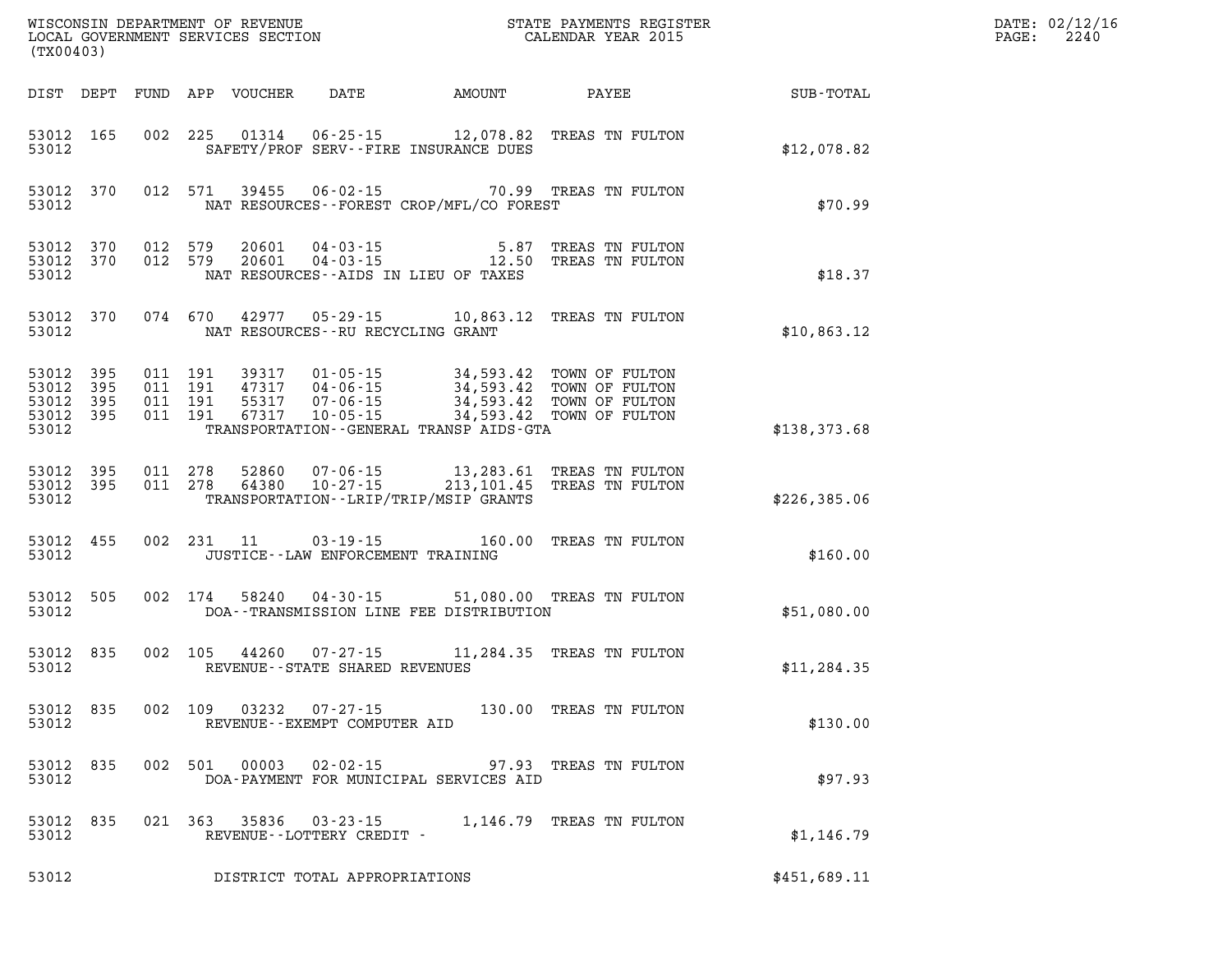| %WISCONSIN DEPARTMENT OF REVENUE $$\tt STATE~~PAYMENTS~REGISTER~LOCAL~GOVERNMENT~SERVICES~SECTION~CALENDAR~YEAR~2015$<br>(TX00403) |  |  |                                          |  |                                   |                                              |                                                                                                                                                                                          |               | DATE: 02/12/16<br>PAGE:<br>2241 |
|------------------------------------------------------------------------------------------------------------------------------------|--|--|------------------------------------------|--|-----------------------------------|----------------------------------------------|------------------------------------------------------------------------------------------------------------------------------------------------------------------------------------------|---------------|---------------------------------|
|                                                                                                                                    |  |  |                                          |  |                                   |                                              | DIST DEPT FUND APP VOUCHER DATE     AMOUNT     PAYEE                                                                                                                                     | SUB-TOTAL     |                                 |
| 53014 165<br>53014                                                                                                                 |  |  |                                          |  |                                   | SAFETY/PROF SERV--FIRE INSURANCE DUES        | 002 225 01315 06-25-15 9,345.01 TREAS TN HARMONY                                                                                                                                         | \$9,345.01    |                                 |
| 53014 370<br>53014                                                                                                                 |  |  |                                          |  |                                   | NAT RESOURCES - - FOREST CROP/MFL/CO FOREST  | 012 571 39456 06-02-15 15.60 TREAS TN HARMONY                                                                                                                                            | \$15.60       |                                 |
| 53014 370<br>53014                                                                                                                 |  |  |                                          |  | NAT RESOURCES--RU RECYCLING GRANT |                                              | 074 670 42978 05-29-15 8,084.13 TREAS TN HARMONY                                                                                                                                         | \$8,084.13    |                                 |
| 53014 370<br>53014                                                                                                                 |  |  |                                          |  |                                   | NAT RESOURCES--RU CONSOLIDATED GRANT         | 074 673 42978 05-29-15 671.79 TREAS TN HARMONY                                                                                                                                           | \$671.79      |                                 |
| 53014 395<br>53014 395<br>53014 395<br>53014 395                                                                                   |  |  | 011 191<br>011 191<br>011 191<br>011 191 |  |                                   |                                              | 39318  01-05-15  26,792.83  TOWN OF HARMONY<br>47318  04-06-15  26,792.83  TOWN OF HARMONY<br>55318  07-06-15  26,792.83  TOWN OF HARMONY<br>67318  10-05-15  26,792.85  TOWN OF HARMONY |               |                                 |
| 53014                                                                                                                              |  |  |                                          |  |                                   | TRANSPORTATION - - GENERAL TRANSP AIDS - GTA |                                                                                                                                                                                          | \$107, 171.34 |                                 |
| 53014 835<br>53014                                                                                                                 |  |  |                                          |  | REVENUE - - STATE SHARED REVENUES |                                              | 002 105 44261 07-27-15 4,986.37 TREAS TN HARMONY                                                                                                                                         | \$4,986.37    |                                 |
| 53014 835<br>53014                                                                                                                 |  |  |                                          |  | REVENUE--EXEMPT COMPUTER AID      |                                              | 002 109 03233 07-27-15 1,559.00 TREAS TN HARMONY                                                                                                                                         | \$1,559.00    |                                 |
| 53014                                                                                                                              |  |  |                                          |  | DISTRICT TOTAL APPROPRIATIONS     |                                              |                                                                                                                                                                                          | \$131,833.24  |                                 |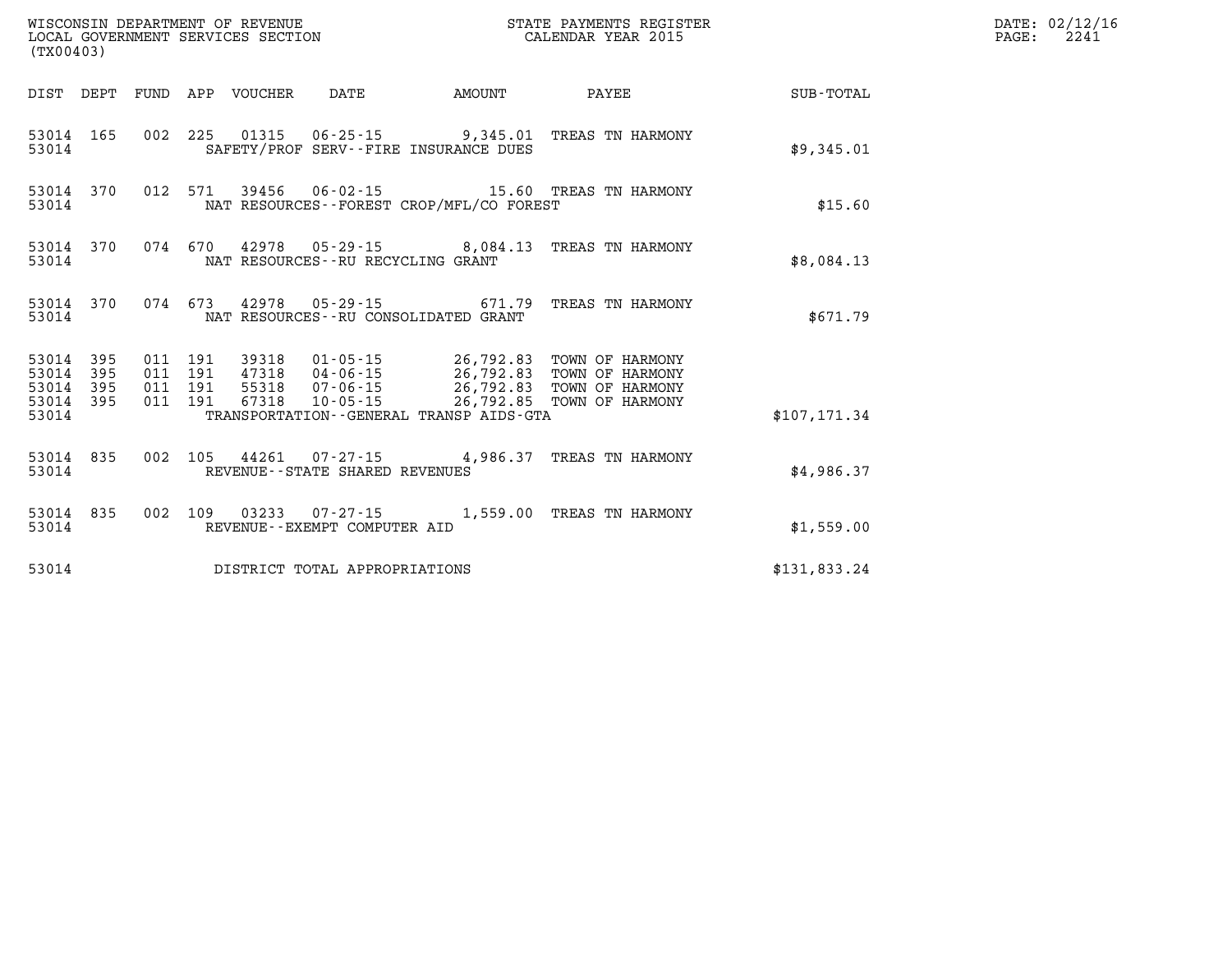| (TX00403)                                    |           |                                          |  |                                     |                                             | WISCONSIN DEPARTMENT OF REVENUE<br>LOCAL GOVERNMENT SERVICES SECTION THE STATE PAYMENTS REGIST<br>(TYA04403)<br>STATE PAYMENTS REGISTER                                                          |              | DATE: 02/12/16<br>$\mathtt{PAGE:}$<br>2242 |
|----------------------------------------------|-----------|------------------------------------------|--|-------------------------------------|---------------------------------------------|--------------------------------------------------------------------------------------------------------------------------------------------------------------------------------------------------|--------------|--------------------------------------------|
|                                              |           |                                          |  |                                     |                                             | DIST DEPT FUND APP VOUCHER DATE AMOUNT PAYEE PAYEE SUB-TOTAL                                                                                                                                     |              |                                            |
| 53016                                        | 53016 165 |                                          |  |                                     | SAFETY/PROF SERV--FIRE INSURANCE DUES       | 002 225 01316 06-25-15 13,535.93 TREAS TN JANESVILLE                                                                                                                                             | \$13,535.93  |                                            |
| 53016                                        |           |                                          |  |                                     | NAT RESOURCES - - FOREST CROP/MFL/CO FOREST | 53016 370 012 571 39457 06-02-15 56.80 TREAS TN JANESVILLE                                                                                                                                       | \$56.80      |                                            |
| 53016                                        |           |                                          |  | NAT RESOURCES -- RU RECYCLING GRANT |                                             | 53016 370 074 670 42979 05-29-15 6,730.30 TREAS TN JANESVILLE                                                                                                                                    | \$6,730.30   |                                            |
| 53016                                        |           |                                          |  |                                     | NAT RESOURCES -- RU CONSOLIDATED GRANT      | 53016 370 074 673 42979 05-29-15 897.19 TREAS TN JANESVILLE                                                                                                                                      | \$897.19     |                                            |
| 53016                                        |           |                                          |  | NAT RESOURCES--STEWARDSHIP 2000     |                                             | 53016 370 095 512 02960 06-18-15 1,495.87 TREAS TN JANESVILLE                                                                                                                                    | \$1,495.87   |                                            |
| 53016 395<br>53016 395<br>53016 395<br>53016 | 53016 395 | 011 191<br>011 191<br>011 191<br>011 191 |  |                                     | TRANSPORTATION--GENERAL TRANSP AIDS-GTA     | 39319  01-05-15  27,387.37 TOWN OF JANESVILLE<br>47319  04-06-15  27,387.37 TOWN OF JANESVILLE<br>55319  07-06-15  27,387.37 TOWN OF JANESVILLE<br>67319  10-05-15  27,387.39 TOWN OF JANESVILLE | \$109,549.50 |                                            |
| 53016                                        | 53016 505 |                                          |  |                                     | DOA--TRANSMISSION LINE FEE DISTRIBUTION     | 002 174 58240 04-30-15 53,249.00 TREAS TN JANESVILLE                                                                                                                                             | \$53,249.00  |                                            |
| 53016                                        | 53016 835 |                                          |  | REVENUE--STATE SHARED REVENUES      |                                             | 002 105 44262 07-27-15 7,256.51 TREAS TN JANESVILLE                                                                                                                                              | \$7,256.51   |                                            |
| 53016                                        |           | 53016 835 002 109                        |  | REVENUE--EXEMPT COMPUTER AID        |                                             | 03234  07-27-15  281.00 TREAS TN JANESVILLE                                                                                                                                                      | \$281.00     |                                            |
| 53016                                        |           |                                          |  | DISTRICT TOTAL APPROPRIATIONS       |                                             |                                                                                                                                                                                                  | \$193,052.10 |                                            |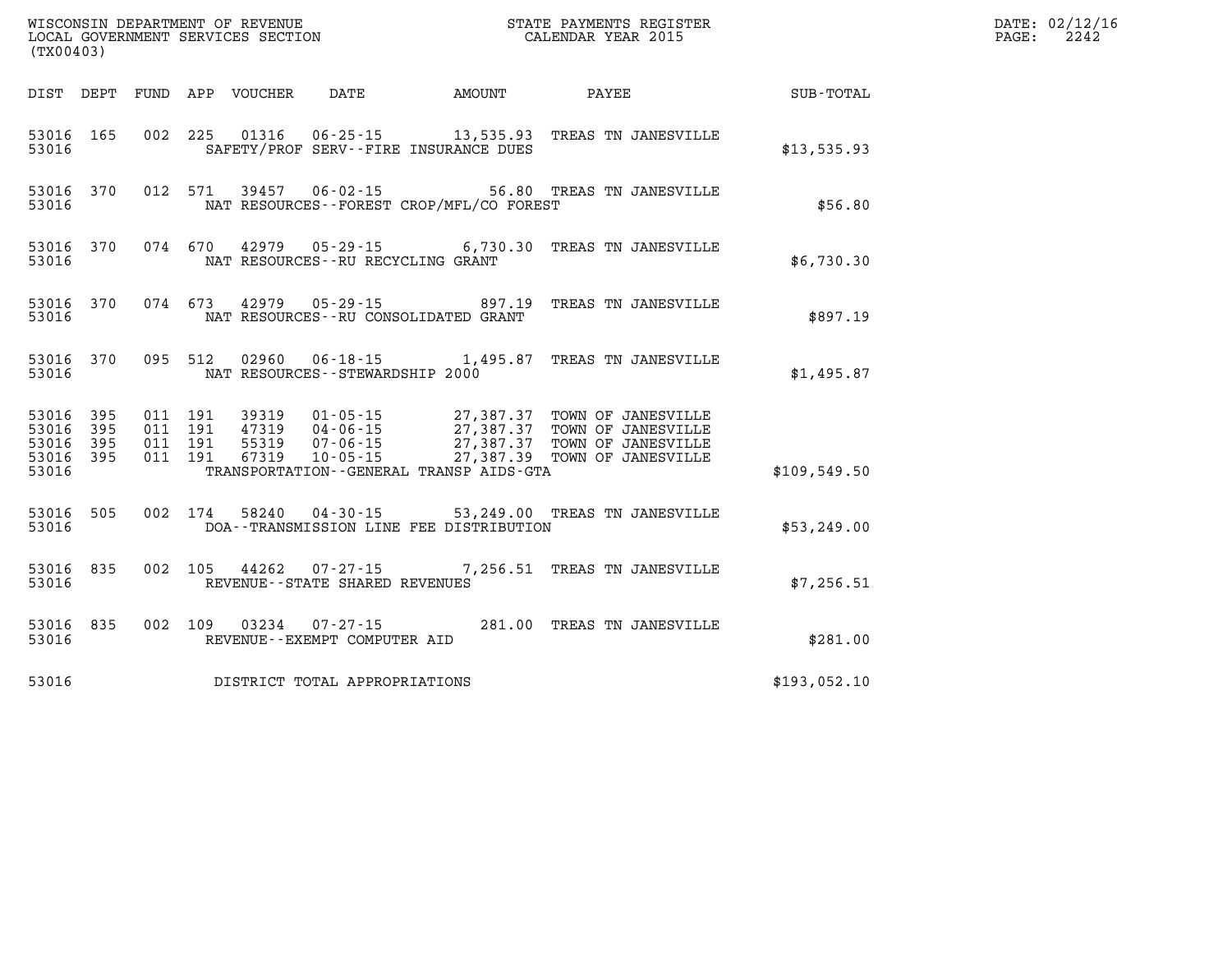| (TX00403)                            |                   |  |                                 |                                   |                                             |                                                                                                                                                                                                                                                                                                                                                           |             | DATE: 02/12/16<br>2243<br>$\mathtt{PAGE:}$ |
|--------------------------------------|-------------------|--|---------------------------------|-----------------------------------|---------------------------------------------|-----------------------------------------------------------------------------------------------------------------------------------------------------------------------------------------------------------------------------------------------------------------------------------------------------------------------------------------------------------|-------------|--------------------------------------------|
|                                      |                   |  | DIST DEPT FUND APP VOUCHER DATE |                                   | AMOUNT                                      | <b>PAYEE</b>                                                                                                                                                                                                                                                                                                                                              | SUB-TOTAL   |                                            |
| 53018                                |                   |  |                                 |                                   | SAFETY/PROF SERV--FIRE INSURANCE DUES       | 53018 165 002 225 01317 06-25-15 2,558.99 TREAS TN JOHNSTOWN                                                                                                                                                                                                                                                                                              | \$2,558.99  |                                            |
| 53018                                |                   |  |                                 |                                   | NAT RESOURCES - - FOREST CROP/MFL/CO FOREST | 53018 370 012 571 39458 06-02-15 66.31 TREAS TN JOHNSTOWN                                                                                                                                                                                                                                                                                                 | \$66.31     |                                            |
| 53018                                |                   |  |                                 | NAT RESOURCES--RU RECYCLING GRANT |                                             | 53018 370 074 670 42980 05-29-15 2,759.97 TREAS TN JOHNSTOWN                                                                                                                                                                                                                                                                                              | \$2,759.97  |                                            |
| 53018<br>53018<br>53018<br>53018 395 | 395<br>395<br>395 |  |                                 |                                   |                                             | $\begin{array}{cccc} 011 & 191 & 39320 & 01\cdot 05\cdot 15 & 21,419.95 & \text{TOWN OF JOHNSTOWN} \\ 011 & 191 & 47320 & 04\cdot 06\cdot 15 & 21,419.95 & \text{TOWN OF JOHNSTOWN} \\ 011 & 191 & 55320 & 07\cdot 06\cdot 15 & 21,419.95 & \text{TOWN OF JOHNSTOWN} \\ 011 & 191 & 67320 & 10\cdot 05\cdot 15 & 21,419.97 & \text{TOWN OF JOHNSTOWN} \\$ |             |                                            |
| 53018                                |                   |  |                                 |                                   | TRANSPORTATION--GENERAL TRANSP AIDS-GTA     |                                                                                                                                                                                                                                                                                                                                                           | \$85,679.82 |                                            |
| 53018                                |                   |  |                                 | REVENUE--STATE SHARED REVENUES    |                                             | 53018 835 002 105 44263 07-27-15 1,783.42 TREAS TN JOHNSTOWN                                                                                                                                                                                                                                                                                              | \$1,783.42  |                                            |
| 53018                                |                   |  |                                 | REVENUE--EXEMPT COMPUTER AID      |                                             | 53018 835 002 109 03235 07-27-15 68.00 TREAS TN JOHNSTOWN                                                                                                                                                                                                                                                                                                 | \$68.00     |                                            |
| 53018                                |                   |  |                                 | DISTRICT TOTAL APPROPRIATIONS     |                                             |                                                                                                                                                                                                                                                                                                                                                           | \$92,916.51 |                                            |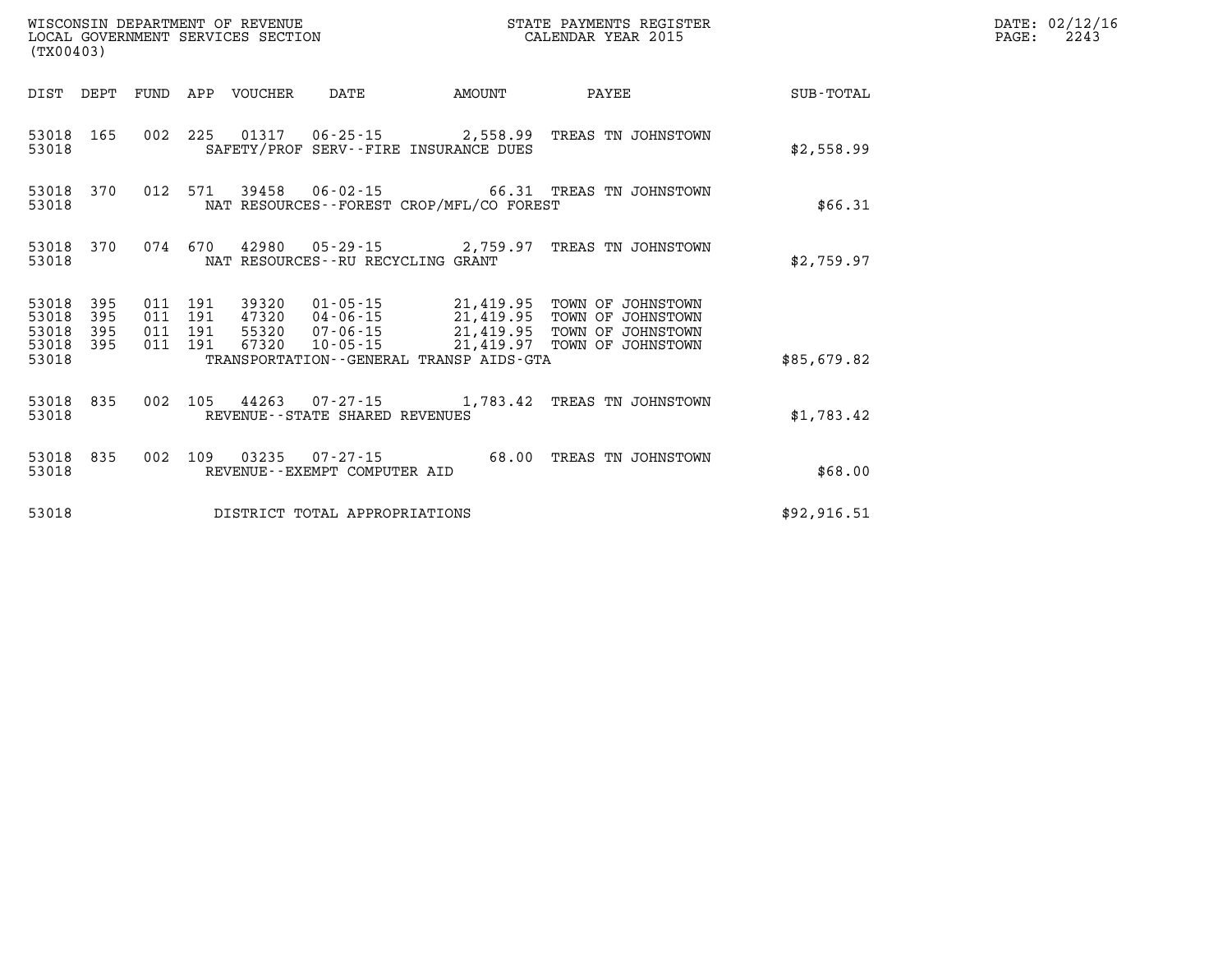| (TX00403)                                    |  |                       |                                   |                                             | STATE PAYMENTS REGISTER                                                                                                                                                |               | DATE: 02/12/16<br>$\mathtt{PAGE:}$<br>2244 |
|----------------------------------------------|--|-----------------------|-----------------------------------|---------------------------------------------|------------------------------------------------------------------------------------------------------------------------------------------------------------------------|---------------|--------------------------------------------|
| DIST DEPT                                    |  | FUND APP VOUCHER DATE |                                   | AMOUNT                                      | PAYEE                                                                                                                                                                  | SUB-TOTAL     |                                            |
| 53020 165<br>53020                           |  |                       |                                   | SAFETY/PROF SERV--FIRE INSURANCE DUES       | 002 225 01318 06-25-15 2,374.17 TREAS TN LAPRAIRIE                                                                                                                     | \$2,374.17    |                                            |
| 53020 370<br>53020                           |  |                       |                                   | NAT RESOURCES - - FOREST CROP/MFL/CO FOREST | 012 571 39459 06-02-15 6.40 TREAS TN LAPRAIRIE                                                                                                                         | \$6.40        |                                            |
| 53020<br>370<br>53020                        |  |                       | NAT RESOURCES--RU RECYCLING GRANT |                                             | 074  670  42981  05-29-15  2,390.60  TREAS TN LAPRAIRIE                                                                                                                | \$2,390.60    |                                            |
| 53020<br>395<br>53020<br>395<br>53020<br>395 |  |                       |                                   |                                             | 011  191  39321  01-05-15  23,715.54  TOWN OF LA PRAIRIE<br>011 191 47321 04-06-15 23,715.54 TOWN OF LA PRAIRIE<br>011 191 55321 07-06-15 23,715.54 TOWN OF LA PRAIRIE |               |                                            |
| 53020<br>395<br>53020                        |  | 011 191 67321         | $10 - 05 - 15$                    | TRANSPORTATION--GENERAL TRANSP AIDS-GTA     | 23,715.54 TOWN OF LA PRAIRIE                                                                                                                                           | \$94,862.16   |                                            |
| 53020 835<br>53020                           |  |                       | REVENUE--STATE SHARED REVENUES    |                                             | 002 105 44264 07-27-15 3,160.38 TREAS TN LAPRAIRIE                                                                                                                     | \$3,160.38    |                                            |
| 53020 835<br>53020                           |  |                       | REVENUE--EXEMPT COMPUTER AID      |                                             | 002 109 03236 07-27-15 633.00 TREAS TN LAPRAIRIE                                                                                                                       | \$633.00      |                                            |
| 53020                                        |  |                       | DISTRICT TOTAL APPROPRIATIONS     |                                             |                                                                                                                                                                        | \$103, 426.71 |                                            |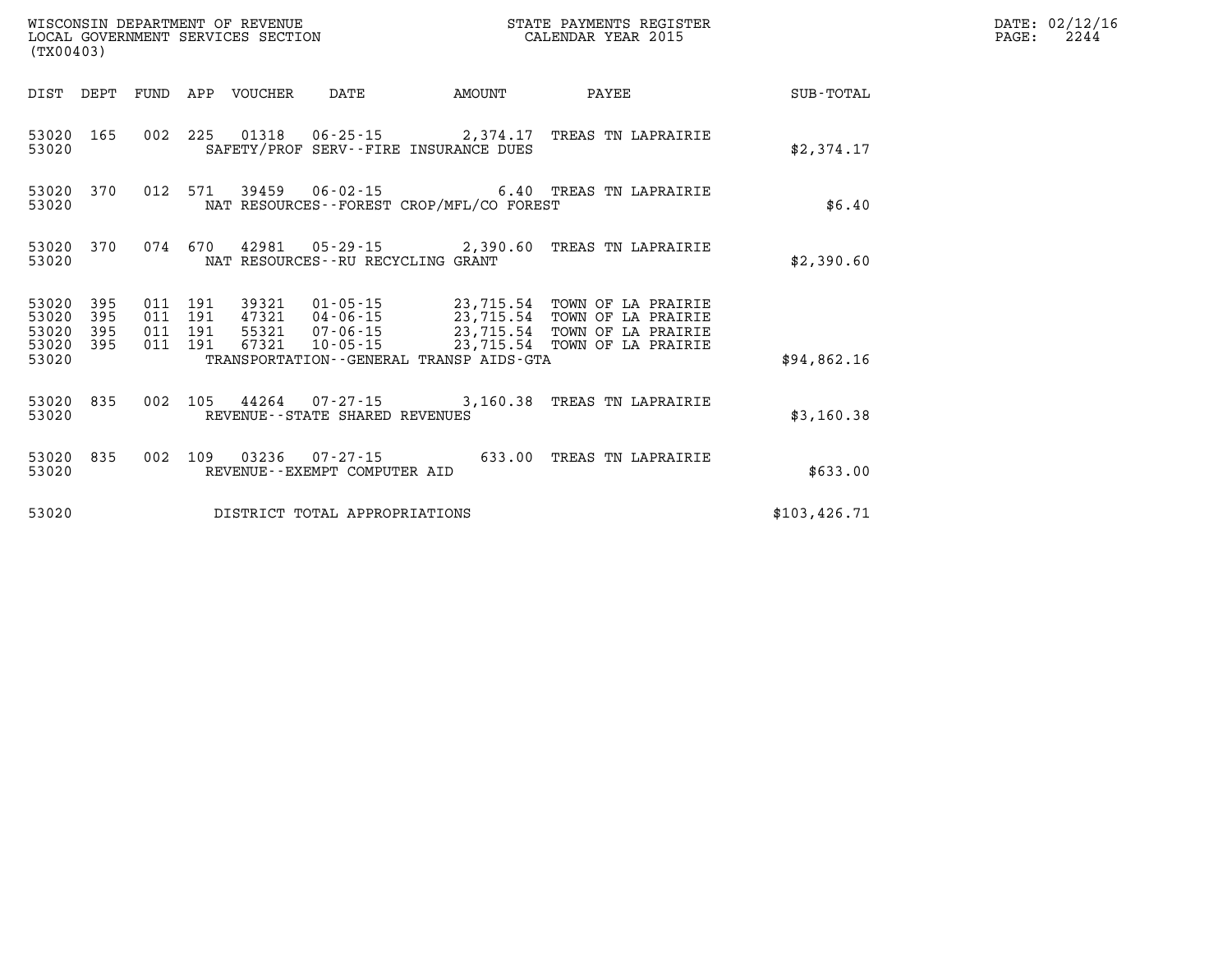| DATE: | 02/12/16 |
|-------|----------|
| PAGE: | 2245     |

| (TX00403)                                                 |  |  |                                                                       |                                                                                                                                                                                                                                                |                      | $\mathbb{R}^n$                                               | DATE: 02/12/1<br>PAGE:<br>2245 |
|-----------------------------------------------------------|--|--|-----------------------------------------------------------------------|------------------------------------------------------------------------------------------------------------------------------------------------------------------------------------------------------------------------------------------------|----------------------|--------------------------------------------------------------|--------------------------------|
|                                                           |  |  |                                                                       |                                                                                                                                                                                                                                                |                      | DIST DEPT FUND APP VOUCHER DATE AMOUNT PAYEE PAYEE SUB-TOTAL |                                |
| 53022 165<br>53022                                        |  |  |                                                                       | 002 225 01319 06-25-15 3,342.74 TREAS TN LIMA<br>SAFETY/PROF SERV--FIRE INSURANCE DUES                                                                                                                                                         |                      | \$3,342.74                                                   |                                |
| 53022 370                                                 |  |  |                                                                       | 002 503 18179 02-20-15 6,877.73 TREAS TN LIMA                                                                                                                                                                                                  | 324.03 TOWN SHARE    |                                                              |                                |
| 53022 370<br>53022                                        |  |  |                                                                       | 324.03 TOWN SH<br>108.50 TREAS TN LIMA (2002 503 ) 18179 (2012)<br>NAT RESOURCES--AIDS IN LIEU OF TAXES                                                                                                                                        |                      | \$6,986.23                                                   |                                |
|                                                           |  |  |                                                                       | 53022 370 012 571 39460 06-02-15 35.00 TREAS TN LIMA<br>53022 MAT RESOURCES--FOREST CROP/MFL/CO FOREST                                                                                                                                         |                      | \$35.00                                                      |                                |
| 53022 370<br>53022 370<br>53022 370<br>53022              |  |  |                                                                       | 012 579 20602 04-03-15 16.76 TREAS TN LIMA<br>012 579 20602 04-03-15 430.75 TREAS TN LIMA<br>012 579 20602 04-03-15 1,332.82 TREAS TN LIMA<br>NAT RESOURCES--AIDS IN LIEU OF TAXES                                                             |                      | \$1,780.33                                                   |                                |
| 53022 370<br>53022                                        |  |  |                                                                       | 074 670 42982 05-29-15 4,613.95 TREAS TN LIMA<br>NAT RESOURCES--RU RECYCLING GRANT                                                                                                                                                             |                      | \$4,613.95                                                   |                                |
| 53022 395<br>53022 395<br>53022 395<br>53022 395<br>53022 |  |  |                                                                       | 011 191 39322 01-05-15 25,130.32 TOWN OF LIMA<br>011 191 47322 04-06-15 25,130.32 TOWN OF LIMA<br>011 191 55322 07-06-15 25,130.32 TOWN OF LIMA<br>011 191 67322 10-05-15 25,130.34 TOWN OF LIMA<br>TRANSPORTATION - - GENERAL TRANSP AIDS-GTA |                      | \$100,521.30                                                 |                                |
| 53022                                                     |  |  | 53022 835 002 105 44265 07-27-15<br>REVENUE - - STATE SHARED REVENUES |                                                                                                                                                                                                                                                | 353.74 TREAS TN LIMA | \$353.74                                                     |                                |
| 53022 835<br>53022                                        |  |  | REVENUE--EXEMPT COMPUTER AID                                          | 002 109 03237 07-27-15 25.00 TREAS TN LIMA                                                                                                                                                                                                     |                      | \$25.00                                                      |                                |
| 53022 835<br>53022                                        |  |  | REVENUE--LOTTERY CREDIT -                                             | 021 363 35837 03-23-15 11,156.52 TREAS TN LIMA                                                                                                                                                                                                 |                      | \$11, 156.52                                                 |                                |
|                                                           |  |  | 53022 DISTRICT TOTAL APPROPRIATIONS                                   |                                                                                                                                                                                                                                                |                      | \$128,814.81                                                 |                                |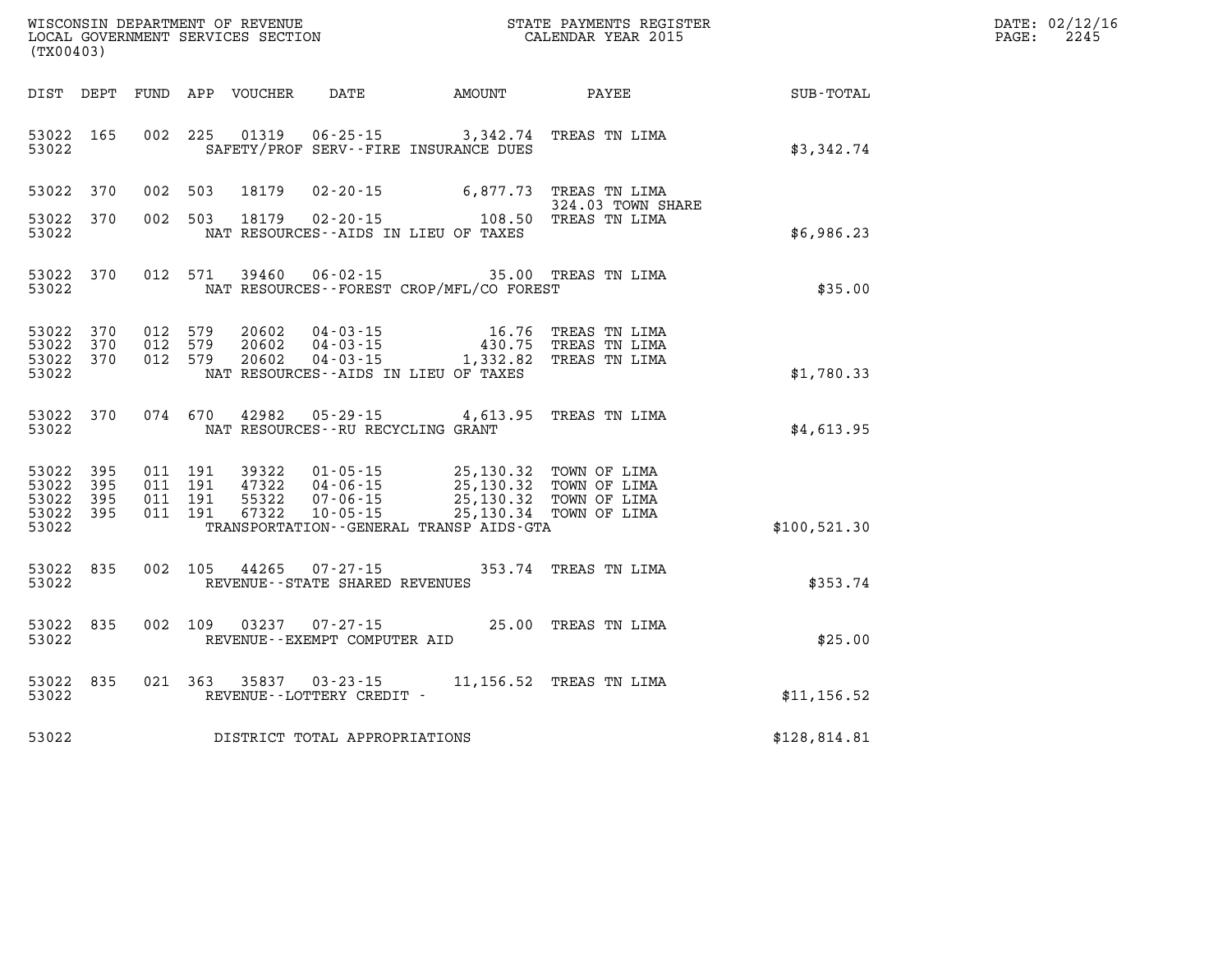| (TX00403)                                    |                        |         |         |                |                                     |                                              | WISCONSIN DEPARTMENT OF REVENUE<br>LOCAL GOVERNMENT SERVICES SECTION<br>(my00402)                                                                                                                                                                                                                                                                    |              | DATE: 02/12/16<br>$\mathtt{PAGE:}$<br>2246 |
|----------------------------------------------|------------------------|---------|---------|----------------|-------------------------------------|----------------------------------------------|------------------------------------------------------------------------------------------------------------------------------------------------------------------------------------------------------------------------------------------------------------------------------------------------------------------------------------------------------|--------------|--------------------------------------------|
|                                              |                        |         |         |                |                                     |                                              |                                                                                                                                                                                                                                                                                                                                                      |              |                                            |
| 53024                                        | 53024 165              |         |         |                |                                     | SAFETY/PROF SERV--FIRE INSURANCE DUES        | 002 225 01320 06-25-15 2,323.58 TREAS TN MAGNOLIA                                                                                                                                                                                                                                                                                                    | \$2,323.58   |                                            |
| 53024                                        |                        |         |         |                |                                     | NAT RESOURCES--AIDS IN LIEU OF TAXES         | 53024 370 002 503 17750 01-12-15 5,376.09 TREAS TN MAGNOLIA<br>556.19 TOWN SHARE                                                                                                                                                                                                                                                                     | \$5,376.09   |                                            |
| 53024                                        | 53024 370              |         |         |                |                                     | NAT RESOURCES--FOREST CROP/MFL/CO FOREST     | 012 571 39461 06-02-15 101.40 TREAS TN MAGNOLIA                                                                                                                                                                                                                                                                                                      | \$101.40     |                                            |
| 53024                                        | 53024 370<br>53024 370 | 012 579 | 012 579 | 20603<br>20603 |                                     | NAT RESOURCES--AIDS IN LIEU OF TAXES         | 04-03-15 19.89 TREAS TN MAGNOLIA<br>04-03-15 240.65 TREAS TN MAGNOLIA                                                                                                                                                                                                                                                                                | \$260.54     |                                            |
| 53024                                        | 53024 370              |         |         |                | NAT RESOURCES -- RU RECYCLING GRANT |                                              | 074 670 42983 05-29-15 994.76 TREAS TN MAGNOLIA                                                                                                                                                                                                                                                                                                      | \$994.76     |                                            |
| 53024 395<br>53024 395<br>53024 395<br>53024 | 53024 395              |         |         |                |                                     | TRANSPORTATION - - GENERAL TRANSP AIDS - GTA | $\begin{array}{cccc} 011 & 191 & 39323 & 01\cdot 05\cdot 15 & 23,269.63 & \text{TOWN OF MAGNOLIA} \\ 011 & 191 & 47323 & 04\cdot 06\cdot 15 & 23,269.63 & \text{TOWN OF MAGNOLIA} \\ 011 & 191 & 55323 & 07\cdot 06\cdot 15 & 23,269.63 & \text{TOWN OF MAGNOLIA} \\ 011 & 191 & 67323 & 10\cdot 05\cdot 15 & 23,269.65 & \text{TOWN OF MAGNOLIA} \$ | \$93,078.54  |                                            |
| 53024                                        | 53024 835              |         |         | 002 105 44266  | REVENUE--STATE SHARED REVENUES      |                                              | 07-27-15 1,422.53 TREAS TN MAGNOLIA                                                                                                                                                                                                                                                                                                                  | \$1,422.53   |                                            |
| 53024 835<br>53024                           |                        |         |         | 002 109 03238  | REVENUE--EXEMPT COMPUTER AID        |                                              | 07-27-15 105.00 TREAS TN MAGNOLIA                                                                                                                                                                                                                                                                                                                    | \$105.00     |                                            |
| 53024                                        | 53024 835              |         |         |                | REVENUE--LOTTERY CREDIT -           |                                              | 021 363 35838 03-23-15 3,965.76 TREAS TN MAGNOLIA                                                                                                                                                                                                                                                                                                    | \$3,965.76   |                                            |
| 53024                                        |                        |         |         |                | DISTRICT TOTAL APPROPRIATIONS       |                                              |                                                                                                                                                                                                                                                                                                                                                      | \$107,628.20 |                                            |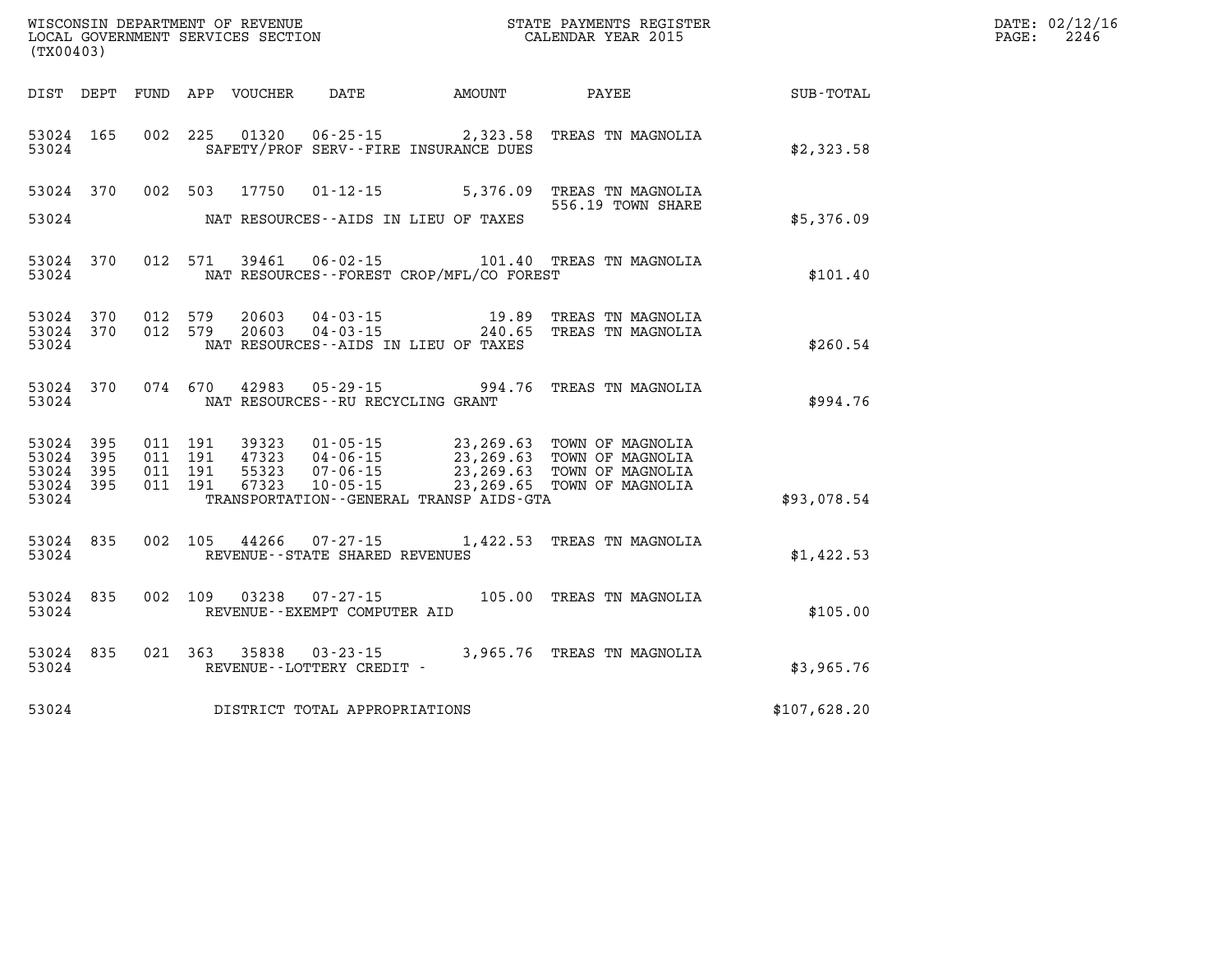| (TX00403)                                                                                       |                                                                                 |                                                                                                 |                                          |                                                                                                 |                                   |                                              | WISCONSIN DEPARTMENT OF REVENUE<br>LOCAL GOVERNMENT SERVICES SECTION CALENDAR YEAR 2015                                                                                                                                                                                    |              | DATE: 02/12/1<br>PAGE:<br>2247 |
|-------------------------------------------------------------------------------------------------|---------------------------------------------------------------------------------|-------------------------------------------------------------------------------------------------|------------------------------------------|-------------------------------------------------------------------------------------------------|-----------------------------------|----------------------------------------------|----------------------------------------------------------------------------------------------------------------------------------------------------------------------------------------------------------------------------------------------------------------------------|--------------|--------------------------------|
|                                                                                                 | DIST DEPT                                                                       |                                                                                                 |                                          |                                                                                                 |                                   |                                              |                                                                                                                                                                                                                                                                            |              |                                |
| 53026                                                                                           | 53026 165                                                                       |                                                                                                 |                                          |                                                                                                 |                                   | SAFETY/PROF SERV--FIRE INSURANCE DUES        | 002 225 01321 06-25-15 10,713.53 TREAS TN MILTON                                                                                                                                                                                                                           | \$10, 713.53 |                                |
| 53026                                                                                           | 53026 370                                                                       |                                                                                                 | 012 571                                  | 39462                                                                                           |                                   | NAT RESOURCES - - FOREST CROP/MFL/CO FOREST  | 06-02-15 83.14 TREAS TN MILTON                                                                                                                                                                                                                                             | \$83.14      |                                |
| 53026<br>53026<br>53026                                                                         | 370<br>370<br>53026 370                                                         |                                                                                                 | 012 579<br>012 579<br>012 579            | 20604<br>20604<br>20604                                                                         |                                   | NAT RESOURCES--AIDS IN LIEU OF TAXES         | 04-03-15 321.26 TREAS TN MILTON<br>04-03-15 96.88 TREAS TN MILTON<br>04-03-15 338.41 TREAS TN MILTON                                                                                                                                                                       | \$756.55     |                                |
| 53026                                                                                           | 53026 370                                                                       |                                                                                                 |                                          |                                                                                                 | NAT RESOURCES--RU RECYCLING GRANT |                                              | 074 670 42984 05-29-15 9,632.94 TREAS TN MILTON                                                                                                                                                                                                                            | \$9,632.94   |                                |
| 53026<br>53026<br>53026<br>53026<br>53026<br>53026<br>53026<br>53026<br>53026<br>53026<br>53026 | 395<br>395<br>395<br>395<br>395<br>395<br>395<br>395<br>395<br>395<br>53026 395 | 011 185<br>011 185<br>011 185<br>011 185<br>011 185<br>011 185<br>011 185<br>011 185<br>011 185 | 011 185<br>011 185                       | 45804<br>45804<br>45994<br>47749<br>52418<br>53162<br>57103<br>58568<br>61508<br>61790<br>65967 |                                   | TRANSPORTATION - - HIGHWAY SAFETY - FEDERAL  | 04-23-15<br>04-23-15<br>04-24-15<br>04-24-15<br>05-15-15<br>07-03-15<br>07-10-15<br>07-10-15<br>07-10-15<br>07-10-15<br>07-11-15<br>08-17-15<br>08-17-15<br>08-17-15<br>08-17-15<br>08-17-15<br>08-17-15<br>08-24<br>08-24<br>08-24<br>08-24<br>TREAS TN MILTON<br>09-01-1 | \$6,210.83   |                                |
| 53026<br>53026<br>53026<br>53026                                                                | 395<br>395<br>395<br>53026 395                                                  |                                                                                                 | 011 191<br>011 191<br>011 191<br>011 191 | 39324<br>47324<br>55324<br>67324                                                                | $04 - 06 - 15$                    | TRANSPORTATION - - GENERAL TRANSP AIDS - GTA | 01-05-15 25,449.61 TOWN OF MILTON<br>04-06-15 25,449.61 TOWN OF MILTON<br>07-06-15 25,449.61 TOWN OF MILTON<br>10-05-15 25,449.63 TOWN OF MILTON                                                                                                                           | \$101,798.46 |                                |
| 53026                                                                                           | 53026 435                                                                       |                                                                                                 | 005 162                                  | 01DHS                                                                                           | $09 - 11 - 15$                    | HS--AMBULANCE FUNDING ASSISTANCE GRANTS      | 5,509.72 MILTON TOWNSHIP FIRE DEPT                                                                                                                                                                                                                                         | \$5,509.72   |                                |
| 53026                                                                                           | 53026 835                                                                       |                                                                                                 |                                          |                                                                                                 | REVENUE--STATE SHARED REVENUES    |                                              | 002 105 44267 07-27-15 5,875.49 TREAS TN MILTON                                                                                                                                                                                                                            | \$5,875.49   |                                |
| 53026                                                                                           | 53026 835                                                                       |                                                                                                 |                                          |                                                                                                 | REVENUE--EXEMPT COMPUTER AID      |                                              | 002 109 03239 07-27-15 23.00 TREAS TN MILTON                                                                                                                                                                                                                               | \$23.00      |                                |
| 53026<br>53026                                                                                  | 835                                                                             |                                                                                                 | 002 501                                  |                                                                                                 |                                   | DOA-PAYMENT FOR MUNICIPAL SERVICES AID       | 00003  02-02-15  213.48  TREAS TN MILTON                                                                                                                                                                                                                                   | \$213.48     |                                |
| 5000c                                                                                           |                                                                                 |                                                                                                 |                                          | <b>DIAMBIAM</b>                                                                                 | ∩זי∩ דרח גדרת המתחר ג             |                                              |                                                                                                                                                                                                                                                                            | A11001771    |                                |

**53026 DISTRICT TOTAL APPROPRIATIONS \$140,817.14**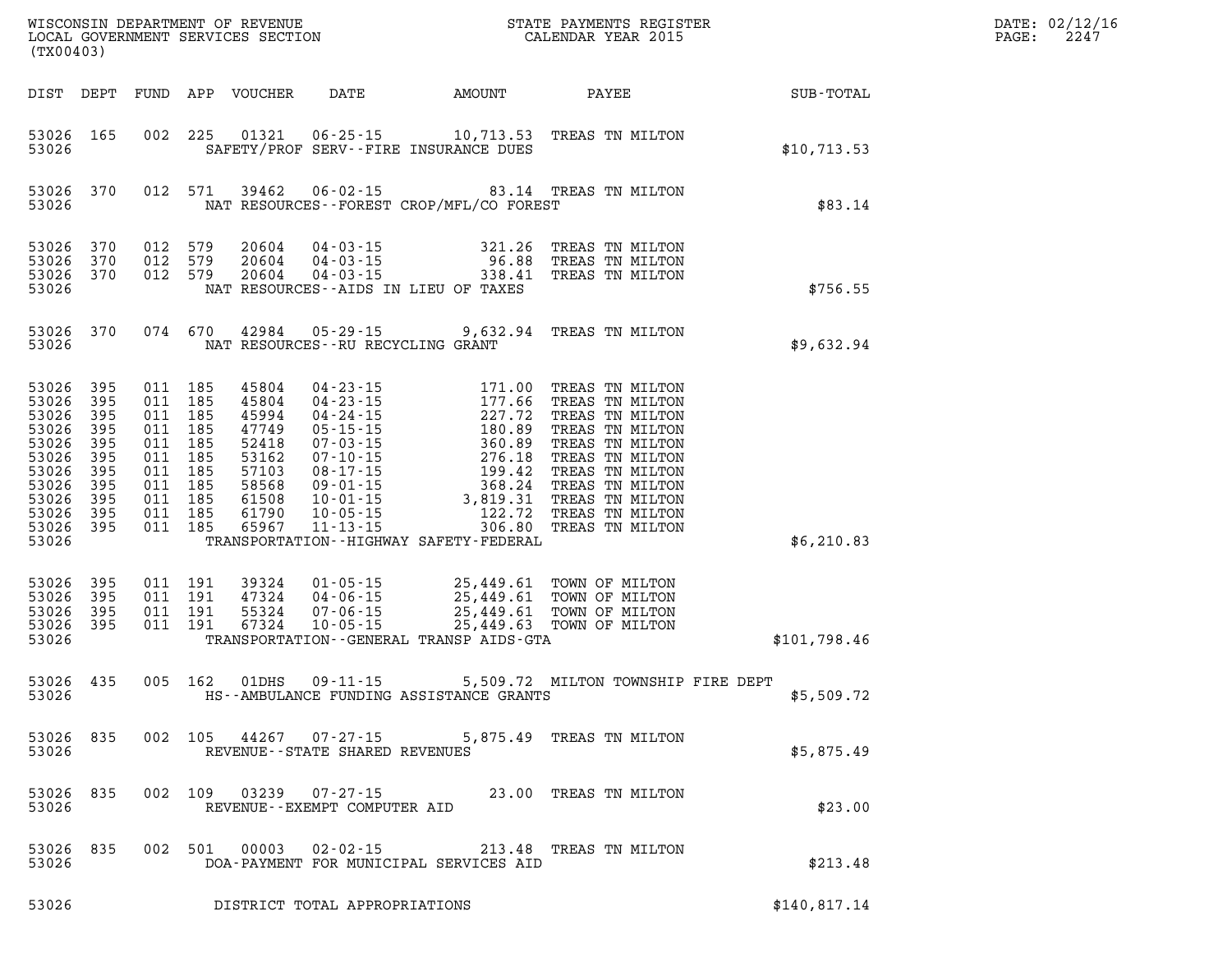| (TX00403)               |                                      |                               |         |                                 |                                                          |                                                                                                                                                                                                                                                                                                                                                                                                                 |                                                                                   |              | DATE: 02/12/16<br>PAGE:<br>2248 |
|-------------------------|--------------------------------------|-------------------------------|---------|---------------------------------|----------------------------------------------------------|-----------------------------------------------------------------------------------------------------------------------------------------------------------------------------------------------------------------------------------------------------------------------------------------------------------------------------------------------------------------------------------------------------------------|-----------------------------------------------------------------------------------|--------------|---------------------------------|
|                         |                                      |                               |         | DIST DEPT FUND APP VOUCHER DATE |                                                          | <b>AMOUNT</b>                                                                                                                                                                                                                                                                                                                                                                                                   | <b>PAYEE</b> PAYEE                                                                | SUB-TOTAL    |                                 |
| 53028                   | 53028 165                            |                               |         |                                 |                                                          | SAFETY/PROF SERV--FIRE INSURANCE DUES                                                                                                                                                                                                                                                                                                                                                                           | 002 225 01322 06-25-15 4,172.73 TREAS TN NEWARK                                   | \$4,172.73   |                                 |
| 53028                   | 53028 370                            |                               |         |                                 |                                                          | NAT RESOURCES - - FOREST CROP/MFL/CO FOREST                                                                                                                                                                                                                                                                                                                                                                     | 012 571 39463 06-02-15 81.00 TREAS TN NEWARK                                      | \$81.00      |                                 |
| 53028                   | 53028 370<br>53028 370               | 012 579                       | 012 579 |                                 |                                                          | NAT RESOURCES--AIDS IN LIEU OF TAXES                                                                                                                                                                                                                                                                                                                                                                            | 20605  04-03-15  34.18 TREAS TN NEWARK<br>20605  04-03-15  140.72 TREAS TN NEWARK | \$174.90     |                                 |
| 53028                   | 53028 370                            |                               |         |                                 |                                                          | NAT RESOURCES - - RU RECYCLING GRANT                                                                                                                                                                                                                                                                                                                                                                            | 074 670 42985 05-29-15 5,543.72 TREAS TN NEWARK                                   | \$5,543.72   |                                 |
| 53028<br>53028<br>53028 | 53028 395<br>395<br>395<br>53028 395 | 011 191<br>011 191<br>011 191 | 011 191 | 67325                           |                                                          | $\frac{1}{2}$ , $\frac{1}{2}$ , $\frac{1}{2}$ , $\frac{1}{2}$ , $\frac{1}{2}$ , $\frac{1}{2}$ , $\frac{1}{2}$ , $\frac{1}{2}$ , $\frac{1}{2}$ , $\frac{1}{2}$ , $\frac{1}{2}$ , $\frac{1}{2}$ , $\frac{1}{2}$ , $\frac{1}{2}$ , $\frac{1}{2}$ , $\frac{1}{2}$ , $\frac{1}{2}$ , $\frac{1}{2}$ , $\frac{1}{2}$ , $\frac{1}{2}$ ,<br>10-05-15 28,047.99 TOWN OF NEWARK<br>TRANSPORTATION--GENERAL TRANSP AIDS-GTA |                                                                                   | \$112,191.90 |                                 |
| 53028                   | 53028 505                            |                               |         |                                 |                                                          | DOA--TRANSMISSION LINE FEE DISTRIBUTION                                                                                                                                                                                                                                                                                                                                                                         | 002 174 58240 04-30-15 807.00 TREAS TN NEWARK                                     | \$807.00     |                                 |
| 53028                   | 53028 835                            |                               |         |                                 | 002 105 44268 07-27-15<br>REVENUE--STATE SHARED REVENUES |                                                                                                                                                                                                                                                                                                                                                                                                                 | 3,605.50 TREAS TN NEWARK                                                          | \$3,605.50   |                                 |
| 53028                   | 53028 835                            |                               |         |                                 | REVENUE--EXEMPT COMPUTER AID                             |                                                                                                                                                                                                                                                                                                                                                                                                                 | 002 109 03240 07-27-15 42.00 TREAS TN NEWARK                                      | \$42.00      |                                 |
| 53028                   |                                      |                               |         |                                 | DISTRICT TOTAL APPROPRIATIONS                            |                                                                                                                                                                                                                                                                                                                                                                                                                 |                                                                                   | \$126,618.75 |                                 |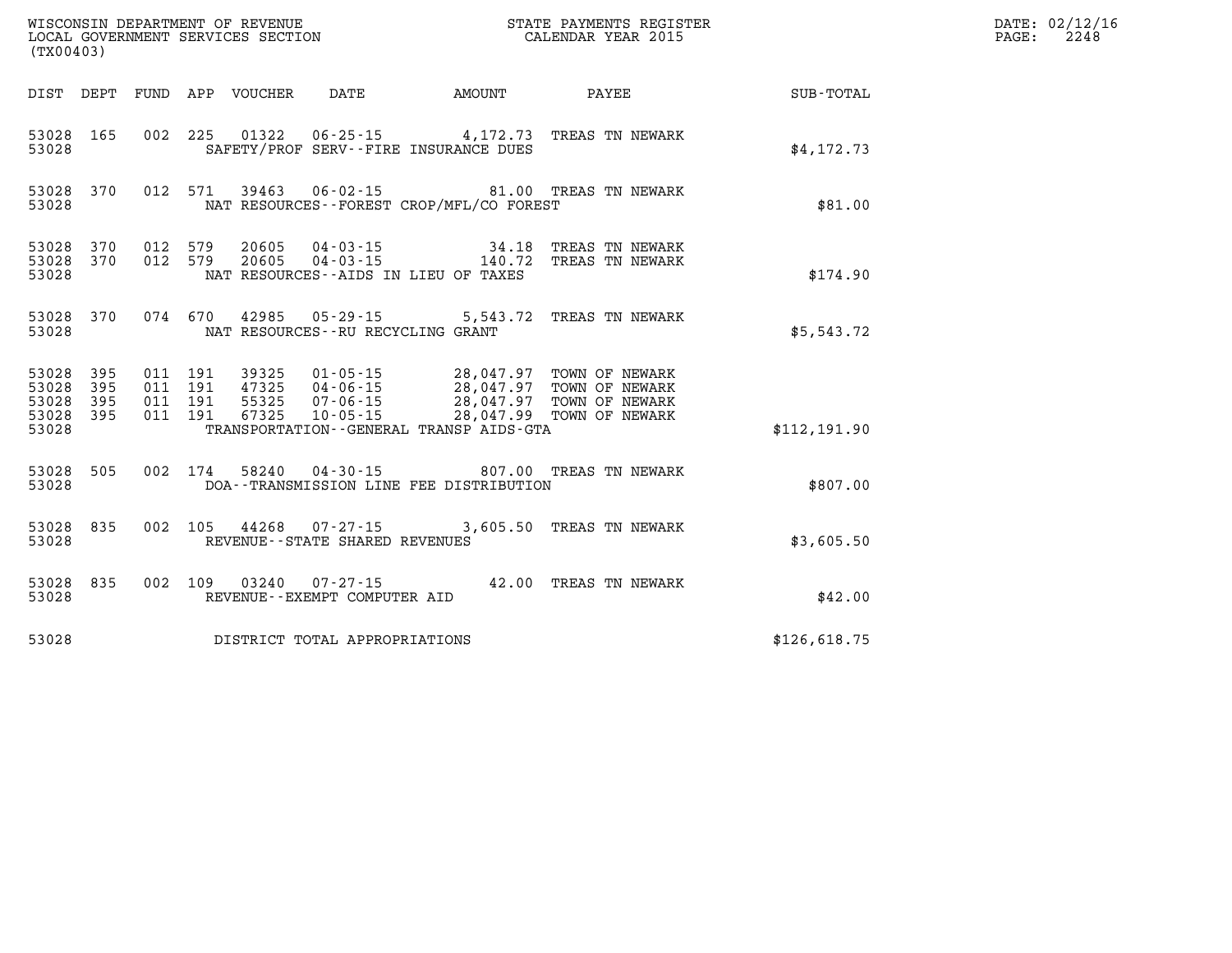| DATE: | 02/12/16 |
|-------|----------|
| PAGE: | 2249     |

| (TX00403)                                 |                          |                          |                          |                                  |                                                                      |                                                                                                   |                                                                              |                  |
|-------------------------------------------|--------------------------|--------------------------|--------------------------|----------------------------------|----------------------------------------------------------------------|---------------------------------------------------------------------------------------------------|------------------------------------------------------------------------------|------------------|
| DIST                                      | DEPT                     | FUND                     | APP                      | VOUCHER                          | DATE                                                                 | AMOUNT                                                                                            | PAYEE                                                                        | <b>SUB-TOTAL</b> |
| 53030<br>53030                            | 165                      | 002                      | 225                      | 01323                            |                                                                      | $06 - 25 - 15$ 3,390.76<br>SAFETY/PROF SERV--FIRE INSURANCE DUES                                  | TREAS TN PLYMOUTH                                                            | \$3,390.76       |
| 53030                                     | 370                      | 002                      | 503                      | 17751                            | $01 - 12 - 15$                                                       | 1,699.13                                                                                          | TREAS TN PLYMOUTH                                                            |                  |
| 53030                                     |                          |                          |                          |                                  |                                                                      | NAT RESOURCES--AIDS IN LIEU OF TAXES                                                              | 123.19 TOWN SHARE                                                            | \$1,699.13       |
| 53030<br>53030                            | 370                      | 012                      | 571                      | 39464                            | $06 - 02 - 15$                                                       | NAT RESOURCES - - FOREST CROP/MFL/CO FOREST                                                       | 79.52 TREAS TN PLYMOUTH                                                      | \$79.52          |
| 53030<br>53030<br>53030                   | 370<br>370               | 012<br>012               | 579<br>579               | 20606<br>20606                   | $04 - 03 - 15$<br>$04 - 03 - 15$                                     | 15.73<br>136.29<br>NAT RESOURCES -- AIDS IN LIEU OF TAXES                                         | TREAS TN PLYMOUTH<br>TREAS TN PLYMOUTH                                       | \$152.02         |
| 53030<br>53030                            | 370                      | 074                      | 670                      | 42986                            | $05 - 29 - 15$<br>NAT RESOURCES - - RU RECYCLING GRANT               | 3,829.24                                                                                          | TREAS TN PLYMOUTH                                                            | \$3,829.24       |
| 53030<br>53030<br>53030<br>53030<br>53030 | 395<br>395<br>395<br>395 | 011<br>011<br>011<br>011 | 191<br>191<br>191<br>191 | 39326<br>47326<br>55326<br>67326 | $01 - 05 - 15$<br>$04 - 06 - 15$<br>$07 - 06 - 15$<br>$10 - 05 - 15$ | 27,178.18<br>27, 178. 18<br>27, 178. 18<br>27, 178. 20<br>TRANSPORTATION--GENERAL TRANSP AIDS-GTA | TOWN OF PLYMOUTH<br>TOWN OF PLYMOUTH<br>TOWN OF PLYMOUTH<br>TOWN OF PLYMOUTH | \$108,712.74     |
| 53030<br>53030                            | 835                      | 002                      | 105                      | 44269                            | $07 - 27 - 15$<br>REVENUE - - STATE SHARED REVENUES                  | 3,260.92                                                                                          | TREAS TN PLYMOUTH                                                            | \$3,260.92       |
| 53030<br>53030                            | 835                      | 002                      | 109                      | 03241                            | $07 - 27 - 15$<br>REVENUE - - EXEMPT COMPUTER AID                    | 88.00                                                                                             | TREAS TN PLYMOUTH                                                            | \$88.00          |
| 53030                                     |                          |                          |                          |                                  | DISTRICT TOTAL APPROPRIATIONS                                        |                                                                                                   |                                                                              | \$121,212.33     |

WISCONSIN DEPARTMENT OF REVENUE **STATE PAYMENTS REGISTER**<br>LOCAL GOVERNMENT SERVICES SECTION

LOCAL GOVERNMENT SERVICES SECTION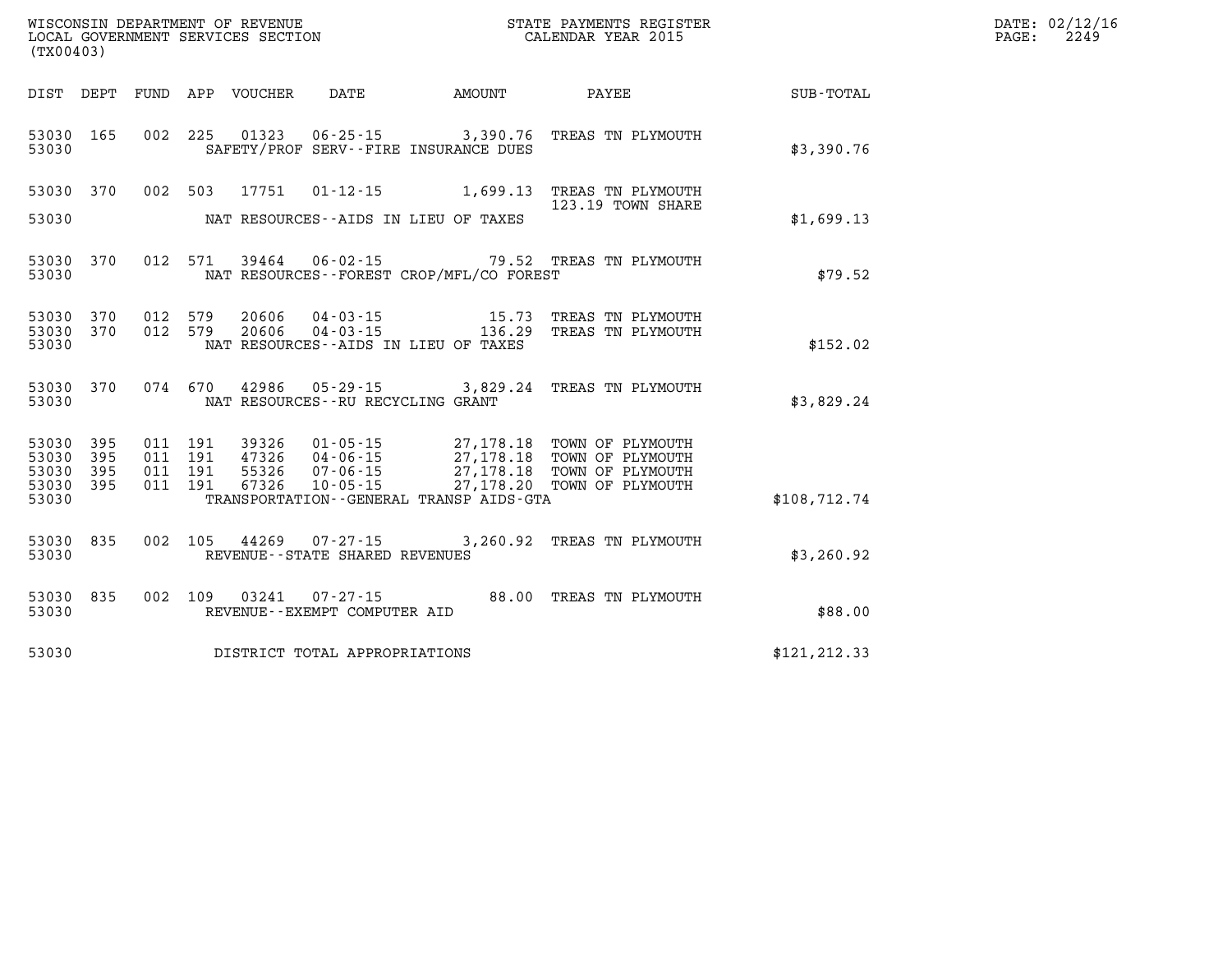| (TX00403) |                    |  |  |  |  |                                                  |                                                                                                                                                                                                                                        |              | DATE: 02/12/16<br>PAGE:<br>2250 |
|-----------|--------------------|--|--|--|--|--------------------------------------------------|----------------------------------------------------------------------------------------------------------------------------------------------------------------------------------------------------------------------------------------|--------------|---------------------------------|
|           |                    |  |  |  |  |                                                  | DIST DEPT FUND APP VOUCHER DATE AMOUNT PAYEE                                                                                                                                                                                           | SUB-TOTAL    |                                 |
|           | 53032              |  |  |  |  | SAFETY/PROF SERV--FIRE INSURANCE DUES            | 53032 165 002 225 01324 06-25-15 3,807.65 TREAS TN PORTER                                                                                                                                                                              | \$3,807.65   |                                 |
|           |                    |  |  |  |  | 53032 NAT RESOURCES--FOREST CROP/MFL/CO FOREST   | 53032 370 012 571 39465 06-02-15 75.00 TREAS TN PORTER                                                                                                                                                                                 | \$75.00      |                                 |
|           | 53032              |  |  |  |  | NAT RESOURCES--RU RECYCLING GRANT                | 53032 370 074 670 42987 05-29-15 4,399.28 TREAS TN PORTER                                                                                                                                                                              | \$4,399.28   |                                 |
|           |                    |  |  |  |  | 53032 TRANSPORTATION - GENERAL TRANSP AIDS - GTA | 53032 395 011 191 39327 01-05-15 30,117.85 TOWN OF PORTER<br>53032 395 011 191 47327 04-06-15 30,117.85 TOWN OF PORTER<br>53032 395 011 191 55327 07-06-15 30,117.85 TOWN OF PORTER<br>53032 395 011 191 67327 10-05-15 30,117.87 TOWN | \$120,471.42 |                                 |
|           |                    |  |  |  |  | 53032 TRANSPORTATION - - LRIP/TRIP/MSIP GRANTS   | 53032 395 011 278 61311 09-25-15 48,122.30 TREAS TN PORTER                                                                                                                                                                             | \$48,122.30  |                                 |
|           | 53032 835<br>53032 |  |  |  |  | REVENUE--STATE SHARED REVENUES                   | 002 105 44270 07-27-15 1,872.63 TREAS TN PORTER                                                                                                                                                                                        | \$1,872.63   |                                 |
|           | 53032              |  |  |  |  | REVENUE--EXEMPT COMPUTER AID                     | 53032 835 002 109 03242 07-27-15 12.00 TREAS TN PORTER                                                                                                                                                                                 | \$12.00      |                                 |
|           |                    |  |  |  |  | 53032 DISTRICT TOTAL APPROPRIATIONS              |                                                                                                                                                                                                                                        | \$178,760.28 |                                 |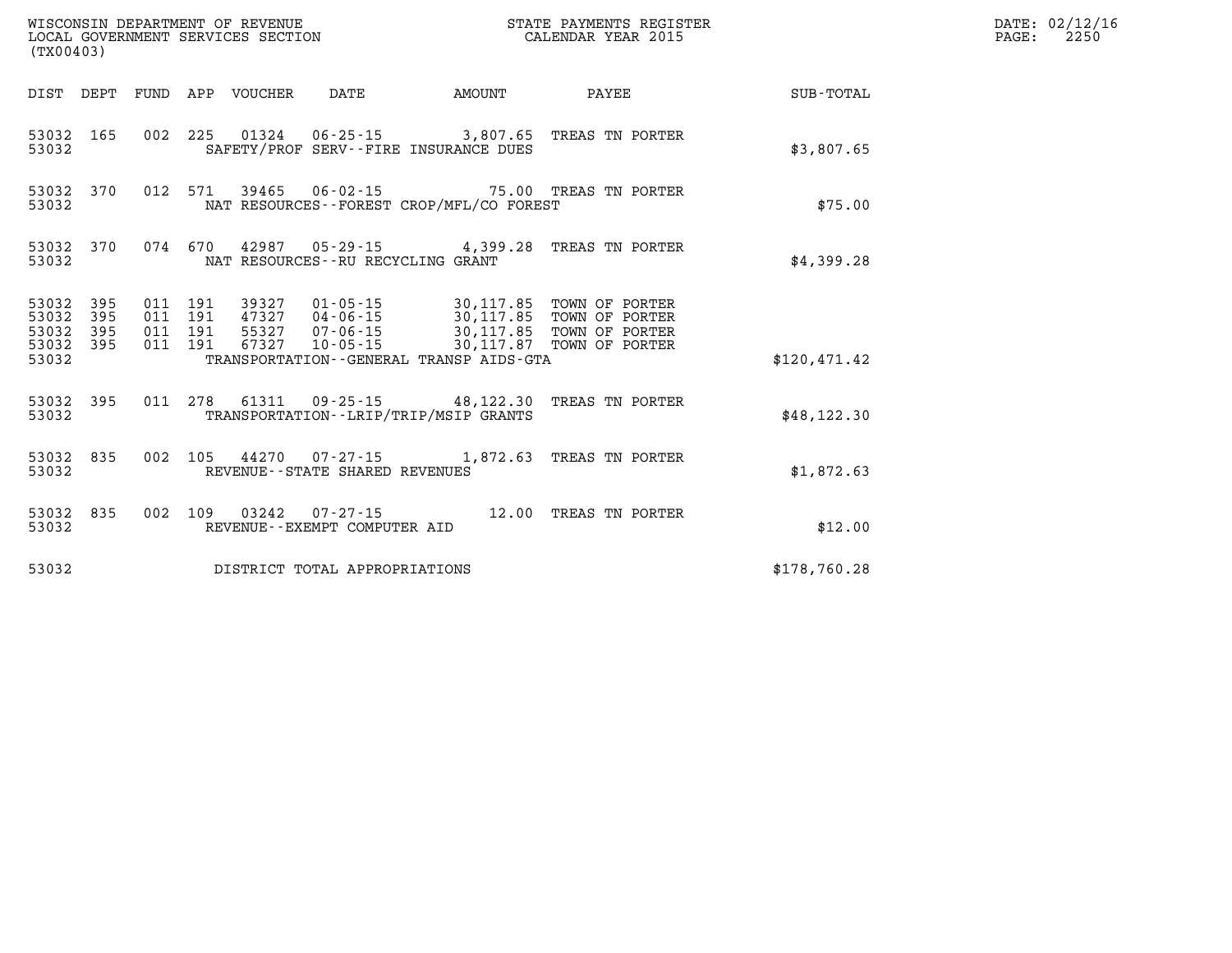| (TX00403)                                 |                          |                               |         | WISCONSIN DEPARTMENT OF REVENUE<br>LOCAL GOVERNMENT SERVICES SECTION |                                                        |                                                                                                                                                                         | STATE PAYMENTS REGISTER<br>CALENDAR YEAR 2015   |              | DATE: 02/12/16<br>2251<br>$\mathtt{PAGE}$ : |
|-------------------------------------------|--------------------------|-------------------------------|---------|----------------------------------------------------------------------|--------------------------------------------------------|-------------------------------------------------------------------------------------------------------------------------------------------------------------------------|-------------------------------------------------|--------------|---------------------------------------------|
|                                           |                          |                               |         | DIST DEPT FUND APP VOUCHER                                           | DATE                                                   | AMOUNT                                                                                                                                                                  | PAYEE                                           | SUB-TOTAL    |                                             |
| 53034 165<br>53034                        |                          |                               |         |                                                                      |                                                        | SAFETY/PROF SERV--FIRE INSURANCE DUES                                                                                                                                   | 002 225 01325 06-25-15 6,663.43 TREAS TN ROCK   | \$6,663.43   |                                             |
| 53034 370<br>53034                        |                          |                               |         | 002 503 17752                                                        | NAT RESOURCES--AIDS IN LIEU OF TAXES                   |                                                                                                                                                                         | 179.92 TOWN SHARE                               | \$1,649.53   |                                             |
| 53034 370<br>53034                        |                          |                               |         |                                                                      |                                                        | NAT RESOURCES--FOREST CROP/MFL/CO FOREST                                                                                                                                | 012 571 39466 06-02-15 32.60 TREAS TN ROCK      | \$32.60      |                                             |
| 53034                                     | 53034 370                |                               |         |                                                                      | NAT RESOURCES--RU RECYCLING GRANT                      |                                                                                                                                                                         | 074 670 42988 05-29-15 10,154.50 TREAS TN ROCK  | \$10, 154.50 |                                             |
| 53034<br>53034<br>53034<br>53034<br>53034 | 395<br>395<br>395<br>395 | 011 191<br>011 191<br>011 191 | 011 191 | 39328<br>67328                                                       | $10 - 05 - 15$                                         | 01-05-15 28,224.13 TOWN OF ROCK<br>47328  04-06-15  28,224.13  TOWN OF ROCK<br>55328  07-06-15  28,224.13  TOWN OF ROCK<br>TRANSPORTATION - - GENERAL TRANSP AIDS - GTA | 28, 224.15 TOWN OF ROCK                         | \$112,896.54 |                                             |
| 53034 505<br>53034                        |                          |                               |         |                                                                      |                                                        | DOA--TRANSMISSION LINE FEE DISTRIBUTION                                                                                                                                 | 002 174 58240 04-30-15 53,775.00 TREAS TN ROCK  | \$53,775.00  |                                             |
| 53034 835<br>53034                        |                          |                               |         |                                                                      | REVENUE - - STATE SHARED REVENUES                      |                                                                                                                                                                         | 002 105 44271 07-27-15 15, 226.52 TREAS TN ROCK | \$15, 226.52 |                                             |
| 53034 835<br>53034                        |                          |                               |         |                                                                      | 002 109 03243 07-27-15<br>REVENUE--EXEMPT COMPUTER AID |                                                                                                                                                                         | 550.00 TREAS TN ROCK                            | \$550.00     |                                             |
| 53034                                     | 53034 835                |                               |         |                                                                      | REVENUE--LOTTERY CREDIT -                              |                                                                                                                                                                         | 021 363 35839 03-23-15 20,576.64 TREAS TN ROCK  | \$20,576.64  |                                             |
| 53034                                     |                          |                               |         |                                                                      | DISTRICT TOTAL APPROPRIATIONS                          |                                                                                                                                                                         |                                                 | \$221,524.76 |                                             |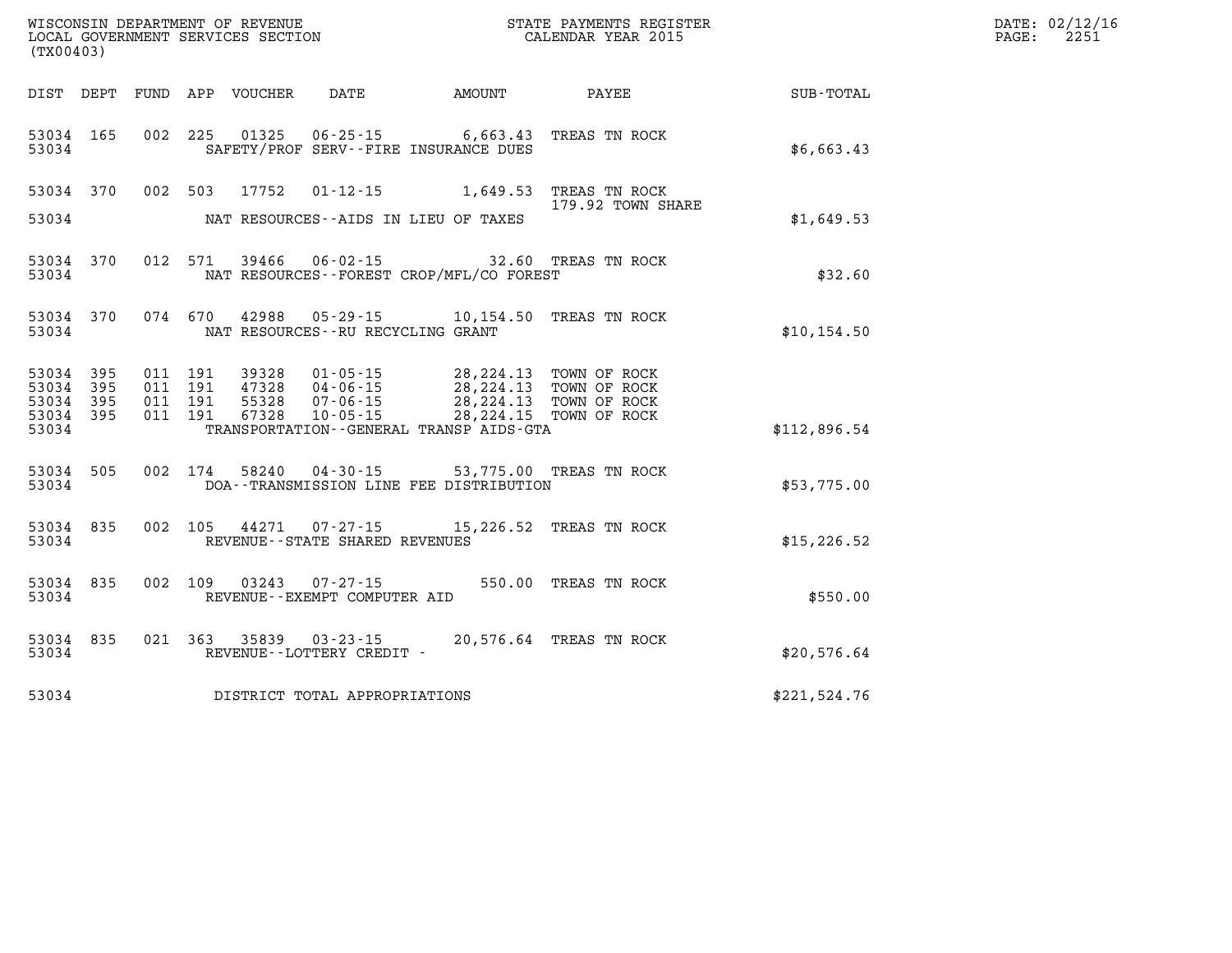| WISCONSIN DEPARTMENT OF REVENUE<br>LOCAL GOVERNMENT SERVICES SECTION<br>(WYOO403)<br>(TX00403) |  |  |  |  |                                     |                                                |                                                                                                                                                                                                                                         |                                                        | DATE: 02/12/16<br>PAGE: 2252 |
|------------------------------------------------------------------------------------------------|--|--|--|--|-------------------------------------|------------------------------------------------|-----------------------------------------------------------------------------------------------------------------------------------------------------------------------------------------------------------------------------------------|--------------------------------------------------------|------------------------------|
|                                                                                                |  |  |  |  |                                     |                                                | DIST DEPT FUND APP VOUCHER DATE AMOUNT PAYEE PAYEE                                                                                                                                                                                      |                                                        |                              |
|                                                                                                |  |  |  |  |                                     |                                                | 53036 165 002 225 01326 06-25-15 2,363.57 TREAS TN SPRING VALLEY<br>$53036$ $100$ $102$ $225$ $01320$ $00$ - $25$ -15<br>53036 SAFETY/PROF SERV--FIRE INSURANCE DUES \$2,363.57                                                         |                                                        |                              |
|                                                                                                |  |  |  |  |                                     |                                                | 53036 370 000 001 01DNR 04-09-15 2,155.34 TREAS TOWN SPRING VALLEY<br>53036 370 000 001 05DNR 09-28-15 140.40 TREAS TOWN SPRING VALLEY<br>53036 NAT RESOURCES-SEVERANCE/YIELD/WITHDRAWAL                                                | \$2,295.74                                             |                              |
|                                                                                                |  |  |  |  |                                     | 53036 NAT RESOURCES--AIDS IN LIEU OF TAXES     | 53036 370 002 503 18180 02-20-15 826.56 TREAS TN SPRING VALLEY                                                                                                                                                                          | \$826.56                                               |                              |
|                                                                                                |  |  |  |  |                                     | 53036 MAT RESOURCES--FOREST CROP/MFL/CO FOREST | 53036 370 012 571 39467 06-02-15 139.80 TREAS TN SPRING VALLEY<br>\$139.80 \$139.80 \$139.80                                                                                                                                            |                                                        |                              |
|                                                                                                |  |  |  |  |                                     | 53036 MAT RESOURCES--AIDS IN LIEU OF TAXES     | 53036 370 012 579 20607 04-03-15<br>\$8.80 \$8.80 \$8.80 \$8.80 \$8.80 \$8.80 \$8.80 \$8.80                                                                                                                                             |                                                        |                              |
|                                                                                                |  |  |  |  |                                     | 53036 NAT RESOURCES--RU RECYCLING GRANT        |                                                                                                                                                                                                                                         |                                                        |                              |
|                                                                                                |  |  |  |  |                                     |                                                | 53036 395 011 191 39329 01-05-15 30,791.95 TOWN OF SPRING VALLEY<br>53036 395 011 191 47329 04-06-15 30,791.95 TOWN OF SPRING VALLEY<br>53036 395 011 191 55329 07-06-15 30,791.95 TOWN OF SPRING VALLEY<br>53036 395 011 191 67329 10- |                                                        |                              |
|                                                                                                |  |  |  |  |                                     | 53036 REVENUE - STATE SHARED REVENUES          | 53036 835 002 105 44272 07-27-15 1,816.95 TREAS TN SPRING VALLEY                                                                                                                                                                        | $\begin{array}{cc} 7 & \text{\$1,816.95}\ \end{array}$ |                              |
|                                                                                                |  |  |  |  |                                     |                                                |                                                                                                                                                                                                                                         | \$7.00                                                 |                              |
|                                                                                                |  |  |  |  | 53036 DISTRICT TOTAL APPROPRIATIONS |                                                |                                                                                                                                                                                                                                         | \$131,494.98                                           |                              |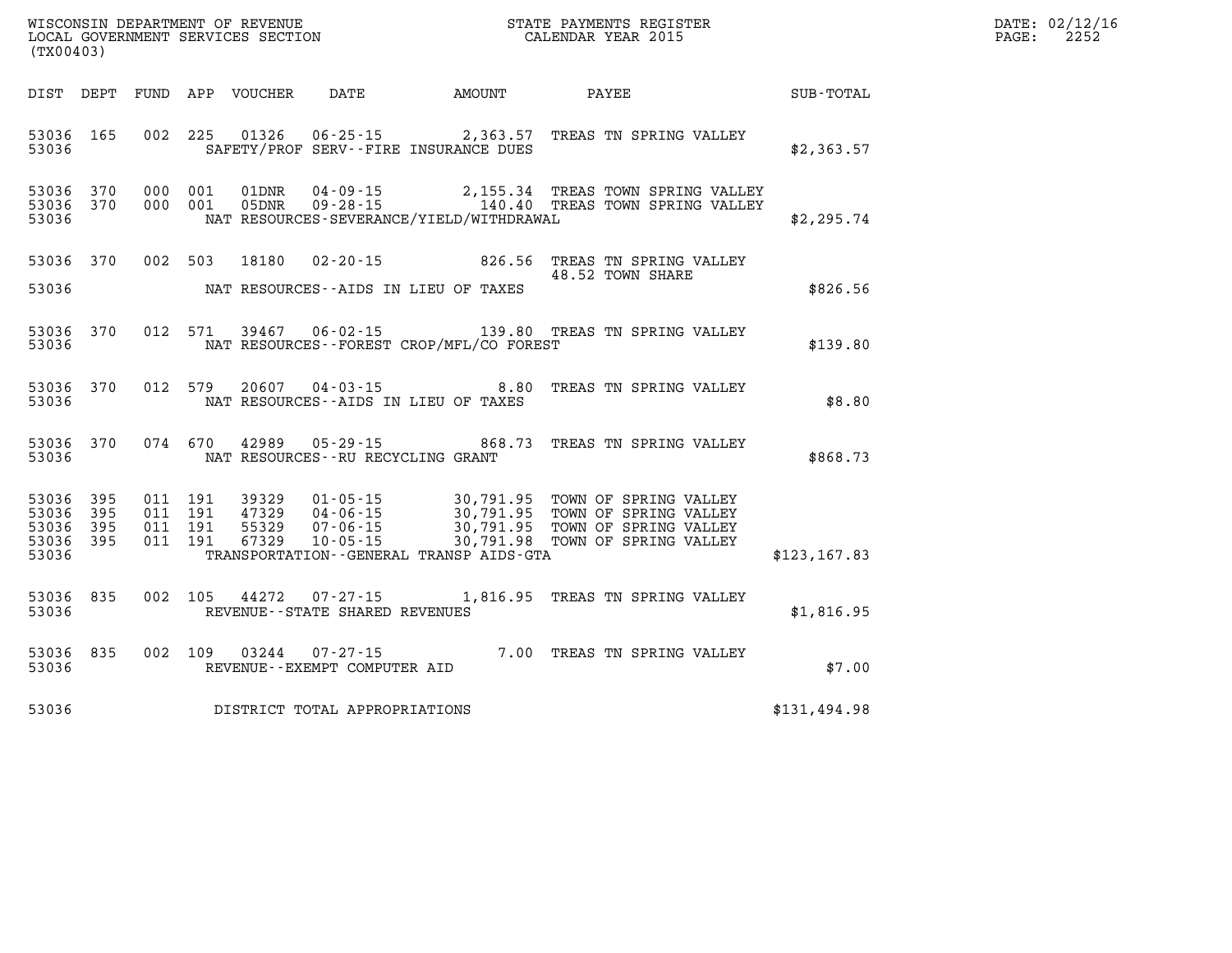| (TX00403)                                     |                   |                                          |            |                                  |                                                                                                      |                                                                                 |                                                                                                                                                  |               | DATE: 02/12/16<br>2253<br>PAGE: |
|-----------------------------------------------|-------------------|------------------------------------------|------------|----------------------------------|------------------------------------------------------------------------------------------------------|---------------------------------------------------------------------------------|--------------------------------------------------------------------------------------------------------------------------------------------------|---------------|---------------------------------|
|                                               |                   |                                          |            | DIST DEPT FUND APP VOUCHER       | DATE                                                                                                 | AMOUNT                                                                          | PAYEE                                                                                                                                            | SUB-TOTAL     |                                 |
| 53038 165<br>53038                            |                   |                                          | 002 225    | 01327                            |                                                                                                      | $06 - 25 - 15$ 7, 205.52<br>SAFETY/PROF SERV--FIRE INSURANCE DUES               | TREAS TN TURTLE                                                                                                                                  | \$7,205.52    |                                 |
| 53038 370<br>53038                            |                   |                                          | 000 001    | 05DNR                            |                                                                                                      | NAT RESOURCES-SEVERANCE/YIELD/WITHDRAWAL                                        | 09-28-15 71.00 TREAS TOWN TURTLE                                                                                                                 | \$71.00       |                                 |
| 53038 370<br>53038                            |                   |                                          | 012 571    | 39468                            |                                                                                                      | NAT RESOURCES - - FOREST CROP/MFL/CO FOREST                                     | 06-02-15 56.99 TREAS TN TURTLE                                                                                                                   | \$56.99       |                                 |
| 53038 370<br>53038                            |                   |                                          | 012 587    | 02288                            |                                                                                                      | NAT RESOURCES--URBAN FORESTRY GRANTS                                            | 04-13-15 4,000.00 TREAS TN TURTLE                                                                                                                | \$4,000.00    |                                 |
| 53038 370<br>53038                            |                   |                                          | 074 670    | 42990                            | NAT RESOURCES - - RU RECYCLING GRANT                                                                 |                                                                                 | 05-29-15 8,830.79 TREAS TN TURTLE                                                                                                                | \$8,830.79    |                                 |
| 53038 370<br>53038                            |                   |                                          | 074 673    | 42990                            |                                                                                                      | NAT RESOURCES - - RU CONSOLIDATED GRANT                                         | 05-29-15 619.61 TREAS TN TURTLE                                                                                                                  | \$619.61      |                                 |
| 53038<br>53038<br>53038<br>53038 395<br>53038 | 395<br>395<br>395 | 011 185<br>011 185<br>011 185<br>011 185 |            | 58569<br>61791<br>67647          | $09 - 01 - 15$<br>09 - 02 - 15<br>10 - 05 - 15<br>58698 09-02-15<br>$10 - 05 - 15$<br>$12 - 03 - 15$ | 9,814.01<br>8,635.20<br>8,185.31<br>TRANSPORTATION - - HIGHWAY SAFETY - FEDERAL | TREAS TN TURTLE<br>TREAS TN TURTLE<br>3,036.56 TREAS TN TURTLE<br>TREAS TN TURTLE                                                                | \$29,671.08   |                                 |
| 53038<br>53038<br>53038<br>53038 395<br>53038 | 395<br>395<br>395 | 011 191<br>011 191<br>011 191<br>011 191 |            | 39330<br>47330<br>55330<br>67330 |                                                                                                      | TRANSPORTATION--GENERAL TRANSP AIDS-GTA                                         | 01-05-15 25,614.76 TOWN OF TURTLE<br>04-06-15 25,614.76 TOWN OF TURTLE<br>07-06-15 25,614.76 TOWN OF TURTLE<br>10-05-15 25,614.78 TOWN OF TURTLE | \$102,459.06  |                                 |
| 53038 455<br>53038                            |                   |                                          | 002 231 10 |                                  | $03 - 19 - 15$<br>JUSTICE--LAW ENFORCEMENT TRAINING                                                  |                                                                                 | 320.00 TREAS TN TURTLE                                                                                                                           | \$320.00      |                                 |
| 53038 835<br>53038                            |                   |                                          | 002 105    |                                  | 44273 07-27-15<br>REVENUE - - STATE SHARED REVENUES                                                  |                                                                                 | 7,875.07 TREAS TN TURTLE                                                                                                                         | \$7,875.07    |                                 |
| 53038<br>53038                                | 835               | 002 109                                  |            | 03245                            | 07-27-15<br>REVENUE--EXEMPT COMPUTER AID                                                             |                                                                                 | 111.00 TREAS TN TURTLE                                                                                                                           | \$111.00      |                                 |
| 53038                                         |                   |                                          |            |                                  | DISTRICT TOTAL APPROPRIATIONS                                                                        |                                                                                 |                                                                                                                                                  | \$161, 220.12 |                                 |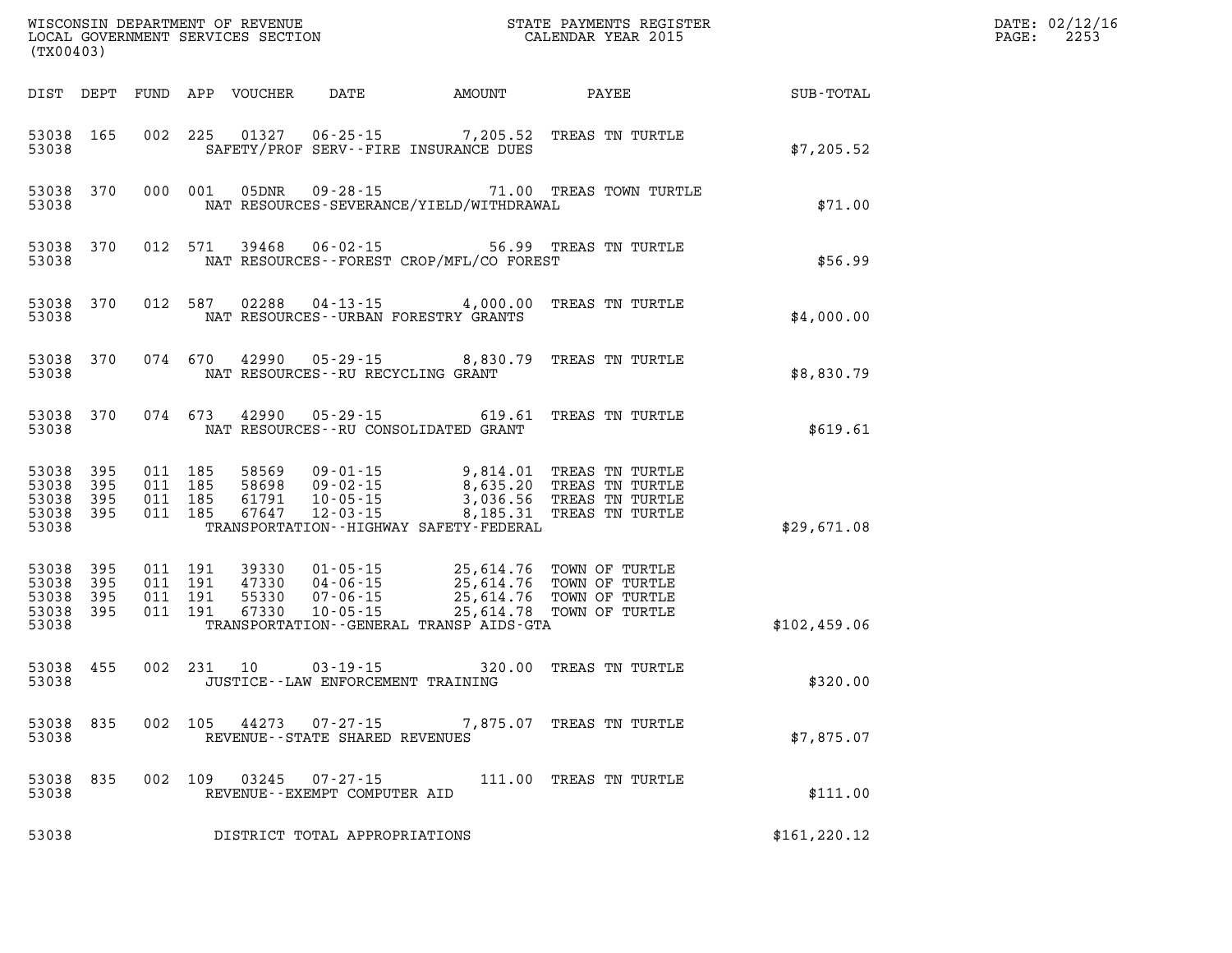| (TX00403)                                     |                      |                                          |         | WISCONSIN DEPARTMENT OF REVENUE<br>LOCAL GOVERNMENT SERVICES SECTION |                                                        |                                                                                                                                                                                                         | STATE PAYMENTS REGISTER<br>CALENDAR YEAR 2015                       |              | DATE: 02/12/16<br>$\mathtt{PAGE}$ :<br>2254 |
|-----------------------------------------------|----------------------|------------------------------------------|---------|----------------------------------------------------------------------|--------------------------------------------------------|---------------------------------------------------------------------------------------------------------------------------------------------------------------------------------------------------------|---------------------------------------------------------------------|--------------|---------------------------------------------|
|                                               |                      |                                          |         | DIST DEPT FUND APP VOUCHER                                           | DATE                                                   | AMOUNT                                                                                                                                                                                                  | PAYEE                                                               | SUB-TOTAL    |                                             |
| 53040 165<br>53040                            |                      | 002 225                                  |         |                                                                      |                                                        | 01328  06-25-15    6,285.83<br>SAFETY/PROF SERV--FIRE INSURANCE DUES                                                                                                                                    | TREAS TN UNION                                                      | \$6,285.83   |                                             |
|                                               | 53040 370            |                                          |         |                                                                      |                                                        |                                                                                                                                                                                                         | 002 503 18181 02-20-15 9,591.10 TREAS TN UNION<br>987.29 TOWN SHARE |              |                                             |
| 53040                                         |                      |                                          |         |                                                                      |                                                        | NAT RESOURCES--AIDS IN LIEU OF TAXES                                                                                                                                                                    |                                                                     | \$9,591.10   |                                             |
| 53040                                         | 53040 370            | 012 571                                  |         | 39469                                                                |                                                        | NAT RESOURCES--FOREST CROP/MFL/CO FOREST                                                                                                                                                                | 06-02-15 17.20 TREAS TN UNION                                       | \$17.20      |                                             |
| 53040 370<br>53040<br>53040<br>53040          | 370<br>370           | 012 579<br>012 579<br>012 579            |         | 20608<br>20608                                                       |                                                        | $\begin{array}{cccc} 20608 & 04\cdot 03\cdot 15 & 44\cdot 56 \\ 20608 & 04\cdot 03\cdot 15 & 165\cdot 40 \\ 20608 & 04\cdot 03\cdot 15 & 2\cdot 46 \end{array}$<br>NAT RESOURCES--AIDS IN LIEU OF TAXES | TREAS TN UNION<br>TREAS TN UNION<br>TREAS TN UNION                  | \$212.42     |                                             |
| 53040                                         | 53040 370            |                                          | 074 670 |                                                                      | NAT RESOURCES -- RU RECYCLING GRANT                    | 42991 05-29-15 4,269.38                                                                                                                                                                                 | TREAS TN UNION                                                      | \$4,269.38   |                                             |
| 53040 395<br>53040<br>53040<br>53040<br>53040 | -395<br>395<br>- 395 | 011 191<br>011 191<br>011 191<br>011 191 |         | 39331<br>47331<br>55331<br>67331                                     |                                                        | 01-05-15 29,644.42 TOWN OF UNION<br>04-06-15 29,644.42 TOWN OF UNION<br>07-06-15<br>10-05-15<br>29,644.44 TOWN OF UNION<br>TRANSPORTATION - - GENERAL TRANSP AIDS - GTA                                 |                                                                     | \$118,577.70 |                                             |
| 53040 835<br>53040                            |                      | 002 105                                  |         |                                                                      | 44274 07-27-15<br>REVENUE--STATE SHARED REVENUES       |                                                                                                                                                                                                         | 3,406.60 TREAS TN UNION                                             | \$3,406.60   |                                             |
| 53040 835<br>53040                            |                      |                                          |         |                                                                      | 002 109 03246 07-27-15<br>REVENUE--EXEMPT COMPUTER AID |                                                                                                                                                                                                         | 122.00 TREAS TN UNION                                               | \$122.00     |                                             |
| 53040                                         | 53040 835            |                                          |         |                                                                      | REVENUE--LOTTERY CREDIT -                              |                                                                                                                                                                                                         | 021  363  35840  03-23-15  6,189.89  TREAS TN UNION                 | \$6,189.89   |                                             |
| 53040                                         |                      |                                          |         |                                                                      | DISTRICT TOTAL APPROPRIATIONS                          |                                                                                                                                                                                                         |                                                                     | \$148,672.12 |                                             |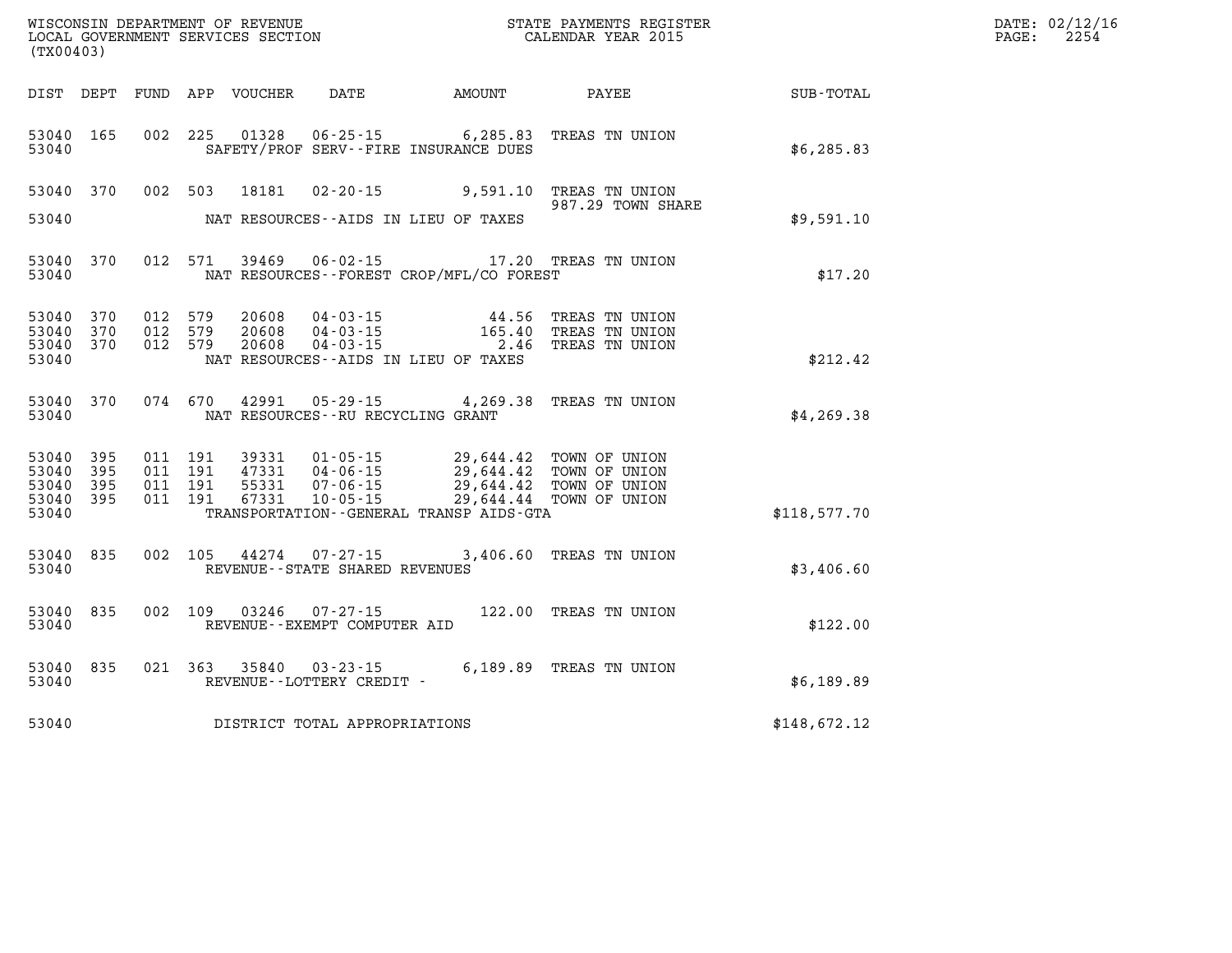| (TX00403)          |                                     |  |                                        |                                         |                                                                                                                                                                                                                                                                                                                                                  |              | DATE: 02/12/16<br>2255<br>$\mathtt{PAGE}$ : |
|--------------------|-------------------------------------|--|----------------------------------------|-----------------------------------------|--------------------------------------------------------------------------------------------------------------------------------------------------------------------------------------------------------------------------------------------------------------------------------------------------------------------------------------------------|--------------|---------------------------------------------|
|                    |                                     |  | DIST DEPT FUND APP VOUCHER DATE AMOUNT |                                         | <b>PAYEE</b>                                                                                                                                                                                                                                                                                                                                     | SUB-TOTAL    |                                             |
| 53111              | 53111 165                           |  |                                        | SAFETY/PROF SERV--FIRE INSURANCE DUES   | 002 225 01329 06-25-15 4,644.49 TREAS VIL CLINTON                                                                                                                                                                                                                                                                                                | \$4,644.49   |                                             |
| 53111              | 53111 370                           |  |                                        | NAT RESOURCES - - URBAN FORESTRY GRANTS | 012 587 02003 03-13-15 8,533.12 TREAS VIL CLINTON                                                                                                                                                                                                                                                                                                | \$8,533.12   |                                             |
| 53111              |                                     |  | NAT RESOURCES--RU RECYCLING GRANT      |                                         | 53111 370 074 670 42992 05-29-15 7,110.77 TREAS VIL CLINTON                                                                                                                                                                                                                                                                                      | \$7,110.77   |                                             |
| 53111 395<br>53111 | 53111 395<br>53111 395<br>53111 395 |  |                                        | TRANSPORTATION--GENERAL TRANSP AIDS-GTA | $\begin{array}{cccc} 011 & 191 & 39332 & 01\cdot 05\cdot 15 & 34\,, 932\,.57 & \text{VILLAGE OF CLINTON} \\ 011 & 191 & 47332 & 04\cdot 06\cdot 15 & 34\,, 932\,.57 & \text{VILLAGE OF CLINTON} \\ 011 & 191 & 55332 & 07\cdot 06\cdot 15 & 34\,, 932\,.57 & \text{VILLAGE OF CLINTON} \\ 011 & 191 & 67332 & 10\cdot 05\cdot 15 & 34\,, 932\,.$ | \$139,730.29 |                                             |
| 53111              |                                     |  |                                        | HS--PREPAID MEDICAL TRANSPORT REIMBURSE | 53111 435 005 163 01LGS 11-16-15 8,346.00 DHS PREPAID MEDICAL TRANSPORT                                                                                                                                                                                                                                                                          | \$8,346.00   |                                             |
| 53111              |                                     |  | REVENUE--STATE SHARED REVENUES         |                                         | 53111 835 002 105 44275 07-27-15 76,124.14 TREAS VIL CLINTON                                                                                                                                                                                                                                                                                     | \$76, 124.14 |                                             |
|                    | 53111                               |  | REVENUE--EXEMPT COMPUTER AID           |                                         | 53111 835 002 109 03247 07-27-15 1,519.00 TREAS VIL CLINTON<br>53111 835 002 109 05276 07-27-15 2,459.00 TREAS VIL CLINTON                                                                                                                                                                                                                       | \$3,978.00   |                                             |
| 53111              | 53111 835                           |  | REVENUE - - LOTTERY CREDIT -           |                                         | 021 363 35841 03-23-15 1,264.87 TREAS VIL CLINTON                                                                                                                                                                                                                                                                                                | \$1,264.87   |                                             |
| 53111              |                                     |  | DISTRICT TOTAL APPROPRIATIONS          |                                         |                                                                                                                                                                                                                                                                                                                                                  | \$249,731.68 |                                             |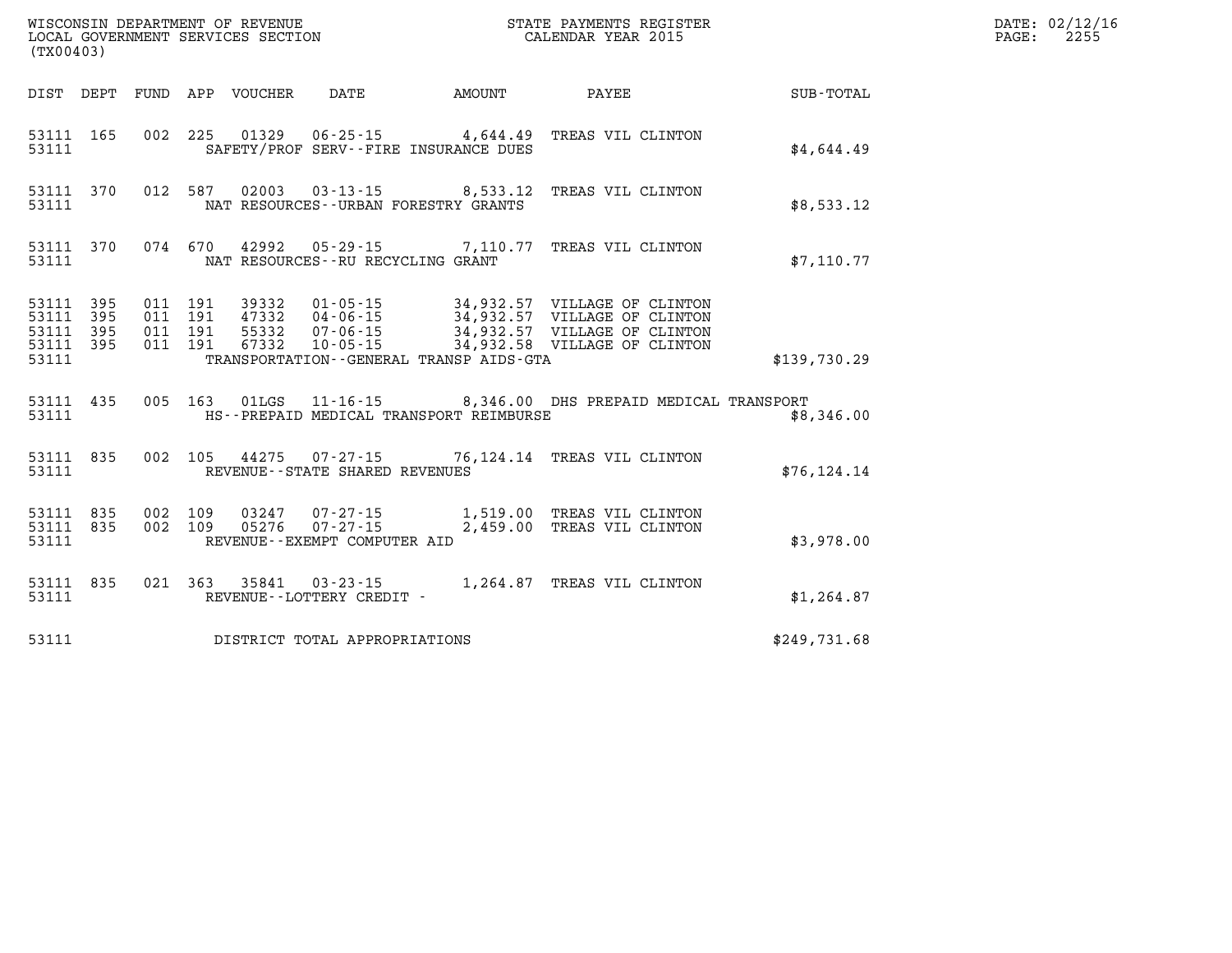| (TX00403)                                 |                          |                          |                          | LOCAL GOVERNMENT SERVICES SECTION |                                     |                                         | CALENDAR YEAR 2015                                                                                                                                                                  |             |
|-------------------------------------------|--------------------------|--------------------------|--------------------------|-----------------------------------|-------------------------------------|-----------------------------------------|-------------------------------------------------------------------------------------------------------------------------------------------------------------------------------------|-------------|
| DIST                                      | DEPT                     | FUND                     |                          | APP VOUCHER                       | DATE                                | <b>EXAMPLE THE PROPERTY OF AMOUNT</b>   | PAYEE                                                                                                                                                                               | SUB-TOTAL   |
| 53126<br>53126                            | 165                      | 002                      | 225                      |                                   |                                     | SAFETY/PROF SERV--FIRE INSURANCE DUES   | 01330  06-25-15  1,443.80  TREAS VIL FOOTVILLE                                                                                                                                      | \$1,443.80  |
| 53126<br>53126                            |                          | 370 074 670              |                          |                                   | NAT RESOURCES -- RU RECYCLING GRANT |                                         | 42993 05-29-15 3,269.64 TREAS VIL FOOTVILLE                                                                                                                                         | \$3, 269.64 |
| 53126<br>53126<br>53126<br>53126<br>53126 | 395<br>395<br>395<br>395 | 011<br>011<br>011<br>011 | 191<br>191<br>191<br>191 | 67333                             | 55333 07-06-15                      | TRANSPORTATION--GENERAL TRANSP AIDS-GTA | 39333  01-05-15  7,646.37  VILLAGE OF FOOTVILLE<br>47333  04-06-15  7,646.37  VILLAGE OF FOOTVILLE<br>7,646.37 VILLAGE OF FOOTVILLE<br>$10 - 05 - 15$ 7,646.40 VILLAGE OF FOOTVILLE | \$30,585.51 |
| 53126 435<br>53126                        |                          | 005                      | 162                      |                                   |                                     | HS--AMBULANCE FUNDING ASSISTANCE GRANTS | 01DHS 09-11-15 4,802.22 FOOTVILLE FIRE DEPT & EMS                                                                                                                                   | \$4,802.22  |
| 53126<br>53126                            | 435                      | 005                      | 163                      |                                   |                                     | HS--PREPAID MEDICAL TRANSPORT REIMBURSE | 01LGS 11-16-15 2,260.38 DHS PREPAID MEDICAL TRANSPORT                                                                                                                               | \$2,260.38  |
| 53126                                     | 53126 835                | 002                      |                          |                                   | REVENUE - - STATE SHARED REVENUES   |                                         | 105 44276 07-27-15 30,005.26 TREAS VIL FOOTVILLE                                                                                                                                    | \$30,005.26 |
| 53126<br>53126<br>53126                   | 835<br>835               | 002<br>002               | 109<br>109               |                                   | REVENUE--EXEMPT COMPUTER AID        |                                         |                                                                                                                                                                                     | \$212.00    |
| 53126                                     |                          |                          |                          |                                   | DISTRICT TOTAL APPROPRIATIONS       |                                         |                                                                                                                                                                                     | \$72,578.81 |

WISCONSIN DEPARTMENT OF REVENUE **STATE PAYMENTS REGISTER**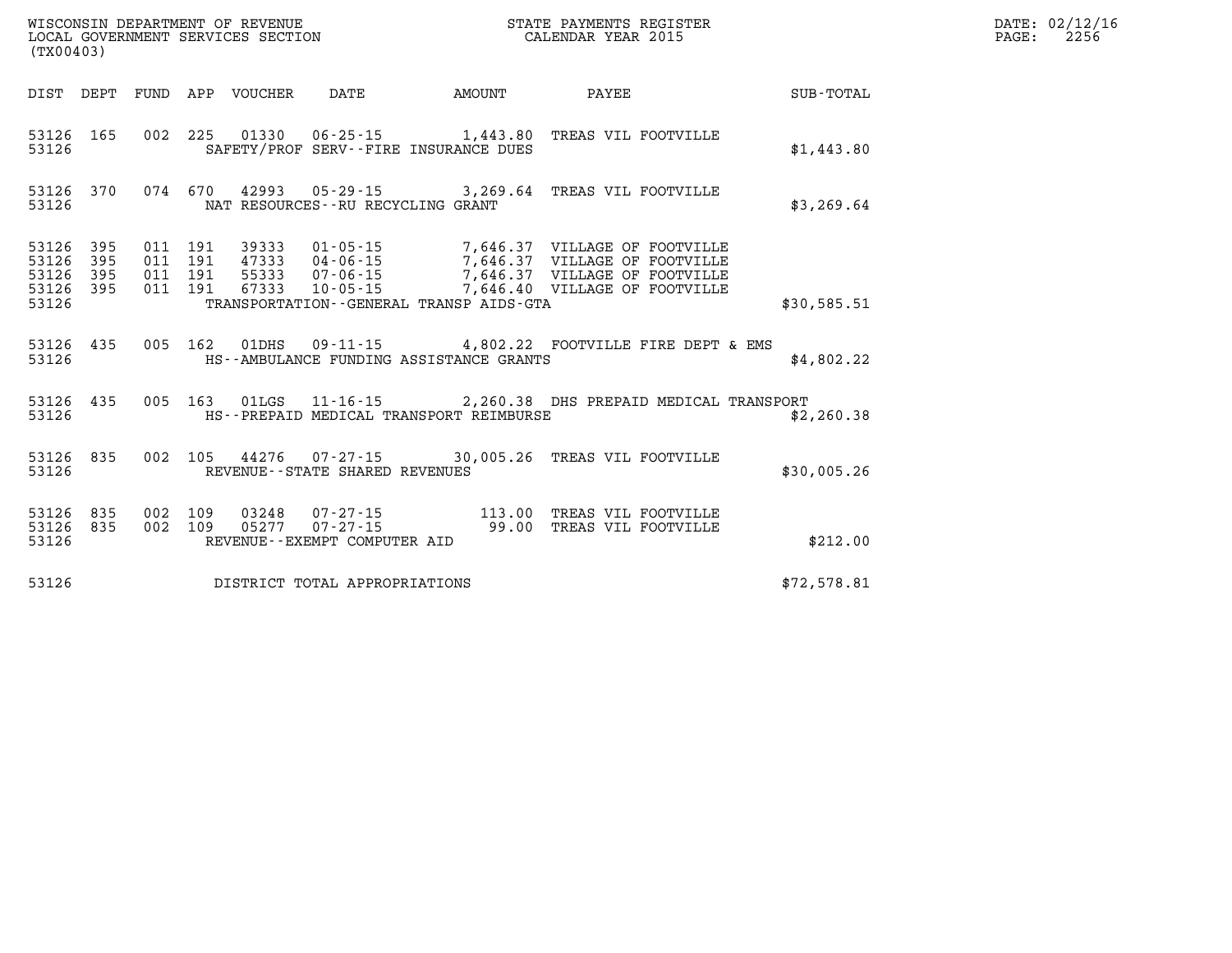| (TX00403) |  |  |                                          |                                                  |                                                                                                                                                                      |              | DATE: 02/12/16<br>$\mathtt{PAGE:}$<br>2257 |
|-----------|--|--|------------------------------------------|--------------------------------------------------|----------------------------------------------------------------------------------------------------------------------------------------------------------------------|--------------|--------------------------------------------|
|           |  |  |                                          |                                                  | DIST DEPT FUND APP VOUCHER DATE AMOUNT PAYEE PAYER SUB-TOTAL                                                                                                         |              |                                            |
|           |  |  |                                          | 53165 SAFETY/PROF SERV--FIRE INSURANCE DUES      | 53165 165 002 225 01331 06-25-15 2,796.46 TREAS VIL ORFORDVILLE                                                                                                      | \$2,796.46   |                                            |
|           |  |  | 53165 NAT RESOURCES--RU RECYCLING GRANT  |                                                  | 53165 370 074 670 42994 05-29-15 4,450.67 TREAS VIL ORFORDVILLE                                                                                                      | \$4,450.67   |                                            |
|           |  |  |                                          | 53165 TRANSPORTATION - GENERAL TRANSP AIDS - GTA |                                                                                                                                                                      | \$77,604.93  |                                            |
|           |  |  |                                          | 53165 HS--AMBULANCE FUNDING ASSISTANCE GRANTS    | 53165 435 005 162 01DHS 09-11-15 4,891.32 ORFORDVILLE FIRE PROT DIST                                                                                                 | \$4,891.32   |                                            |
|           |  |  |                                          | 53165 HS--PREPAID MEDICAL TRANSPORT REIMBURSE    | 53165 435 005 163 01LGS 11-16-15 4,694.63 DHS PREPAID MEDICAL TRANSPORT                                                                                              | \$4,694.63   |                                            |
|           |  |  | 53165 JUSTICE - LAW ENFORCEMENT TRAINING |                                                  | 53165 455 002 231 13 03-30-15 480.00 TREAS VIL ORFORDVILLE                                                                                                           | \$480.00     |                                            |
|           |  |  | 53165 DOA--HOUSING ASSISTANCE GRANTS     |                                                  | 53165 505 002 743 08776 06-12-15 24,438.00 TREAS VIL ORFORDVILLE                                                                                                     | \$24,438.00  |                                            |
|           |  |  | 53165 REVENUE - STATE SHARED REVENUES    |                                                  | 53165 835 002 105 44277 07-27-15 57,059.05 TREAS VIL ORFORDVILLE                                                                                                     | \$57,059.05  |                                            |
|           |  |  |                                          |                                                  | 53165 835 002 109 03249 07-27-15 647.00 TREAS VIL ORFORDVILLE<br>53165 835 002 109 05278 07-27-15 148.00 TREAS VIL ORFORDVILLE<br>53165 REVENUE--EXEMPT COMPUTER AID | \$795.00     |                                            |
| 53165     |  |  | DISTRICT TOTAL APPROPRIATIONS            |                                                  |                                                                                                                                                                      | \$177,210.06 |                                            |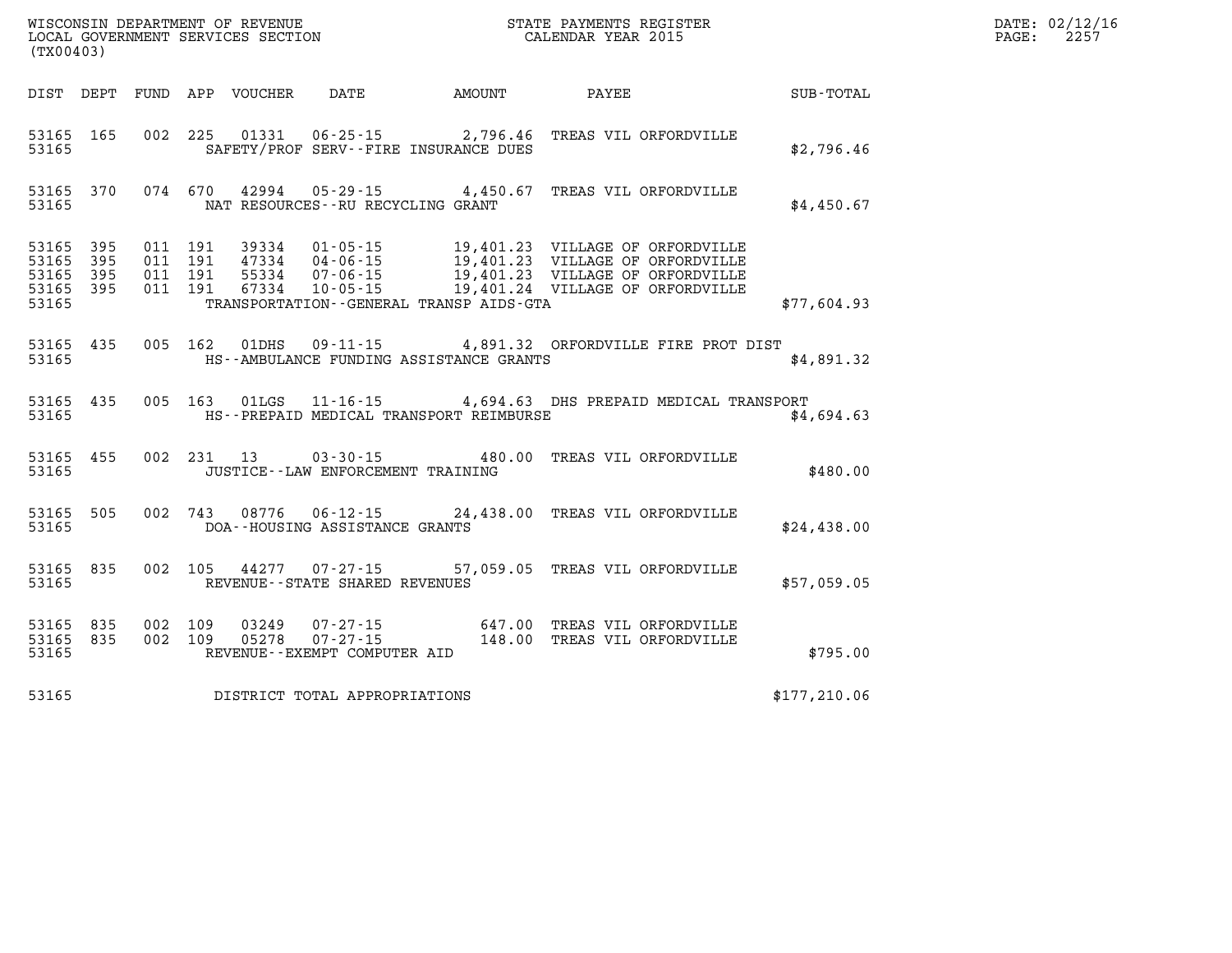|                                                             | (TX00403)                                                                     |                                                                                                 | WISCONSIN DEPARTMENT OF REVENUE<br>LOCAL GOVERNMENT SERVICES SECTION          |                                                                      |                                                                                                                                                                                                                                                                                                      | STATE PAYMENTS REGISTER<br>CALENDAR YEAR 2015                                                                                                                                                      |                | DATE: 02/12/16<br>2258<br>PAGE: |
|-------------------------------------------------------------|-------------------------------------------------------------------------------|-------------------------------------------------------------------------------------------------|-------------------------------------------------------------------------------|----------------------------------------------------------------------|------------------------------------------------------------------------------------------------------------------------------------------------------------------------------------------------------------------------------------------------------------------------------------------------------|----------------------------------------------------------------------------------------------------------------------------------------------------------------------------------------------------|----------------|---------------------------------|
|                                                             | DIST DEPT                                                                     |                                                                                                 | FUND APP VOUCHER                                                              | DATE                                                                 | AMOUNT                                                                                                                                                                                                                                                                                               | PAYEE                                                                                                                                                                                              | SUB-TOTAL      |                                 |
| 53206                                                       | 53206 165                                                                     | 002 225                                                                                         | 01332                                                                         |                                                                      | $06 - 25 - 15$ 60,271.88<br>SAFETY/PROF SERV--FIRE INSURANCE DUES                                                                                                                                                                                                                                    | TREAS CITY BELOIT                                                                                                                                                                                  | \$60, 271.88   |                                 |
| 53206<br>53206                                              | 370                                                                           | 074 670                                                                                         | 42995                                                                         | NAT RESOURCES -- RU RECYCLING GRANT                                  |                                                                                                                                                                                                                                                                                                      | 05-29-15 128,401.20 TREAS CITY BELOIT                                                                                                                                                              | \$128,401.20   |                                 |
| 53206<br>53206                                              | 370                                                                           | 074 673                                                                                         | 42995                                                                         |                                                                      | NAT RESOURCES - - RU CONSOLIDATED GRANT                                                                                                                                                                                                                                                              | 05-29-15 9,601.99 TREAS CITY BELOIT                                                                                                                                                                | \$9,601.99     |                                 |
| 53206<br>53206<br>53206<br>53206                            | 53206 395<br>395<br>395<br>395                                                | 011 162<br>011 162<br>011 162<br>011 162                                                        | 40084<br>48084<br>56084<br>68084                                              | $07 - 06 - 15$                                                       | TRANSPORTATION--CONNECTING HIGHWAY AIDS                                                                                                                                                                                                                                                              | 01-05-15<br>04-06-15<br>05,405.02 CITY OF BELOIT<br>07-06-15<br>05,405.02 CITY OF BELOIT<br>10-05-15<br>05,405.03 CITY OF BELOIT                                                                   | \$261,620.09   |                                 |
| 53206                                                       | 53206<br>395                                                                  | 011 175                                                                                         | 43488                                                                         | $03 - 30 - 15$                                                       | TRANSPORTATION - - PARATRANSIT AIDS, STATE                                                                                                                                                                                                                                                           | 20,989.00 TREAS CITY BELOIT                                                                                                                                                                        | \$20,989.00    |                                 |
| 53206<br>53206                                              | 53206 395<br>53206 395<br>395<br>53206 395                                    | 011 176<br>011 176<br>011 176<br>011 176                                                        | 58049<br>60049<br>62049<br>62083                                              | $06 - 25 - 15$<br>$07 - 06 - 15$<br>$09 - 30 - 15$<br>$10 - 08 - 15$ | TRANSPORTATION--BICYCLE & PEDESTRIAN AID                                                                                                                                                                                                                                                             | 119,571.00 CITY OF BELOIT<br>119,571.00 CITY OF BELOIT<br>119,571.00 CITY OF BELOIT<br>46,134.00 TREAS CITY BELOIT                                                                                 | \$404,847.00   |                                 |
| 53206<br>53206<br>53206<br>53206<br>53206<br>53206<br>53206 | 53206 395<br>395<br>395<br>395<br>395<br>395<br>53206 395<br>395<br>53206 395 | 011 185<br>011 185<br>011 185<br>011 185<br>011 185<br>011 185<br>011 185<br>011 185<br>011 185 | 49621<br>49621<br>49621<br>49621<br>52419<br>61509<br>61509<br>67648<br>68275 | $06 - 05 - 15$                                                       | 06-05-15<br>06-05-15<br>06-05-15<br>06-05-15<br>2,110.59<br>06-05-15<br>2,110.59<br>2,557.10<br>07-03-15<br>2,557.10<br>10-01-15<br>2,114.33<br>10-01-15<br>2,114.33<br>10-01-15<br>2,114.33<br>12-03-15<br>8,186.87<br>2,15.38<br>2,15.38<br>2,35.38<br>TRANSPORTATION - - HIGHWAY SAFETY - FEDERAL | 3,776.69 TREAS CITY BELOIT<br>TREAS CITY BELOIT<br>TREAS CITY BELOIT<br>TREAS CITY BELOIT<br>TREAS CITY BELOIT<br>TREAS CITY BELOIT<br>TREAS CITY BELOIT<br>TREAS CITY BELOIT<br>TREAS CITY BELOIT | \$29,914.56    |                                 |
| 53206<br>53206<br>53206<br>53206                            | 53206 395<br>395<br>395<br>-395                                               | 011 191<br>011 191<br>011 191<br>011 191                                                        | 39335<br>47335<br>55335<br>67335                                              | $01 - 05 - 15$<br>$04 - 06 - 15$<br>$07 - 06 - 15$<br>$10 - 05 - 15$ | 457,408.08<br>TRANSPORTATION--GENERAL TRANSP AIDS-GTA                                                                                                                                                                                                                                                | 457,408.08 CITY OF BELOIT<br>CITY OF BELOIT<br>457,408.08 CITY OF BELOIT<br>457,408.09 CITY OF BELOIT                                                                                              | \$1,829,632.33 |                                 |
| 53206                                                       | 53206 435                                                                     | 005 162                                                                                         | 01DHS                                                                         | $09 - 11 - 15$                                                       | HS--AMBULANCE FUNDING ASSISTANCE GRANTS                                                                                                                                                                                                                                                              | 7,541.55 CITY OF BELOIT FIRE DEPT                                                                                                                                                                  | \$7,541.55     |                                 |
|                                                             | 53206 435                                                                     | 005 163                                                                                         |                                                                               | 01LGS 11-16-15                                                       |                                                                                                                                                                                                                                                                                                      | 87,053.43 DHS PREPAID MEDICAL TRANSPORT                                                                                                                                                            |                |                                 |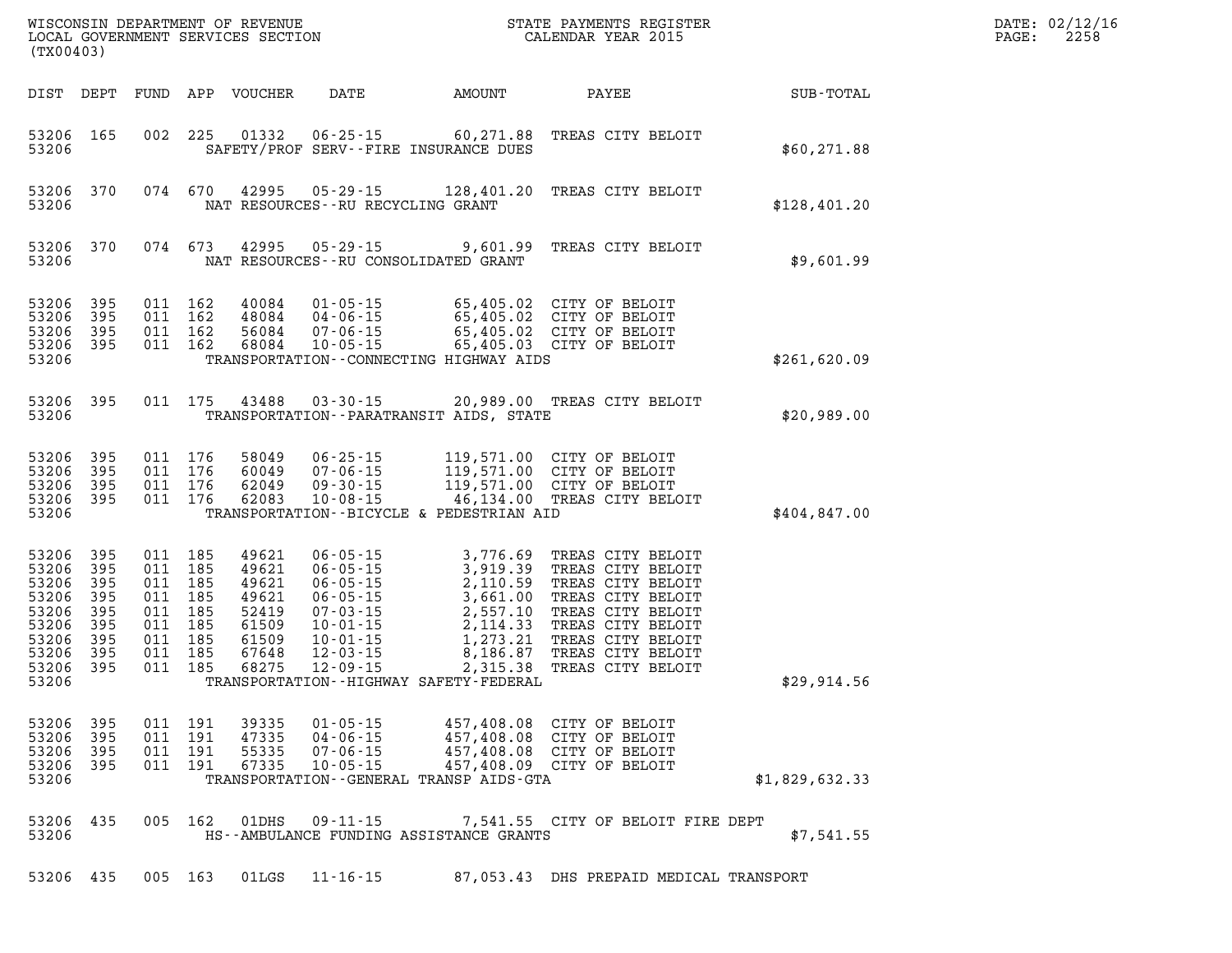| (TX00403)          |                        |                    | WISCONSIN DEPARTMENT OF REVENUE<br>LOCAL GOVERNMENT SERVICES SECTION |                                             |                                          | STATE PAYMENTS REGISTER<br>CALENDAR YEAR 2015                                                       |                 | DATE: 02/12/16<br>PAGE: 2259 |
|--------------------|------------------------|--------------------|----------------------------------------------------------------------|---------------------------------------------|------------------------------------------|-----------------------------------------------------------------------------------------------------|-----------------|------------------------------|
|                    |                        |                    | DIST DEPT FUND APP VOUCHER DATE                                      |                                             |                                          |                                                                                                     |                 |                              |
| 53206              |                        |                    |                                                                      |                                             | HS--PREPAID MEDICAL TRANSPORT REIMBURSE  |                                                                                                     | \$87,053.43     |                              |
| 53206              | 53206 455              |                    |                                                                      |                                             | JUSTICE -- LAW ENFORCEMENT SERVICES AID  | 002 221 14 07-21-15 80.00 TREAS CITY BELOIT                                                         | \$80.00         |                              |
| 53206              | 53206 455              |                    |                                                                      | JUSTICE--LAW ENFORCEMENT TRAINING           |                                          | 002 231 04863 03-09-15 10,560.00 TREAS CITY BELOIT                                                  | \$10,560.00     |                              |
| 53206              | 53206 455<br>53206 455 | 002 275            |                                                                      |                                             | DOJ--UNIFORM BEAT PATROL OFFICER GRANT   | 03565  01-09-15  60,717.00 TREAS CITY BELOIT<br>002 275 06806 06-22-15 60,717.00 TREAS CITY BELOIT  | \$121,434.00    |                              |
| 53206              | 53206 835              |                    |                                                                      | REVENUE--STATE SHARED REVENUES              |                                          | 002 105 44278 07-27-15 3,125,763.07 TREAS CITY BELOIT                                               | \$3,125,763.07  |                              |
| 53206              | 53206 835<br>53206 835 | 002 109            |                                                                      | REVENUE--EXEMPT COMPUTER AID                |                                          | 03250  07-27-15  52,062.00 TREAS CITY BELOIT<br>002 109 05279 07-27-15 339,481.00 TREAS CITY BELOIT | \$391,543.00    |                              |
| 53206              | 53206 835<br>53206 835 | 002 302<br>002 302 |                                                                      |                                             | REVENUE-FIRST DOLLAR/SCHOOL LEVY CREDITS | 10106  07-27-15  2,096,864.82  TREAS CITY BELOIT<br>11106  07-27-15  914,847.63  TREAS CITY BELOIT  | \$3,011,712.45  |                              |
| 53206              | 53206 835              |                    |                                                                      |                                             | DOA-PAYMENT FOR MUNICIPAL SERVICES AID   | 002 501 00003 02-02-15 20,883.00 TREAS CITY BELOIT                                                  | \$20,883.00     |                              |
| 53206 835<br>53206 | 53206 835              | 021 363<br>021 363 |                                                                      | 37245 03-23-15<br>REVENUE--LOTTERY CREDIT - |                                          | 35842  03-23-15  2,332.56  TREAS CITY BELOIT<br>37245  03-23-15  919,835.89  TREAS CITY BELOIT      | \$922,168.45    |                              |
| 53206              |                        |                    |                                                                      | DISTRICT TOTAL APPROPRIATIONS               |                                          |                                                                                                     | \$10,444,017.00 |                              |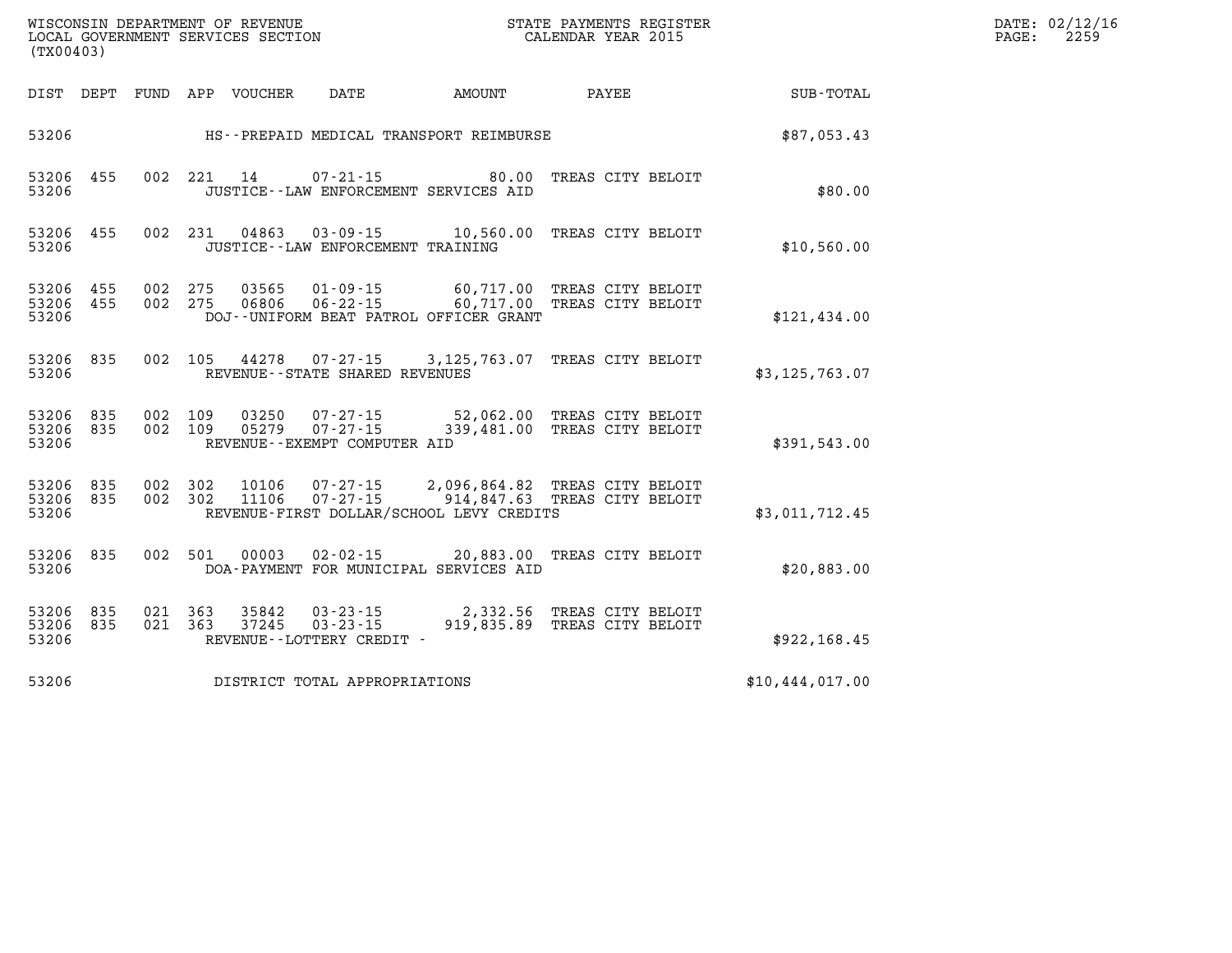| DATE: | 02/12/16 |
|-------|----------|
| PAGE: | 2260     |

| (TX00403)                                                 |     |                                          |                                  |                                                                                  | WISCONSIN DEPARTMENT OF REVENUE<br>LOCAL GOVERNMENT SERVICES SECTION | STATE PAYMENTS REGISTER<br>CALENDAR YEAR 2015                                                                                                                                       |              | DATE: 02/12/1<br>2260<br>PAGE: |
|-----------------------------------------------------------|-----|------------------------------------------|----------------------------------|----------------------------------------------------------------------------------|----------------------------------------------------------------------|-------------------------------------------------------------------------------------------------------------------------------------------------------------------------------------|--------------|--------------------------------|
| DIST DEPT                                                 |     |                                          | FUND APP VOUCHER                 | DATE                                                                             | AMOUNT                                                               | PAYEE                                                                                                                                                                               | SUB-TOTAL    |                                |
| 53221 165<br>53221                                        |     |                                          |                                  |                                                                                  | SAFETY/PROF SERV--FIRE INSURANCE DUES                                | 002 225 01333 06-25-15 13,092.20 TREAS CITY EDGERTON                                                                                                                                | \$13,092.20  |                                |
| 53221 370<br>53221                                        |     |                                          |                                  | 074 670 42996 05-29-15                                                           | NAT RESOURCES - - RU RECYCLING GRANT                                 | 16,346.60 TREAS CITY EDGERTON                                                                                                                                                       | \$16,346.60  |                                |
| 53221 395<br>53221<br>53221 395<br>53221 395<br>53221     | 395 | 011 162<br>011 162<br>011 162<br>011 162 |                                  |                                                                                  | TRANSPORTATION--CONNECTING HIGHWAY AIDS                              | 40085  01-05-15  15,218.17  CITY OF EDGERTON<br>40085 04-06-15 15,218.17 CITY OF EDGERTON<br>56085 07-06-15 15,218.17 CITY OF EDGERTON<br>68085 10-05-15 15,218.19 CITY OF EDGERTON | \$60,872.70  |                                |
| 53221 395<br>53221 395<br>53221 395<br>53221              |     | 011 177<br>011 177<br>011 177            | 58050<br>62050                   | 60050 07-06-15<br>$09 - 30 - 15$<br>TRANSPORTATION - - TRANSIT AID               |                                                                      | 06-25-15 3,323.00 CITY OF EDGERTON<br>3,323.00 CITY OF EDGERTON<br>3,323.00 CITY OF EDGERTON                                                                                        | \$9,969.00   |                                |
| 53221 395<br>53221 395<br>53221 395<br>53221              |     | 011 182<br>011 182<br>011 182            | 67484<br>68557                   | $12 - 02 - 15$<br>$12 - 14 - 15$                                                 | TRANSPORTATION - - TRANSIT AIDS - FEDERAL                            | 40091  02-20-15   6,019.00   TREAS CITY EDGERTON<br>11,317.00 TREAS CITY EDGERTON<br>6,021.00 TREAS CITY EDGERTON                                                                   | \$23,357.00  |                                |
| 53221 395<br>53221                                        |     | 011 185                                  | 52189                            | $07 - 01 - 15$                                                                   | TRANSPORTATION - - HIGHWAY SAFETY - FEDERAL                          | 3,827.96 TREAS CITY EDGERTON                                                                                                                                                        | \$3,827.96   |                                |
| 53221 395<br>53221 395<br>53221 395<br>53221 395<br>53221 |     | 011 191<br>011 191<br>011 191<br>011 191 | 39336<br>47336<br>55336<br>67336 | 01 - 05 - 15<br>04 - 06 - 15<br>07 - 06 - 15<br>$04 - 06 - 15$<br>$10 - 05 - 15$ | TRANSPORTATION--GENERAL TRANSP AIDS-GTA                              | 52,047.25 CITY OF EDGERTON<br>52,047.25 CITY OF EDGERTON<br>52,047.25 CITY OF EDGERTON<br>52,047.27 CITY OF EDGERTON                                                                | \$208,189.02 |                                |
| 53221 435<br>53221                                        |     | 005 162                                  | 01DHS                            |                                                                                  | HS--AMBULANCE FUNDING ASSISTANCE GRANTS                              | 09-11-15 3,933.72 EDGERTON FIRE PROT DIST                                                                                                                                           | \$3,933.72   |                                |
| 53221 455<br>53221                                        |     |                                          | 002 231 16                       |                                                                                  | JUSTICE - - LAW ENFORCEMENT TRAINING                                 | 04-20-15 1,600.00 TREAS CITY EDGERTON                                                                                                                                               | \$1,600.00   |                                |
| 53221 835<br>53221                                        |     |                                          |                                  | REVENUE - - STATE SHARED REVENUES                                                |                                                                      | 002 105 44279 07-27-15 188,044.00 TREAS CITY EDGERTON                                                                                                                               | \$188,044.00 |                                |
| 53221 835<br>53221 835<br>53221 835                       |     | 002 109<br>002 109<br>002 109            | 03252<br>05080<br>05280          | $07 - 27 - 15$<br>$07 - 27 - 15$<br>$07 - 27 - 15$                               |                                                                      | 5,303.00 TREAS CITY EDGERTON<br>394.00 TREAS CITY EDGERTON<br>5,284.00 TREAS CITY EDGERTON                                                                                          |              |                                |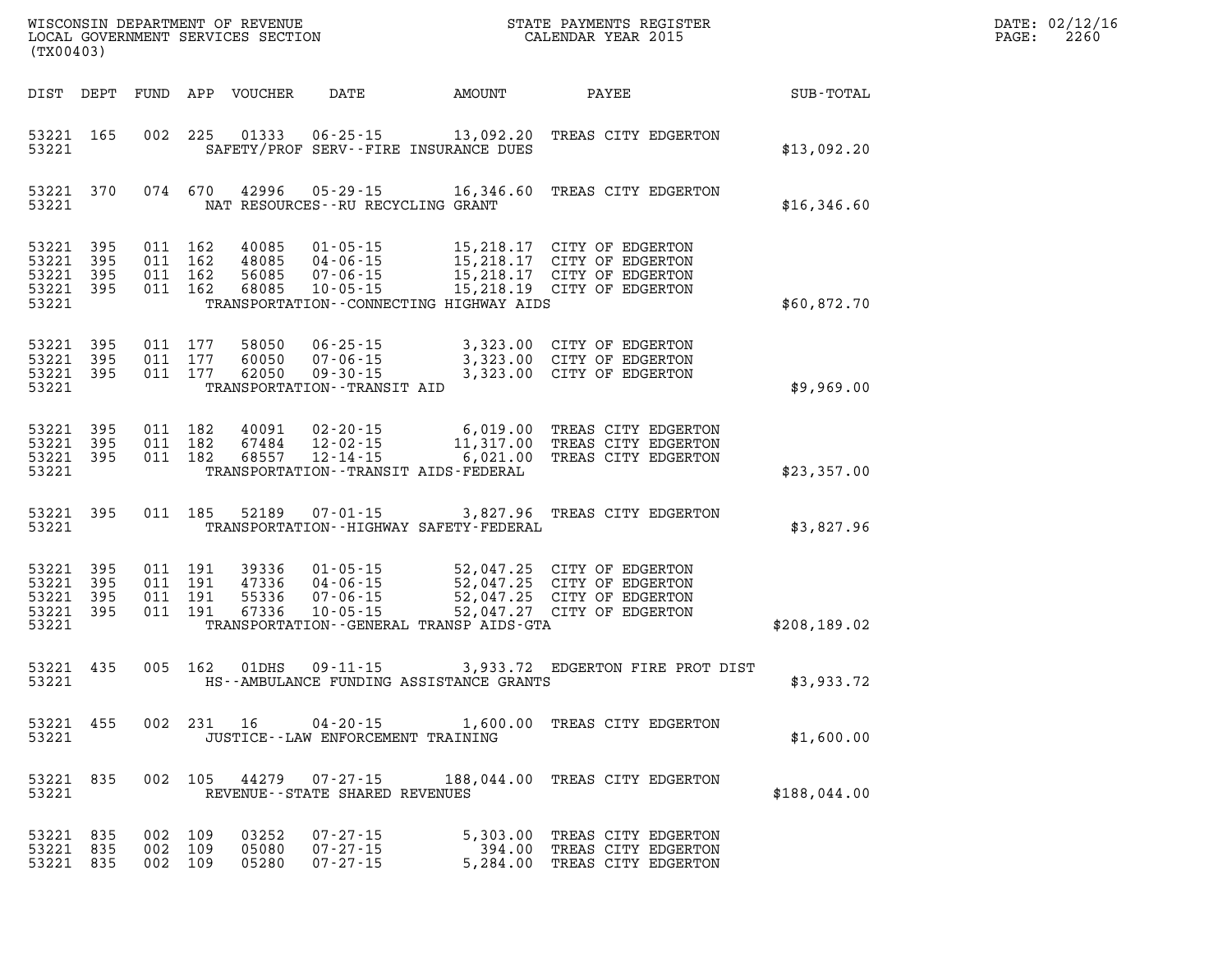| (TX00403)                              |      |     | WISCONSIN DEPARTMENT OF REVENUE<br>LOCAL GOVERNMENT SERVICES SECTION |                              | STATE PAYMENTS REGISTER<br>CALENDAR YEAR 2015 |       | PAGE:         | DATE: 02/12/16<br>2261 |  |
|----------------------------------------|------|-----|----------------------------------------------------------------------|------------------------------|-----------------------------------------------|-------|---------------|------------------------|--|
| DIST<br>DEPT                           | FUND | APP | <b>VOUCHER</b>                                                       | DATE                         | AMOUNT                                        | PAYEE | SUB-TOTAL     |                        |  |
| 53221                                  |      |     |                                                                      | REVENUE--EXEMPT COMPUTER AID |                                               |       | \$10,981.00   |                        |  |
| 53221<br>DISTRICT TOTAL APPROPRIATIONS |      |     |                                                                      |                              |                                               |       | \$540, 213.20 |                        |  |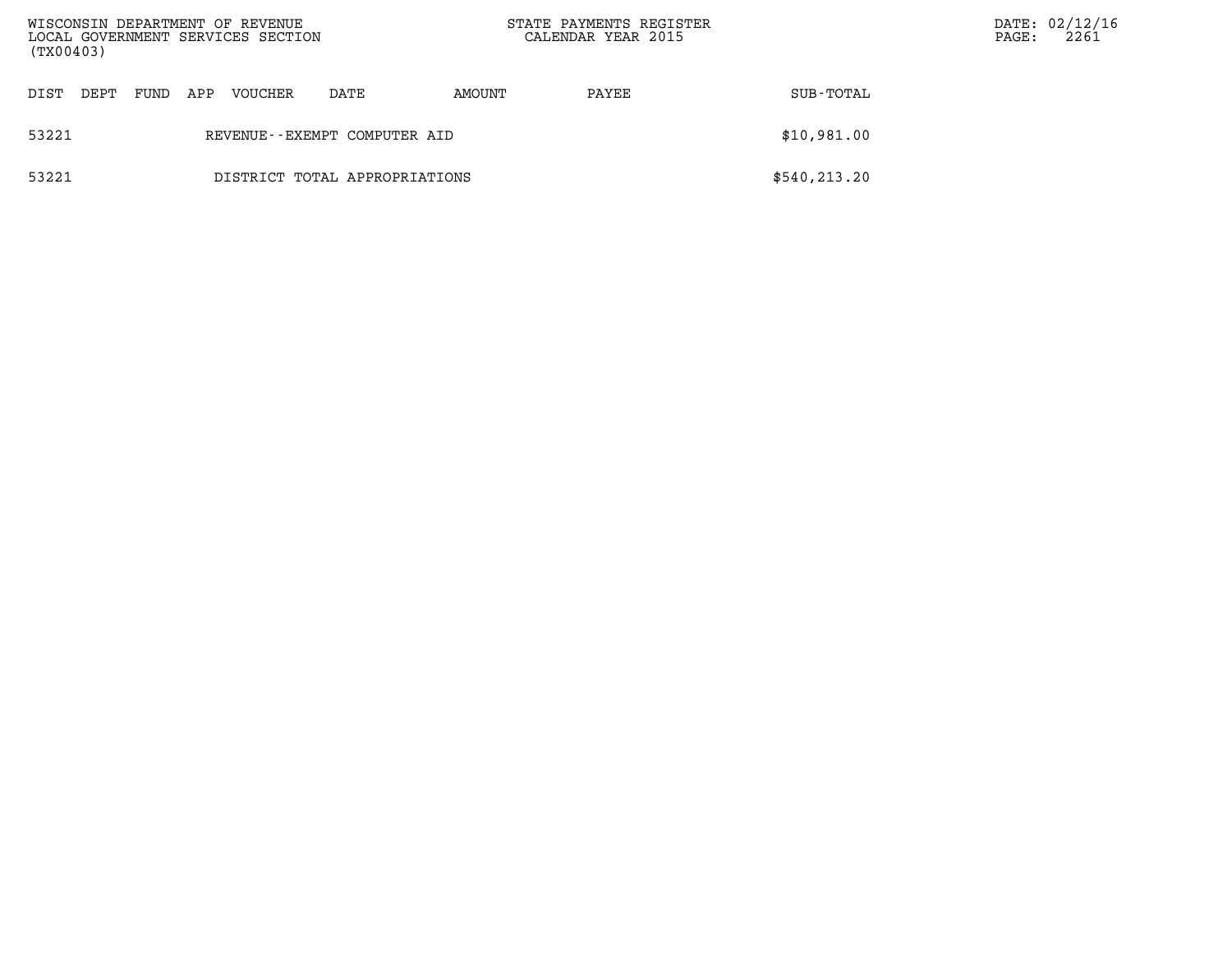| DATE: | 02/12/16 |
|-------|----------|
| PAGE: | 2262     |

| (TX00403)                                             |     |                    |                | WISCONSIN DEPARTMENT OF REVENUE<br>LOCAL GOVERNMENT SERVICES SECTION |                                              | STATE PAYMENTS REGISTER<br>CALENDAR YEAR 2015                                                                                                                                                                                                  | DATE: 02/12/1<br>2262<br>PAGE: |  |  |
|-------------------------------------------------------|-----|--------------------|----------------|----------------------------------------------------------------------|----------------------------------------------|------------------------------------------------------------------------------------------------------------------------------------------------------------------------------------------------------------------------------------------------|--------------------------------|--|--|
|                                                       |     |                    |                |                                                                      | DIST DEPT FUND APP VOUCHER DATE AMOUNT PAYEE |                                                                                                                                                                                                                                                | SUB-TOTAL                      |  |  |
| 53222 165<br>53222                                    |     | 002 225            | 01334          |                                                                      | SAFETY/PROF SERV--FIRE INSURANCE DUES        | 06-25-15 12,448.13 TREAS CITY EVANSVILLE                                                                                                                                                                                                       | \$12,448.13                    |  |  |
| 53222 370<br>53222                                    |     |                    |                | NAT RESOURCES--RU RECYCLING GRANT                                    |                                              | 074 670 42997 05-29-15 17,112.48 TREAS CITY EVANSVILLE                                                                                                                                                                                         | \$17, 112.48                   |  |  |
| 53222 395<br>53222<br>53222 395<br>53222 395<br>53222 | 395 | 011 162            | 68086          |                                                                      | TRANSPORTATION--CONNECTING HIGHWAY AIDS      | 011 162 40086 01-05-15 7,776.40 CITY OF EVANSVILLE<br>011 162 48086 04-06-15 7,776.40 CITY OF EVANSVILLE<br>011 162 56086 07-06-15 7,776.40 CITY OF EVANSVILLE<br>07-06-15 7,776.40 CITY OF EVANSVILLE<br>10-05-15 7,776.43 CITY OF EVANSVILLE | \$31,105.63                    |  |  |
| 53222 395<br>53222                                    |     |                    | 011 185 43025  |                                                                      | TRANSPORTATION - - HIGHWAY SAFETY - FEDERAL  | 03-24-15 4,000.00 CITY OF EVANSVILLE                                                                                                                                                                                                           | \$4,000.00                     |  |  |
| 53222 395<br>53222<br>53222 395<br>53222 395<br>53222 | 395 |                    |                |                                                                      | TRANSPORTATION--GENERAL TRANSP AIDS-GTA      |                                                                                                                                                                                                                                                | \$221,013.72                   |  |  |
| 53222 435<br>53222                                    |     |                    | 005 162 01DHS  |                                                                      | HS--AMBULANCE FUNDING ASSISTANCE GRANTS      | 09-11-15 5,107.28 EVANSVILLE EMS                                                                                                                                                                                                               | \$5,107.28                     |  |  |
| 53222 435<br>53222                                    |     |                    |                |                                                                      | HS--PREPAID MEDICAL TRANSPORT REIMBURSE      | 005 163 01LGS 11-16-15 8,056.21 DHS PREPAID MEDICAL TRANSPORT                                                                                                                                                                                  | \$8,056.21                     |  |  |
| 53222<br>53222                                        | 455 |                    |                | JUSTICE - - LAW ENFORCEMENT TRAINING                                 |                                              | 002 231 16 04-20-15 1,440.00 TREAS CITY EVANSVILLE                                                                                                                                                                                             | \$1,440.00                     |  |  |
| 53222 835<br>53222                                    |     |                    |                | REVENUE - - STATE SHARED REVENUES                                    |                                              | 002 105 44280 07-27-15 108,696.32 TREAS CITY EVANSVILLE                                                                                                                                                                                        | \$108,696.32                   |  |  |
| 53222 835<br>53222 835<br>53222                       |     | 002 109<br>002 109 | 03253<br>05281 | REVENUE--EXEMPT COMPUTER AID                                         |                                              | 07-27-15 6,217.00 TREAS CITY EVANSVILLE<br>07-27-15 5,017.00 TREAS CITY EVANSVILLE<br>5,017.00 TREAS CITY EVANSVILLE                                                                                                                           | \$11, 234.00                   |  |  |
| 53222                                                 |     |                    |                | DISTRICT TOTAL APPROPRIATIONS                                        |                                              |                                                                                                                                                                                                                                                | \$420,213.77                   |  |  |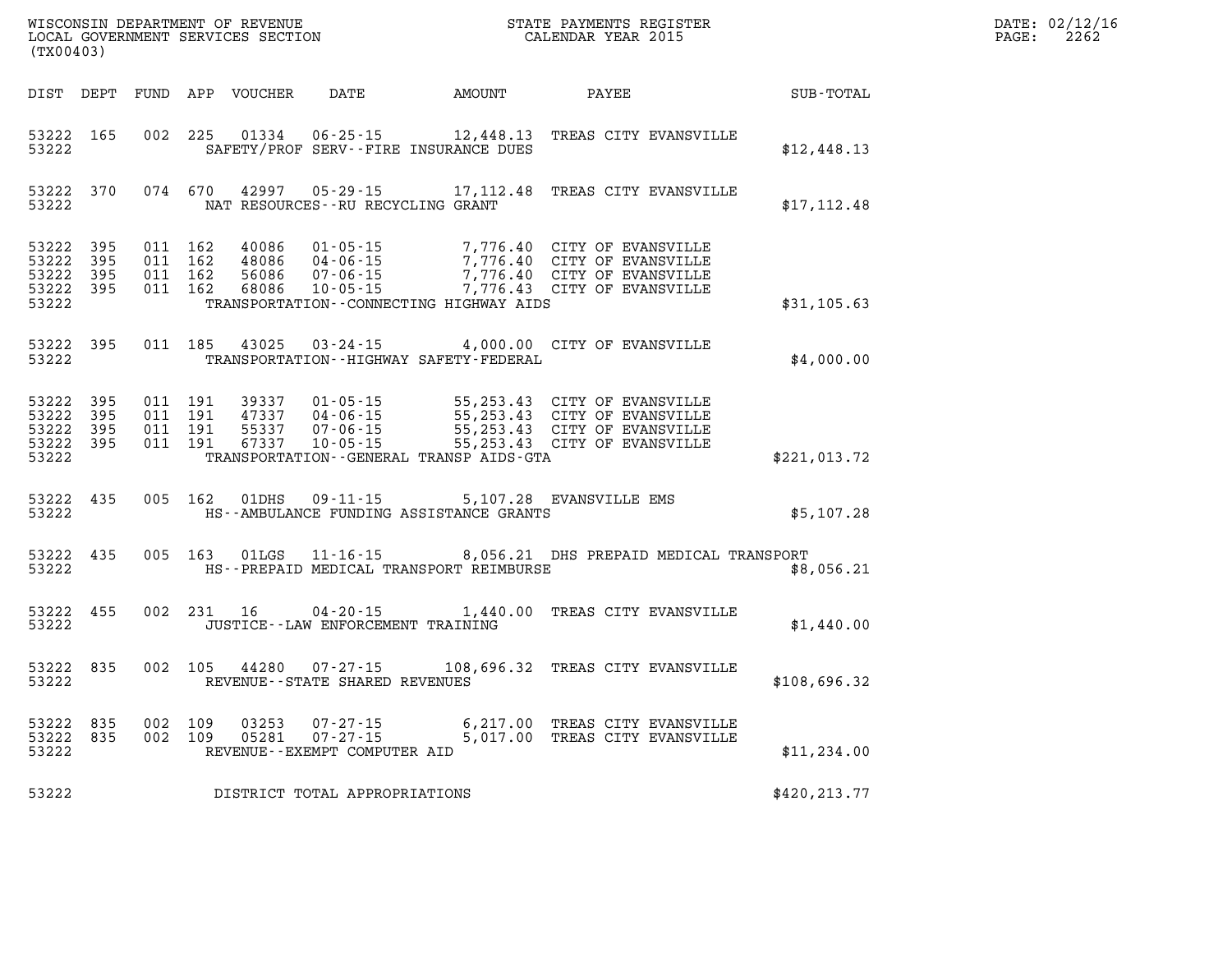| WISCONSIN DEPARTMENT OF REVENUE<br>LOCAL GOVERNMENT SERVICES SECTION<br>(TX00403)                                                                              |                                                                                                                     |                                                                                                                     |                                                                                                                     |                                                                                                                                                       |                                                                                                                                                                                                                                                                                                                |                                                                                                                                                                                                                                                    |                                                                                                                                                                                                                                                                                                                                                                                                                                       |              |
|----------------------------------------------------------------------------------------------------------------------------------------------------------------|---------------------------------------------------------------------------------------------------------------------|---------------------------------------------------------------------------------------------------------------------|---------------------------------------------------------------------------------------------------------------------|-------------------------------------------------------------------------------------------------------------------------------------------------------|----------------------------------------------------------------------------------------------------------------------------------------------------------------------------------------------------------------------------------------------------------------------------------------------------------------|----------------------------------------------------------------------------------------------------------------------------------------------------------------------------------------------------------------------------------------------------|---------------------------------------------------------------------------------------------------------------------------------------------------------------------------------------------------------------------------------------------------------------------------------------------------------------------------------------------------------------------------------------------------------------------------------------|--------------|
| DIST                                                                                                                                                           | DEPT                                                                                                                | FUND                                                                                                                | APP                                                                                                                 | VOUCHER                                                                                                                                               | DATE                                                                                                                                                                                                                                                                                                           | AMOUNT                                                                                                                                                                                                                                             | PAYEE                                                                                                                                                                                                                                                                                                                                                                                                                                 | SUB-TOTAL    |
| 53241<br>53241                                                                                                                                                 | 165                                                                                                                 | 002                                                                                                                 | 225                                                                                                                 | 01335                                                                                                                                                 | $06 - 25 - 15$                                                                                                                                                                                                                                                                                                 | 151,953.43<br>SAFETY/PROF SERV--FIRE INSURANCE DUES                                                                                                                                                                                                | TREAS CITY JANESVILLE                                                                                                                                                                                                                                                                                                                                                                                                                 | \$151,953.43 |
| 53241<br>53241                                                                                                                                                 | 370                                                                                                                 | 074                                                                                                                 | 670                                                                                                                 | 42998                                                                                                                                                 | $05 - 29 - 15$<br>NAT RESOURCES--RU RECYCLING GRANT                                                                                                                                                                                                                                                            | 210,040.65                                                                                                                                                                                                                                         | TREAS CITY JANESVILLE                                                                                                                                                                                                                                                                                                                                                                                                                 | \$210,040.65 |
| 53241<br>53241                                                                                                                                                 | 370                                                                                                                 | 074                                                                                                                 | 673                                                                                                                 | 42998                                                                                                                                                 | $05 - 29 - 15$                                                                                                                                                                                                                                                                                                 | 16,572.93<br>NAT RESOURCES--RU CONSOLIDATED GRANT                                                                                                                                                                                                  | TREAS CITY JANESVILLE                                                                                                                                                                                                                                                                                                                                                                                                                 | \$16,572.93  |
| 53241<br>53241<br>53241<br>53241<br>53241                                                                                                                      | 395<br>395<br>395<br>395                                                                                            | 011<br>011<br>011<br>011                                                                                            | 162<br>162<br>162<br>162                                                                                            | 40087<br>48087<br>56087<br>68087                                                                                                                      | $01 - 05 - 15$<br>04-06-15<br>$07 - 06 - 15$<br>$10 - 05 - 15$                                                                                                                                                                                                                                                 | 82,590.90<br>82,590.90<br>82,590.90<br>82,590.90<br>TRANSPORTATION--CONNECTING HIGHWAY AIDS                                                                                                                                                        | CITY OF JANESVILLE<br>CITY OF JANESVILLE<br>CITY OF JANESVILLE<br>CITY OF JANESVILLE                                                                                                                                                                                                                                                                                                                                                  | \$330,363.60 |
| 53241<br>53241                                                                                                                                                 | 395                                                                                                                 | 011                                                                                                                 | 175                                                                                                                 | 43706                                                                                                                                                 | $03 - 31 - 15$                                                                                                                                                                                                                                                                                                 | TRANSPORTATION -- PARATRANSIT AIDS, STATE                                                                                                                                                                                                          | 35,570.00 TREAS CITY JANESVILLE                                                                                                                                                                                                                                                                                                                                                                                                       | \$35,570.00  |
| 53241<br>53241<br>53241<br>53241                                                                                                                               | 395<br>395<br>395                                                                                                   | 011<br>011<br>011                                                                                                   | 176<br>176<br>176                                                                                                   | 58051<br>60051<br>62051                                                                                                                               | $06 - 25 - 15$<br>$07 - 06 - 15$<br>$09 - 30 - 15$                                                                                                                                                                                                                                                             | 216,699.00<br>TRANSPORTATION--BICYCLE & PEDESTRIAN AID                                                                                                                                                                                             | 216,699.00 CITY OF JANESVILLE<br>216,699.00 CITY OF JANESVILLE<br>CITY OF JANESVILLE                                                                                                                                                                                                                                                                                                                                                  | \$650,097.00 |
| 53241<br>53241<br>53241<br>53241<br>53241<br>53241<br>53241<br>53241<br>53241<br>53241<br>53241<br>53241<br>53241<br>53241<br>53241<br>53241<br>53241<br>53241 | 395<br>395<br>395<br>395<br>395<br>395<br>395<br>395<br>395<br>395<br>395<br>395<br>395<br>395<br>395<br>395<br>395 | 011<br>011<br>011<br>011<br>011<br>011<br>011<br>011<br>011<br>011<br>011<br>011<br>011<br>011<br>011<br>011<br>011 | 185<br>185<br>185<br>185<br>185<br>185<br>185<br>185<br>185<br>185<br>185<br>185<br>185<br>185<br>185<br>185<br>185 | 40312<br>40312<br>41088<br>44182<br>44182<br>47750<br>53783<br>54037<br>56162<br>57104<br>57104<br>61510<br>61510<br>65630<br>65630<br>65968<br>67649 | $02 - 23 - 15$<br>$02 - 23 - 15$<br>$03 - 02 - 15$<br>$04 - 06 - 15$<br>$04 - 06 - 15$<br>$05 - 15 - 15$<br>$07 - 16 - 15$<br>$07 - 17 - 15$<br>$08 - 07 - 15$<br>$08 - 17 - 15$<br>$08 - 17 - 15$<br>$10 - 01 - 15$<br>$10 - 01 - 15$<br>$11 - 12 - 15$<br>$11 - 12 - 15$<br>$11 - 13 - 15$<br>$12 - 03 - 15$ | 3,202.44<br>3,998.03<br>7,891.18<br>3,441.53<br>3,302.75<br>3,848.14<br>3,232.28<br>3,987.05<br>2,957.90<br>2,714.08<br>3,995.01<br>3,321.72<br>3,105.54<br>4,262.16<br>2,949.07<br>8,447.16<br>3,104.71<br>TRANSPORTATION--HIGHWAY SAFETY-FEDERAL | TREAS CITY JANESVILLE<br>TREAS CITY JANESVILLE<br>TREAS CITY JANESVILLE<br>TREAS CITY JANESVILLE<br>TREAS CITY JANESVILLE<br>TREAS CITY JANESVILLE<br>TREAS CITY JANESVILLE<br>TREAS CITY JANESVILLE<br>TREAS CITY JANESVILLE<br>TREAS CITY JANESVILLE<br>TREAS CITY JANESVILLE<br>TREAS CITY JANESVILLE<br>TREAS CITY JANESVILLE<br>TREAS CITY JANESVILLE<br>TREAS CITY JANESVILLE<br>TREAS CITY JANESVILLE<br>TREAS CITY JANESVILLE | \$67,760.75  |
| 53241<br>53241<br>53241<br>53241                                                                                                                               | 395<br>395<br>395<br>395                                                                                            | 011<br>011<br>011<br>011                                                                                            | 191<br>191<br>191<br>191                                                                                            | 39338<br>47338<br>55338<br>67338                                                                                                                      | $01 - 05 - 15$<br>$04 - 06 - 15$<br>$07 - 06 - 15$<br>$10 - 05 - 15$                                                                                                                                                                                                                                           | 426,761.07<br>426,761.07<br>426,761.07<br>426,761.07                                                                                                                                                                                               | CITY OF JANESVILLE<br>CITY OF JANESVILLE<br>CITY OF JANESVILLE<br>CITY OF JANESVILLE                                                                                                                                                                                                                                                                                                                                                  |              |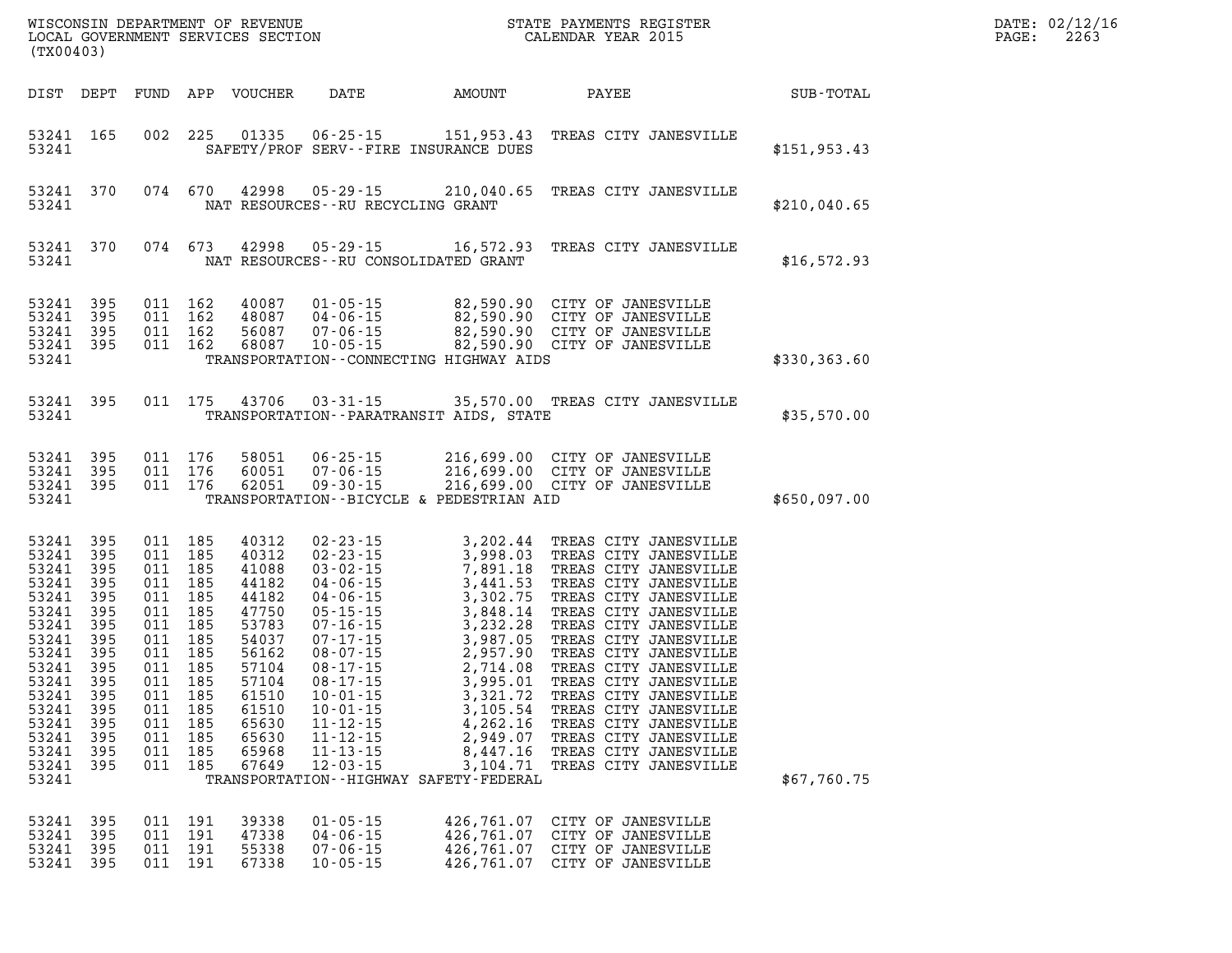| WISCONSIN DEPARTMENT OF REVENUE      | PAYMENTS REGISTER<br>3TATE | DATE: | 02/12/16 |
|--------------------------------------|----------------------------|-------|----------|
| GOVERNMENT SERVICES SECTION<br>LOCAL | CALENDAR YEAR 2015         | PAGE  | 2264     |

| (TX00403)          |                                 |         | LOCAL GOVERNMENT SERVICES SECTION |                                                                       | CALENDAR YEAR 2015                                                                                                                                                 |                                 |                   | PAGE: | 2264 |
|--------------------|---------------------------------|---------|-----------------------------------|-----------------------------------------------------------------------|--------------------------------------------------------------------------------------------------------------------------------------------------------------------|---------------------------------|-------------------|-------|------|
|                    |                                 |         |                                   |                                                                       | DIST DEPT FUND APP VOUCHER DATE AMOUNT PAYEE PATE SUB-TOTAL                                                                                                        |                                 |                   |       |      |
|                    |                                 |         |                                   |                                                                       | 53241 TRANSPORTATION - GENERAL TRANSP AIDS - GTA $$1,707,044.28$                                                                                                   |                                 |                   |       |      |
| 53241              | 53241 435                       |         | 005 162 01DHS                     |                                                                       | 09-11-15    10,238.10    JANESVILLE FIRE DEPT<br>HS--AMBULANCE FUNDING ASSISTANCE GRANTS                                                                           |                                 | \$10, 238.10      |       |      |
| 53241              | 53241 435                       |         |                                   |                                                                       | 005 163 01LGS 11-16-15 144,837.90 DHS PREPAID MEDICAL TRANSPORT<br>HS--PREPAID MEDICAL TRANSPORT REIMBURSE                                                         |                                 | \$144,837.90      |       |      |
| 53241              | 53241 455                       |         | 002 221 14                        |                                                                       | 07-21-15 190.00 TREAS CITY JANESVILLE<br>JUSTICE -- LAW ENFORCEMENT SERVICES AID                                                                                   |                                 | \$190.00          |       |      |
| 53241              | 53241 455<br>53241 455          |         |                                   | JUSTICE--LAW ENFORCEMENT TRAINING                                     | 002 231 06282 05-21-15 365.82 TREAS CITY JANESVILLE<br>002 231 14 04-08-15 16,000.00 TREAS CITY JANESVILLE                                                         |                                 | \$16,365.82       |       |      |
| 53241              | 53241 455                       |         |                                   |                                                                       | 002 251 04477 02-19-15 7,937.21 TREAS CITY JANESVILLE<br>JUSTICE - - TRUANCY PROGRAM - GRANT FUNDS                                                                 |                                 | \$7,937.21        |       |      |
| 53241              | 53241 835                       |         |                                   | REVENUE--STATE SHARED REVENUES                                        | 002 105 44281 07-27-15 1,512,282.63 TREAS CITY JANESVILLE                                                                                                          |                                 | \$1,512,282.63    |       |      |
|                    | 53241 835<br>53241 835<br>53241 |         |                                   | REVENUE--EXEMPT COMPUTER AID                                          | 002 109 03254 07-27-15 140,392.00 TREAS CITY JANESVILLE<br>002 109 05282 07-27-15 105,910.00 TREAS CITY JANESVILLE                                                 |                                 | \$246,302.00      |       |      |
|                    | 53241 835<br>53241 835<br>53241 |         |                                   |                                                                       | 002 302 10107 07-27-15 5,890,572.63 TREAS CITY JANESVILLE<br>002 302 11107 07-27-15 1,357,581.07 TREAS CITY JANESVILLE<br>REVENUE-FIRST DOLLAR/SCHOOL LEVY CREDITS |                                 | \$7,248,153.70    |       |      |
|                    | 53241 835                       |         |                                   |                                                                       | 002 501 00003 02-02-15 131,453.64 TREAS CITY JANESVILLE<br>53241 DOA-PAYMENT FOR MUNICIPAL SERVICES AID                                                            |                                 | \$131,453.64      |       |      |
| 53241 835<br>53241 | 53241 835                       |         | 021 363 35843                     | $03 - 23 - 15$<br>021 363 37246 03-23-15<br>REVENUE--LOTTERY CREDIT - | 1,667,480.88 TREAS CITY JANESVILLE                                                                                                                                 | 19,443.53 TREAS CITY JANESVILLE | \$1,686,924.41    |       |      |
| 53241 855<br>53241 |                                 | 011 461 |                                   |                                                                       | 01DOT  12-01-15   11,109.21 TREAS CITY JANESVILLE<br>REVENUE--RAIL TERMINAL TAX DISTRIBUTION                                                                       |                                 | \$11,109.21       |       |      |
| 53241              |                                 |         |                                   | DISTRICT TOTAL APPROPRIATIONS                                         |                                                                                                                                                                    |                                 | \$14, 185, 197.26 |       |      |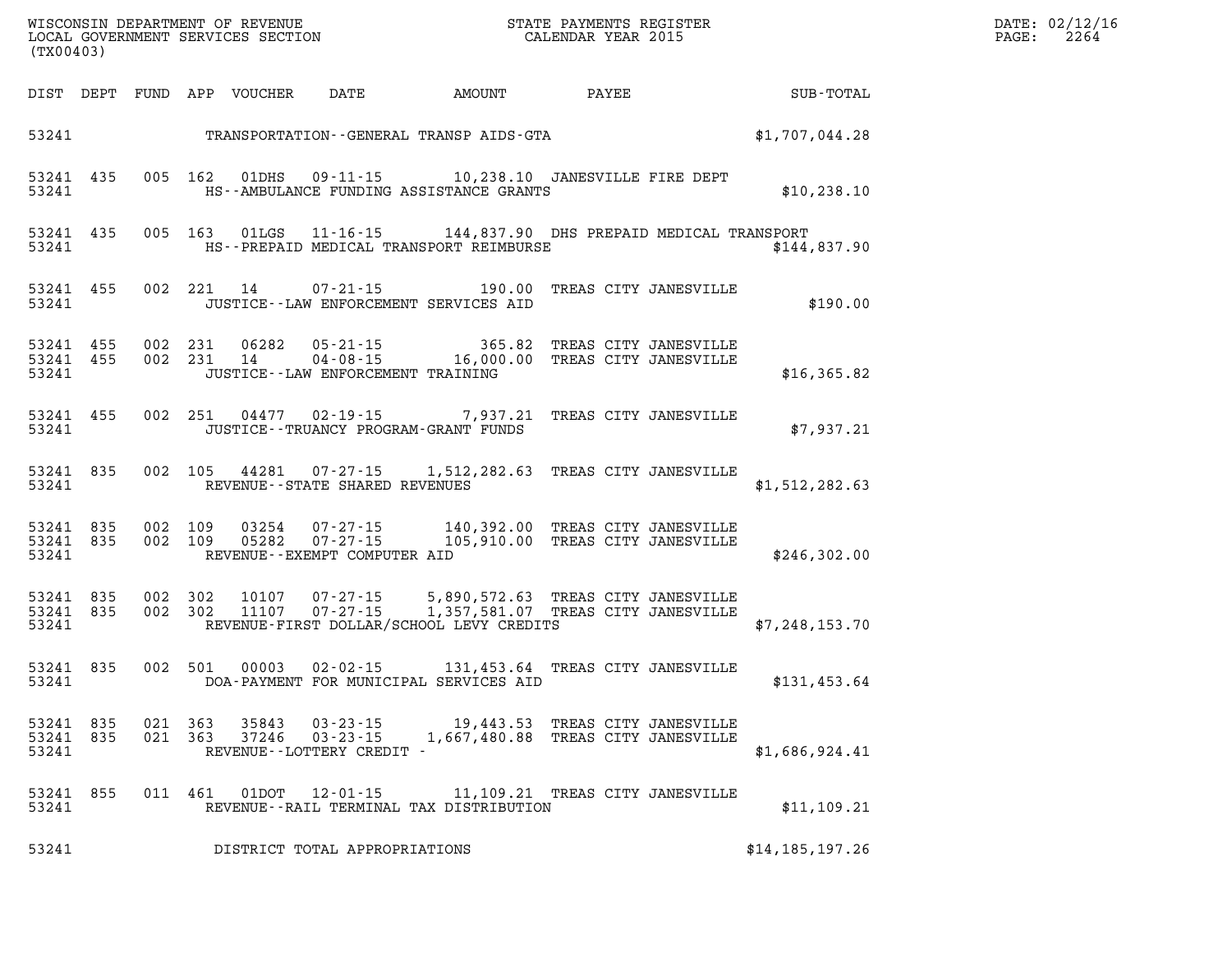| (TX00403)                                             |            |                    |               |                                                        |                                             | WISCONSIN DEPARTMENT OF REVENUE<br>LOCAL GOVERNMENT SERVICES SECTION FOR THE STATE PAYMENTS REGISTER<br>(TWO 0403)                                                                                       |              | DATE: 02/12/16<br>$\mathtt{PAGE:}$<br>2265 |
|-------------------------------------------------------|------------|--------------------|---------------|--------------------------------------------------------|---------------------------------------------|----------------------------------------------------------------------------------------------------------------------------------------------------------------------------------------------------------|--------------|--------------------------------------------|
|                                                       |            |                    |               |                                                        |                                             | DIST DEPT FUND APP VOUCHER DATE AMOUNT PAYEE SUB-TOTAL                                                                                                                                                   |              |                                            |
| 53257 165<br>53257                                    |            |                    |               | SAFETY/PROF SERV--FIRE INSURANCE DUES                  |                                             | 002 225 01336 06-25-15 12,918.14 TREAS CITY MILTON                                                                                                                                                       | \$12,918.14  |                                            |
| 53257 370<br>53257                                    |            |                    |               | NAT RESOURCES -- AIDS IN LIEU OF TAXES                 |                                             | 012 579 20609 04-03-15 1.54 TREAS CITY MILTON                                                                                                                                                            | \$1.54       |                                            |
| 53257 370<br>53257                                    |            |                    |               | NAT RESOURCES--RU RECYCLING GRANT                      |                                             | 074 670 42999 05-29-15 20,873.58 TREAS CITY MILTON                                                                                                                                                       | \$20,873.58  |                                            |
| 53257 395<br>53257<br>53257 395<br>53257 395<br>53257 | 395        |                    |               |                                                        | TRANSPORTATION -- CONNECTING HIGHWAY AIDS   |                                                                                                                                                                                                          | \$47,678.31  |                                            |
| 53257 395<br>53257                                    |            |                    | 011 185 45805 |                                                        | TRANSPORTATION - - HIGHWAY SAFETY - FEDERAL | 04-23-15 3,996.48 TREAS CITY MILTON                                                                                                                                                                      | \$3,996.48   |                                            |
| 53257 395<br>53257<br>53257 395<br>53257 395<br>53257 | 395        |                    |               |                                                        | TRANSPORTATION - GENERAL TRANSP AIDS - GTA  | 011 191 39339 01-05-15 85,106.06 CITY OF MILTON<br>011 191 47339 04-06-15 85,106.06 CITY OF MILTON<br>011 191 55339 07-06-15 85,106.06 CITY OF MILTON<br>011 191 67339 10-05-15 85,106.06 CITY OF MILTON | \$340,424.24 |                                            |
| 53257 395<br>53257                                    |            |                    |               | TRANSPORTATION--LRIP/TRIP/MSIP GRANTS                  |                                             | 011 278 56400 08-06-15 7,500.00 TREAS CITY MILTON                                                                                                                                                        | \$7,500.00   |                                            |
| 53257 435<br>53257                                    |            |                    |               |                                                        | HS--PREPAID MEDICAL TRANSPORT REIMBURSE     | 005 163 01LGS 11-16-15 8,519.88 DHS PREPAID MEDICAL TRANSPORT                                                                                                                                            | \$8,519.88   |                                            |
| 53257 455<br>53257                                    |            |                    |               | JUSTICE -- LAW ENFORCEMENT SERVICES AID                |                                             | 002 221 15 07-21-15 10.00 TREAS CITY MILTON                                                                                                                                                              | \$10.00      |                                            |
| 53257 455<br>53257                                    |            |                    | 002 231 19    | $04 - 23 - 15$<br>JUSTICE - - LAW ENFORCEMENT TRAINING |                                             | 1,600.00 TREAS CITY MILTON                                                                                                                                                                               | \$1,600.00   |                                            |
| 53257 835<br>53257                                    |            |                    |               | REVENUE - - STATE SHARED REVENUES                      |                                             | 002 105 44282 07-27-15 163,614.46 TREAS CITY MILTON                                                                                                                                                      | \$163,614.46 |                                            |
| 53257<br>53257<br>53257                               | 835<br>835 | 002 109<br>002 109 |               | REVENUE--EXEMPT COMPUTER AID                           |                                             | 03255   07-27-15   4,113.00 TREAS CITY MILTON<br>05283   07-27-15   12,207.00 TREAS CITY MILTON                                                                                                          | \$16,320.00  |                                            |
| 53257                                                 |            |                    |               | DISTRICT TOTAL APPROPRIATIONS                          |                                             |                                                                                                                                                                                                          | \$623,456.63 |                                            |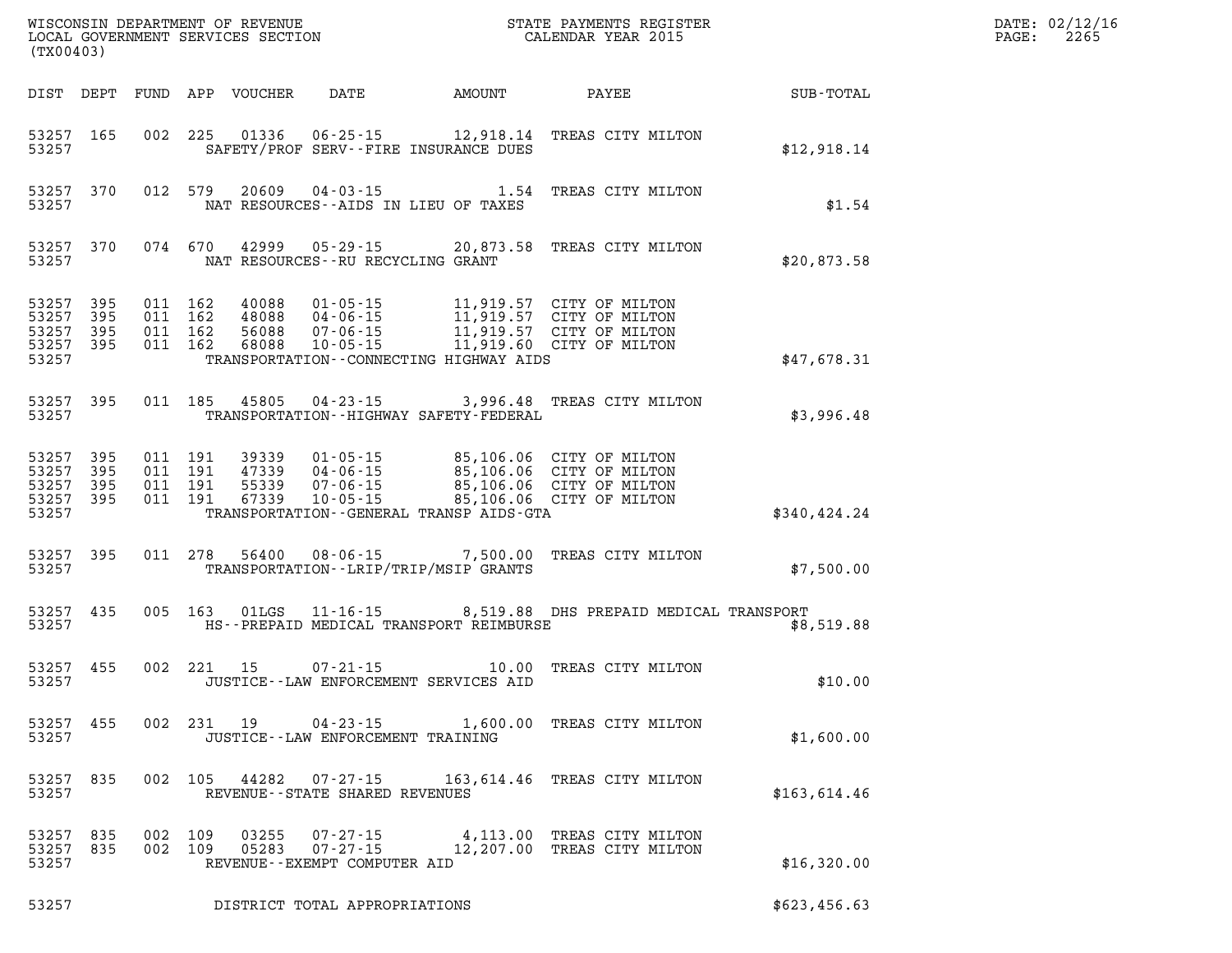| <b>District</b> | <b>District Name (Payee)</b> | Dept. | <b>Agency Name</b>             | Fund  | Appropriation | <b>Payment Description</b>          | Voucher  | Date            | <b>Payment Amount</b> |
|-----------------|------------------------------|-------|--------------------------------|-------|---------------|-------------------------------------|----------|-----------------|-----------------------|
| M53000          | <b>Rock County</b>           | 11500 | Dept of Ag, Trade & Cons Protc | 27400 | 77800         | <b>CLEAN SWEEP GRANTS</b>           | 00003406 | 12/17/2015      | \$<br>12,906.63       |
| M53000          | <b>Rock County</b>           | 11500 | Dept of Ag, Trade & Cons Protc | 36300 | WE100         | <b>AGRICULTURE-SOIL &amp; WATER</b> | 00004145 | 12/29/2015 \$   | 5,038.59              |
| M53000          | <b>Rock County</b>           | 11500 | Dept of Ag, Trade & Cons Protc | 36300 | WE100         | <b>AGRICULTURE-SOIL &amp; WATER</b> | 00004146 | 12/29/2015 \$   | 801.77                |
| M53000          | <b>Rock County</b>           | 11500 | Dept of Ag, Trade & Cons Protc | 36300 | <b>WE100</b>  | AGRICULTURE-SOIL & WATER            | 00004147 | 12/29/2015 \$   | 5,000.00              |
| M53000          | <b>Rock County</b>           | 11500 | Dept of Ag, Trade & Cons Protc | 36300 | <b>WE100</b>  | <b>AGRICULTURE-SOIL &amp; WATER</b> | 00004148 | 12/29/2015 \$   | 500.00                |
| M53000          | <b>Rock County</b>           | 11500 | Dept of Ag, Trade & Cons Protc | 36300 | WE100         | <b>AGRICULTURE-SOIL &amp; WATER</b> | 00004149 | 12/29/2015 \$   | 500.00                |
| M53000          | <b>Rock County</b>           | 11500 | Dept of Ag, Trade & Cons Protc | 36300 | WE100         | <b>AGRICULTURE-SOIL &amp; WATER</b> | 00004151 | 12/29/2015 \$   | 500.00                |
| M53000          | <b>Rock County</b>           | 11500 | Dept of Ag, Trade & Cons Protc | 36300 | <b>WE100</b>  | <b>AGRICULTURE-SOIL &amp; WATER</b> | 00004153 | 12/29/2015 \$   | 2,100.00              |
| M53000          | <b>Rock County</b>           | 11500 | Dept of Ag, Trade & Cons Protc | 36300 | WE100         | <b>AGRICULTURE-SOIL &amp; WATER</b> | 00004154 | 12/29/2015 \$   | 3,588.00              |
| M53000          | <b>Rock County</b>           | 11500 | Dept of Ag, Trade & Cons Protc | 36300 | WE100         | <b>AGRICULTURE-SOIL &amp; WATER</b> | 00004155 | 12/29/2015 \$   | 5,750.00              |
| M53000          | <b>Rock County</b>           | 11500 | Dept of Ag, Trade & Cons Protc | 36300 | <b>WE100</b>  | <b>AGRICULTURE-SOIL &amp; WATER</b> | 00004156 | 12/29/2015 \$   | 700.53                |
| M53000          | <b>Rock County</b>           | 11500 | Dept of Ag, Trade & Cons Protc | 36300 | <b>WE100</b>  | AGRICULTURE-SOIL & WATER            | 00004157 | 12/29/2015 \$   | 403.22                |
| M53000          | <b>Rock County</b>           | 11500 | Dept of Ag, Trade & Cons Protc | 36300 | WE100         | <b>AGRICULTURE-SOIL &amp; WATER</b> | 00004158 | 12/29/2015 \$   | 2,450.00              |
| M53000          | <b>Rock County</b>           | 11500 | Dept of Ag, Trade & Cons Protc | 36300 | WE100         | <b>AGRICULTURE-SOIL &amp; WATER</b> | 00004159 | 12/29/2015 \$   | 500.00                |
| M53000          | Rock County                  | 11500 | Dept of Ag, Trade & Cons Protc | 36300 | WE100         | <b>AGRICULTURE-SOIL &amp; WATER</b> | 00004160 | 12/29/2015 \$   | 1,844.50              |
| M53000          | <b>Rock County</b>           | 16500 | Dept of Safety & Prof Services | 10000 | 23600         | POWTS Replacement Rehab             | 00000361 | $11/12/2015$ \$ | 6,996.93              |
| M53000          | <b>Rock County</b>           | 25500 | Dept of Public Instruction     | 10000 | 24100         | Federal aids, local aid             | 00000959 | 10/19/2015 \$   | 3,217.54              |
| M53000          | <b>Rock County</b>           | 25500 | Dept of Public Instruction     | 10000 | 24100         | Federal aids, local aid             | 00006571 | 12/7/2015 \$    | 3,699.17              |
| M53000          | <b>Rock County</b>           | 25500 | Dept of Public Instruction     | 10000 | 24100         | Federal aids, local aid             | 00008516 | 12/21/2015 \$   | 3,457.83              |
| M53000          | <b>Rock County</b>           | 25500 | Dept of Public Instruction     | 10000 | 34300         | Federal funds, local assistanc      | 00002729 | 11/9/2015 \$    | 24,920.00             |
| M53000          | <b>Rock County</b>           | 25500 | Dept of Public Instruction     | 10000 | 34300         | Federal funds, local assistanc      | 00010299 | 12/28/2015 \$   | 1,997.39              |
| M53000          | <b>Rock County</b>           | 25500 | Dept of Public Instruction     | 25500 | 36100         | Aid to public library systems       | 00005357 | 11/23/2015 \$   | 328,953.75            |
| M53000          | <b>Rock County</b>           | 37000 | Dept of Natural Resources      | 21200 | 56300         | ResAids - county cons aids          | 00006246 | 10/30/2015 \$   | 2,677.00              |
| M53000          | <b>Rock County</b>           | 37000 | Dept of Natural Resources      | 21200 | 57400         | RA- cnty snow trail & area aid      | 00013561 | 12/10/2015 \$   | 28,300.00             |
| M53000          | <b>Rock County</b>           | 41000 | Department of Corrections      | 10000 | 11600         | Reimbursing counties for proba      | 00009428 | 11/18/2015 \$   | 155,760.64            |
| M53000          | <b>Rock County</b>           | 41000 | Department of Corrections      | 10000 | 30200         | Community intervention program      | 00001682 | 10/29/2015 \$   | 10,196.27             |
| M53000          | <b>Rock County</b>           | 41000 | Department of Corrections      | 10000 | 30200         | Community intervention program      | 00001684 | 10/29/2015 \$   | 11,581.44             |
| M53000          | <b>Rock County</b>           | 41000 | Department of Corrections      | 10000 | 30200         | Community intervention program      | 00006044 | 11/4/2015 \$    | 9,107.26              |
| M53000          | <b>Rock County</b>           | 41000 | Department of Corrections      | 10000 | 30200         | Community intervention program      | 00006045 | 11/4/2015 \$    | 6,757.98              |
| M53000          | Rock County                  | 41000 | Department of Corrections      | 10000 | 31300         | Community youth and family aid      | 00005740 | 11/3/2015 \$    | 16,269.50             |
| M53000          | <b>Rock County</b>           | 41000 | Department of Corrections      | 10000 | 31300         | Community youth and family aid      | 00005741 | 11/3/2015 \$    | 317,558.00            |
| M53000          | <b>Rock County</b>           | 41000 | Department of Corrections      | 10000 | 31300         | Community youth and family aid      | 00005743 | 11/3/2015 \$    | 310,646.00            |
| M53000          | <b>Rock County</b>           | 43500 | Department of Health Services  | 10000 | 97500         | 975- GENERAL RCPT/CLRING            | 00013754 | 12/23/2015 \$   | 218.01                |
| M53000          | <b>Rock County</b>           | 45500 | Department of Justice          | 10000 | 24100         | Federal aid, state operations       | 00002849 | 12/8/2015 \$    | 1,500.00              |
| M53000          | <b>Rock County</b>           | 46500 | Department of Military Affairs | 10000 | 30600         | Regional emergency response tm      | 00001823 | 11/13/2015 \$   | 4,128.61              |
| M53000          | <b>Rock County</b>           | 46500 | Department of Military Affairs | 10000 | 30600         | Regional emergency response tm      | 00002748 | 12/11/2015 \$   | 3,953.23              |
| M53000          | <b>Rock County</b>           | 46500 | Department of Military Affairs | 10000 | 30800         | Emergency response equipment        | 00000356 | 10/19/2015 \$   | 8,159.56              |
| M53000          | <b>Rock County</b>           | 50500 | Department of Administration   | 10000 | 15500         | Federal aid, local assistance       | 00001055 | 10/16/2015 \$   | 76,620.85             |
| M53000          | <b>Rock County</b>           | 50500 | Department of Administration   | 10000 | 15500         | Federal aid, local assistance       | 00004704 | 12/3/2015 \$    | 31,315.44             |
| M53000          | <b>Rock County</b>           | 50500 | Department of Administration   | 10000 | 15500         | Federal aid, local assistance       | 00004716 | 12/3/2015 \$    | 13,180.73             |
| M53000          | <b>Rock County</b>           | 50500 | Department of Administration   | 23500 | 37100         | Low-income assistance grants        | 00001055 | 10/16/2015 \$   | 26,876.92             |
| M53000          | <b>Rock County</b>           | 50500 | Department of Administration   | 23500 | 37100         | Low-income assistance grants        | 00004704 | $12/3/2015$ \$  | 11,688.46             |